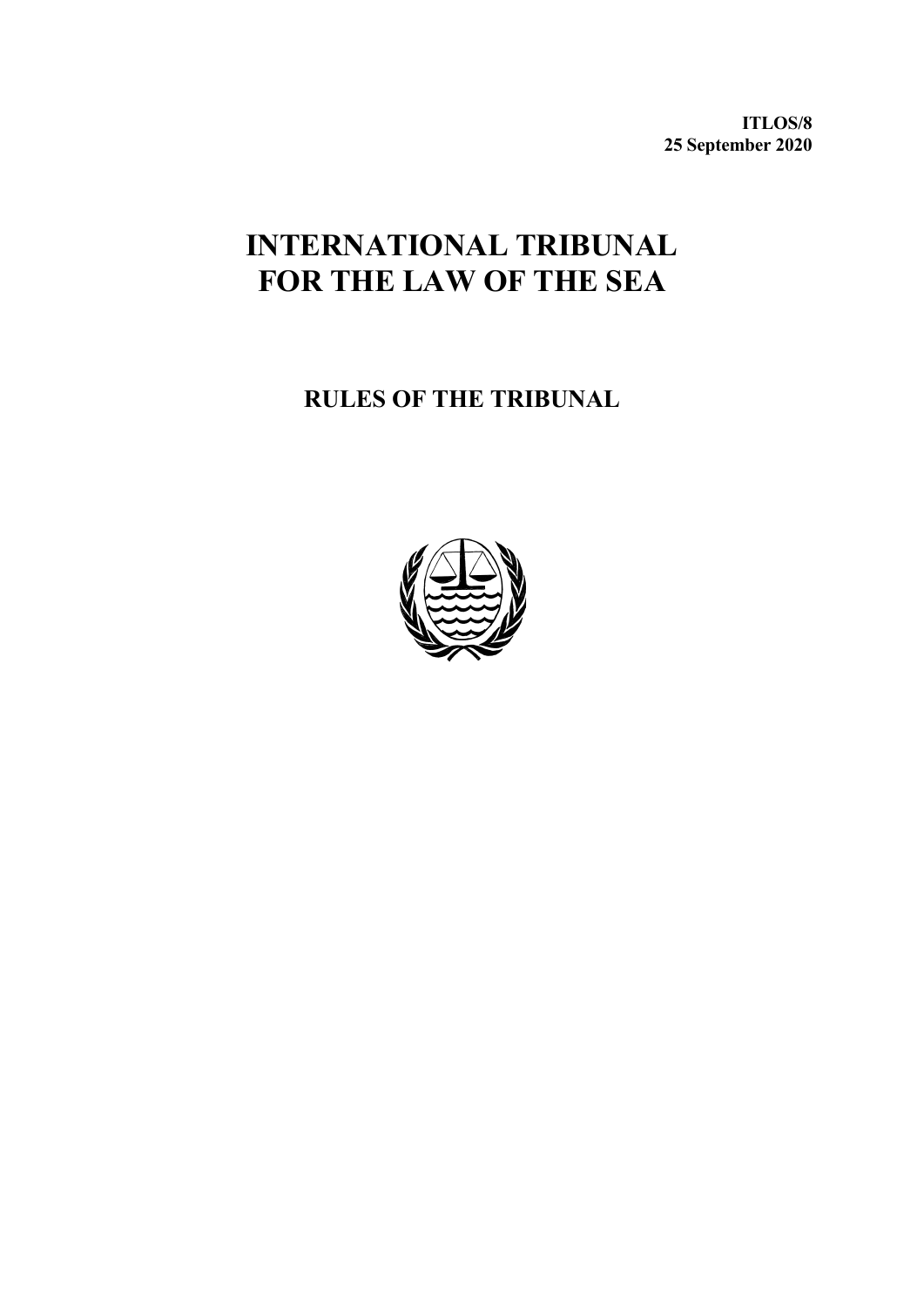# **CONTENTS**

|                                                                        | Articles     | Pages          |
|------------------------------------------------------------------------|--------------|----------------|
| Preamble                                                               |              | 1              |
| PART I. USE OF TERMS                                                   | $\mathbf{1}$ | $\overline{2}$ |
| PART II. ORGANIZATION                                                  |              |                |
| Section A. The Tribunal                                                |              |                |
| Subsection 1. The Members                                              | $2 - 7$      | $3 - 4$        |
| Subsection 2. Judges <i>ad hoc</i>                                     | $8 - 9$      | 5              |
| Subsection 3. President and Vice-President                             | $10 - 14$    | $6 - 7$        |
| Subsection 4. Experts appointed under<br>article 289 of the Convention | 15           | 7              |
| Subsection 5. The composition of the<br>Tribunal for particular cases  | $16 - 22$    | $7 - 10$       |
| Section B. The Seabed Disputes Chamber                                 |              |                |
| Subsection 1. The members and judges <i>ad hoc</i>                     | $23 - 25$    | 10             |
| Subsection 2. The presidency                                           | 26           | 11             |
| Subsection 3. Ad hoc chambers of the<br><b>Seabed Disputes Chamber</b> | 27           | 11             |
| Section C. Special chambers                                            | $28 - 31$    | $11 - 13$      |
| Section D. The Registry                                                | $32 - 39$    | $13 - 17$      |
| Section E. Internal functioning of the Tribunal                        | $40 - 42$    | $17 - 18$      |
| Section F. Official languages                                          | 43           | 18             |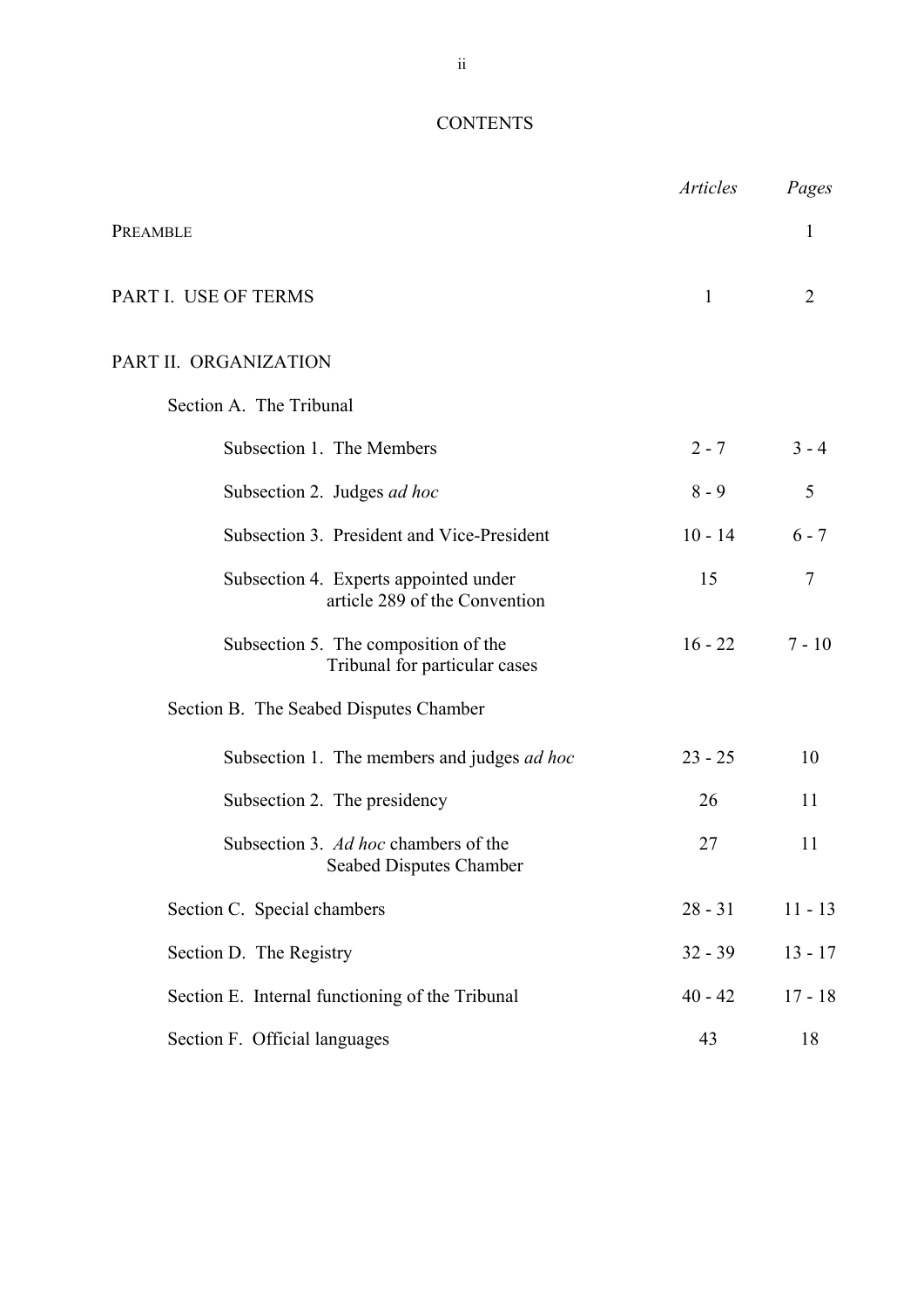|                                                                                   | <i>Articles</i> | Pages     |
|-----------------------------------------------------------------------------------|-----------------|-----------|
| PART III. PROCEDURE                                                               |                 |           |
| Section A. General provisions                                                     | $44 - 53$       | $19 - 21$ |
| Section B. Proceedings before the Tribunal                                        |                 |           |
| Subsection 1. Institution of proceedings                                          | $54 - 58$       | $21 - 22$ |
| Subsection 2. The written proceedings                                             | $59 - 67$       | $23 - 25$ |
| Subsection 3. Initial deliberations                                               | 68              | 26        |
| Subsection 4. Oral proceedings                                                    | $69 - 88$       | $26 - 32$ |
| Section C. Incidental proceedings                                                 |                 |           |
| Subsection 1. Provisional measures                                                | $89 - 95$       | $32 - 34$ |
| Subsection 2. Preliminary proceedings                                             | 96              | 35        |
| Subsection 3. Preliminary objections                                              | 97              | 36        |
| Subsection 4. Counter-claims                                                      | 98              | $36 - 37$ |
| Subsection 5. Intervention                                                        | $99 - 104$      | $37 - 39$ |
| Subsection 6. Discontinuance                                                      | $105 - 106$     | $39 - 40$ |
| Section D. Proceedings before special chambers                                    | $107 - 109$     | $40 - 41$ |
| Section E. Prompt release of vessels and crews                                    | $110 - 114$     | $41 - 43$ |
| Section F. Proceedings in contentious cases before<br>the Seabed Disputes Chamber | $115 - 123$     | $44 - 47$ |
| Section G. Judgments, interpretation and revision                                 |                 |           |
| Subsection 1. Judgments                                                           | $124 - 125$     | $47 - 48$ |
| Subsection 2. Requests for the interpretation<br>or revision of a judgment        | $126 - 129$     | $48 - 50$ |
| Section H. Advisory proceedings                                                   | $130 - 138$     | $50 - 52$ |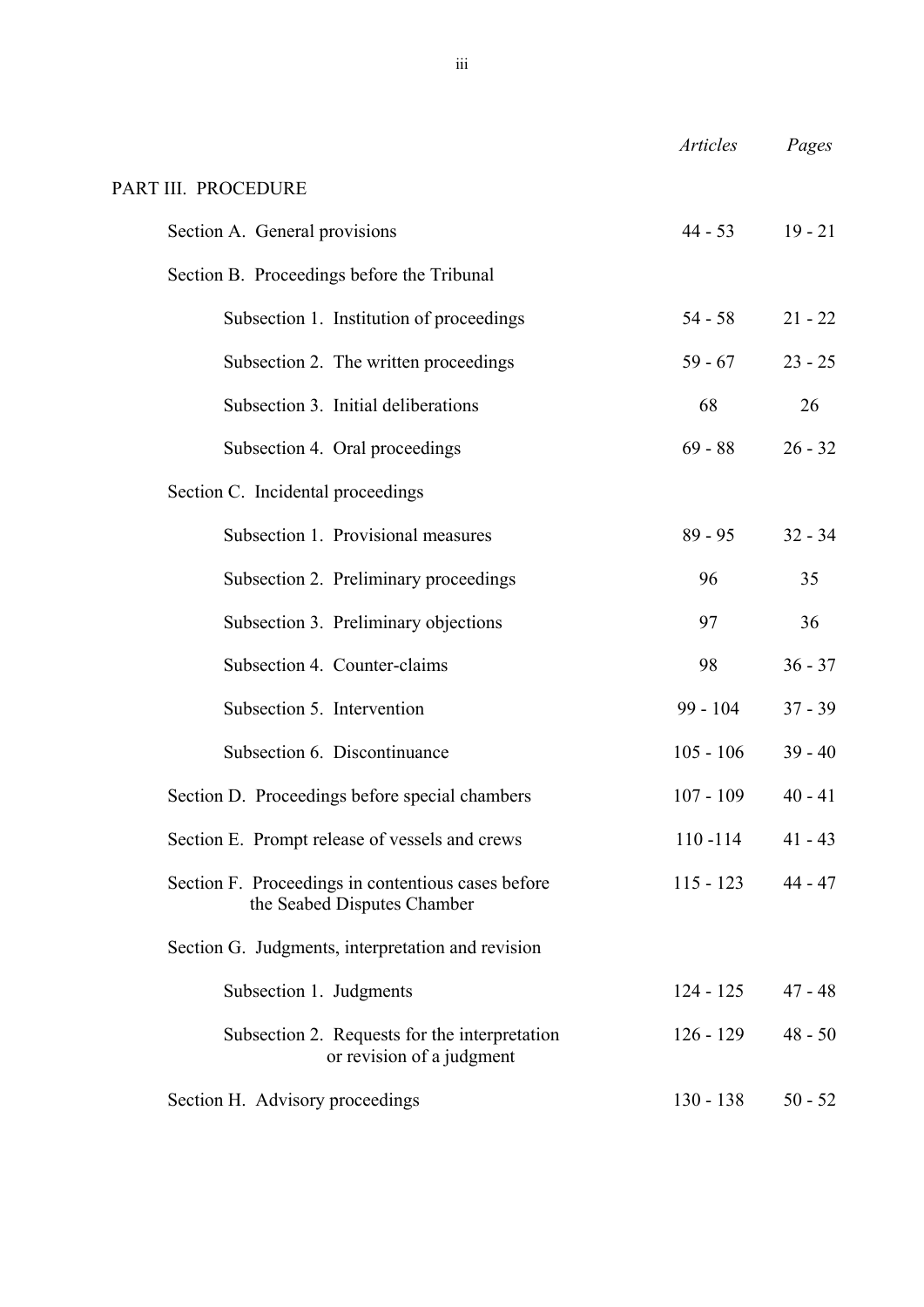# **RULES OF THE TRIBUNAL**

**Adopted on 28 October 1997 (amended on 15 March and 21 September 2001, on 17 March 2009, on 25 September 2018 and on 25 September 2020)**

PREAMBLE

*The Tribunal*,

*Acting* pursuant to article 16 of the Statute of the International Tribunal for the Law of the Sea, Annex VI to the United Nations Convention on the Law of the Sea,

*Adopts* the following Rules of the Tribunal.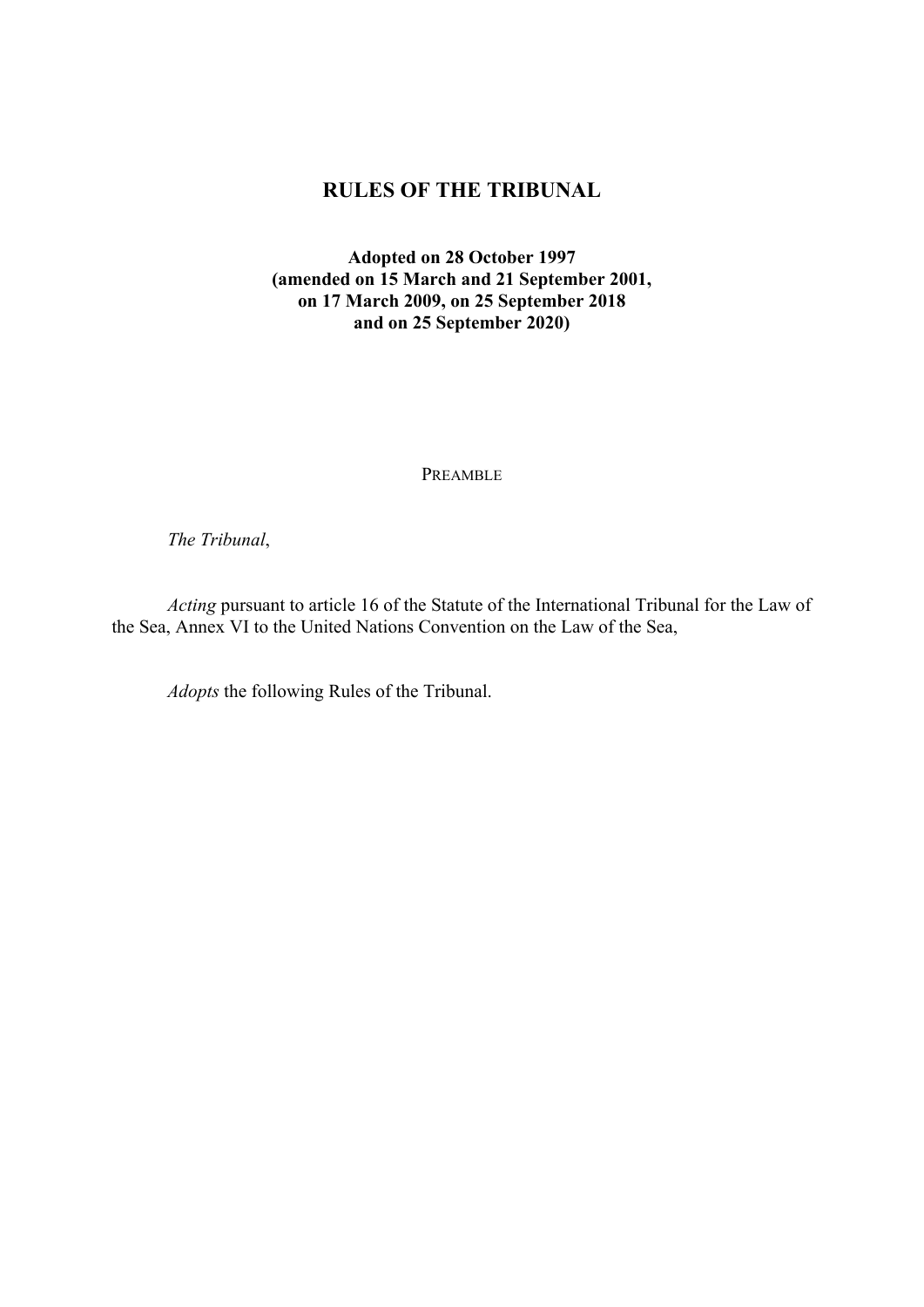### PART I

#### USE OF TERMS

#### *Article 1*

For the purposes of these Rules:

(a) "Convention" means the United Nations Convention on the Law of the Sea of 10 December 1982, together with the Agreement of 28 July 1994 relating to the implementation of Part XI of the Convention;

(b) "Statute" means the Statute of the International Tribunal for the Law of the Sea, Annex VI to the Convention;

(c) "States Parties" has the meaning set out in article 1, paragraph 2, of the Convention and includes, for the purposes of Part XI of the Convention, States and entities which are members of the Authority on a provisional basis in accordance with section 1, paragraph 12, of the Annex to the Agreement relating to the implementation of Part XI;

(d) "international organization" has the meaning set out in Annex IX, article 1, to the Convention, unless otherwise specified;

(e) "Member" means an elected judge;

(f) "judge" means a Member as well as a judge *ad hoc;*

(g) "judge *ad hoc*" means a person chosen under article 17 of the Statute for the purposes of a particular case;

(h) "Authority" means the International Seabed Authority;

(i) "certified copy" means a copy of a document bearing an attestation by or on behalf of the custodian of the original or the party submitting it that it is a true and accurate copy thereof.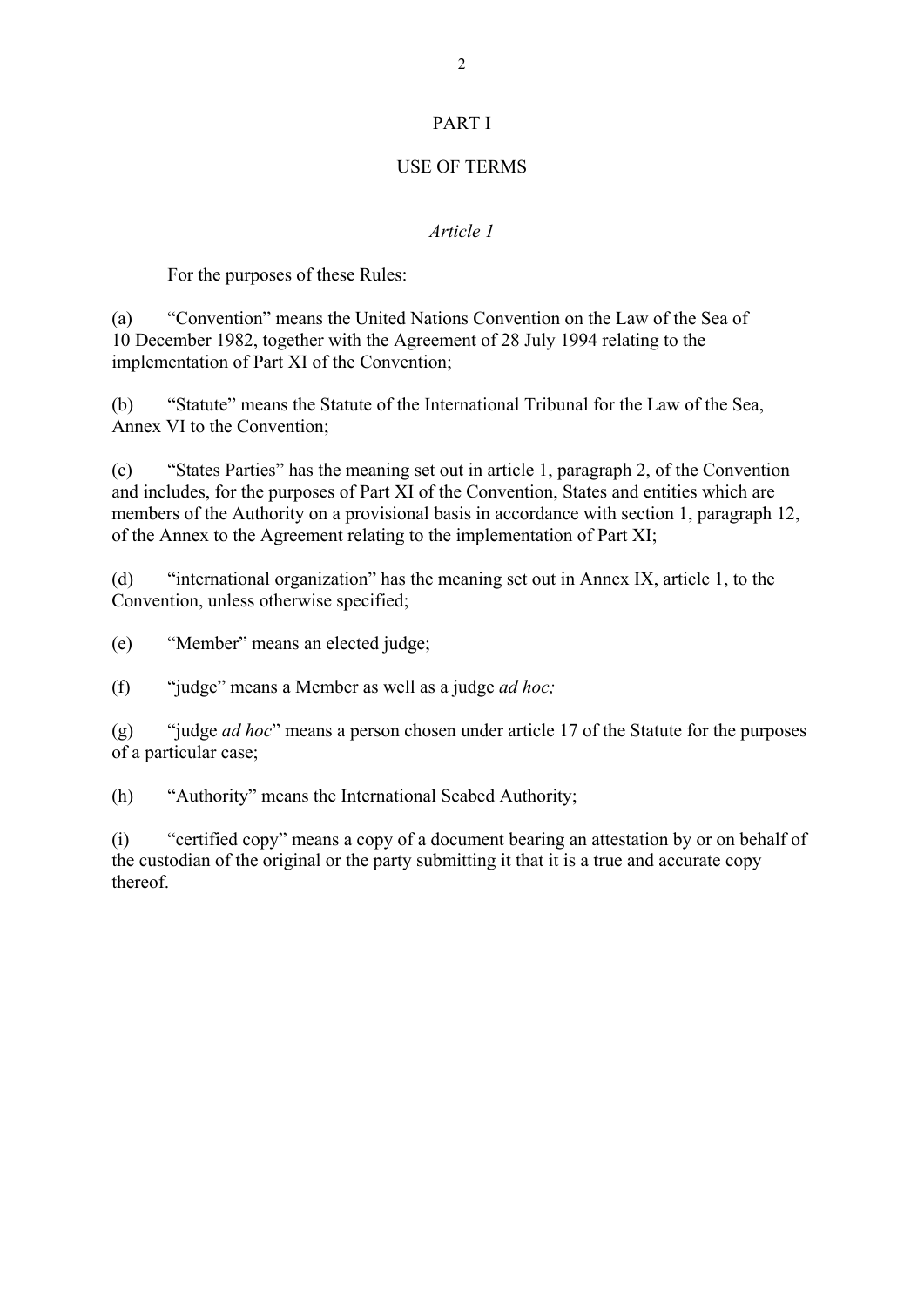### PART II

#### ORGANIZATION

### Section A. The Tribunal

### Subsection 1. The Members

#### *Article 2*

1. The term of office of Members elected at a triennial election shall begin to run from 1 October following the date of the election.

2. The term of office of a Member elected to replace a Member whose term of office has not expired shall run from the date of the election for the remainder of that term.

#### *Article 3*

 The Members, in the exercise of their functions, are of equal status, irrespective of age, priority of election or length of service.

#### *Article 4*

1. The Members shall, except as provided in paragraphs 3 and 4, take precedence according to the date on which their respective terms of office began.

2. Members whose terms of office began on the same date shall take precedence in relation to one another according to seniority of age.

3. A Member who is re-elected to a new term of office which is continuous with his previous term shall retain his precedence.

4. The President and the Vice-President of the Tribunal, while holding these offices, shall take precedence over the other Members.

5. The Member who, in accordance with the foregoing paragraphs, takes precedence next after the President and the Vice-President of the Tribunal is in these Rules designated the "Senior Member". If that Member is unable to act, the Member who is next after him in precedence and able to act is considered as Senior Member.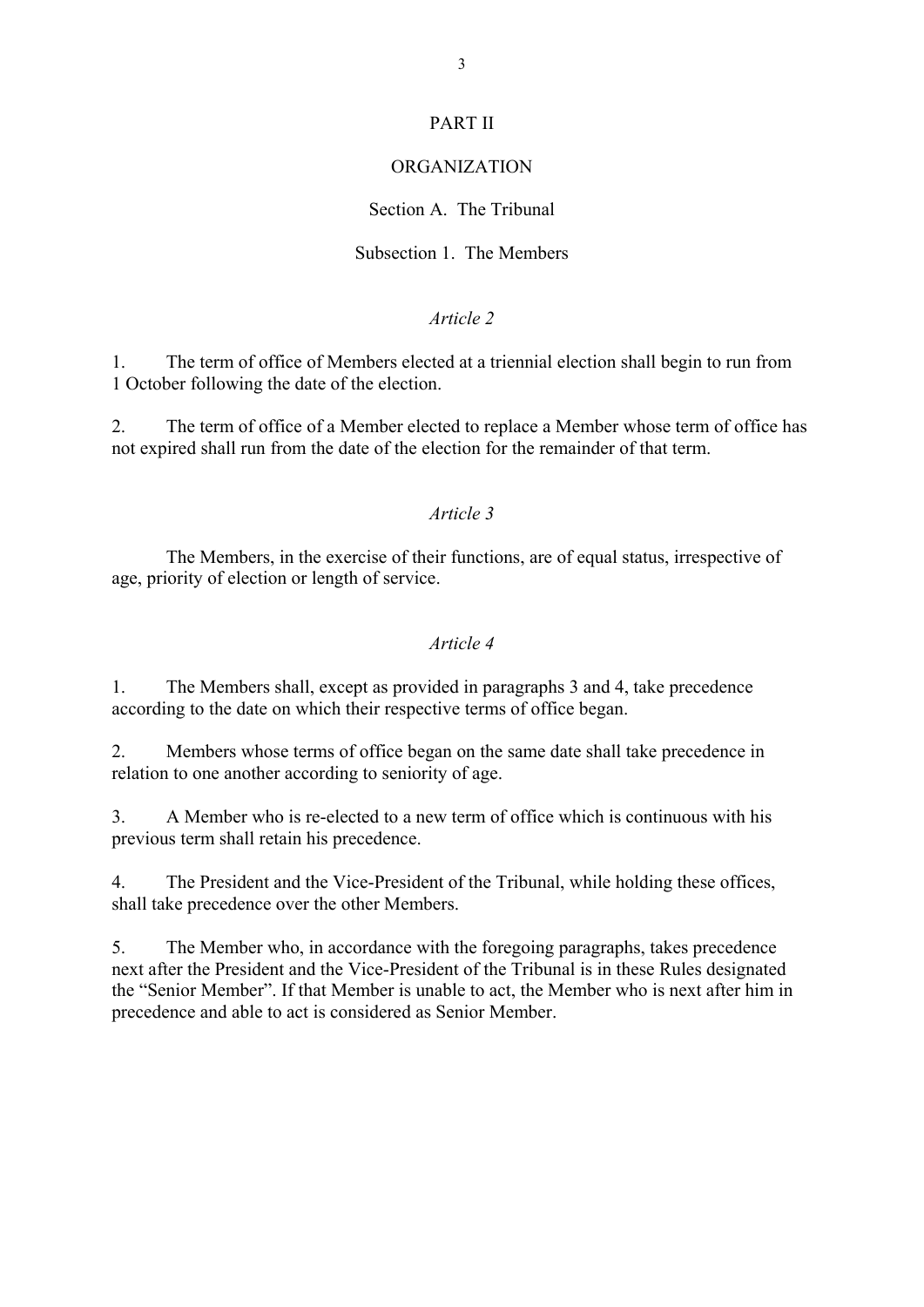#### *Article 5*

1. The solemn declaration to be made by every Member in accordance with article 11 of the Statute shall be as follows:

"I solemnly declare that I will perform my duties and exercise my powers as judge honourably, faithfully, impartially and conscientiously".

2. This declaration shall be made at the first public sitting at which the Member is present. Such sitting shall be held as soon as practicable after his term of office begins and, if necessary, a special sitting shall be held for the purpose.

3. A Member who is re-elected shall make a new declaration only if his new term is not continuous with his previous one.

#### *Article 6*

1. In the case of the resignation of a Member, the letter of resignation shall be addressed to the President of the Tribunal. The place becomes vacant on the receipt of the letter.

2. In the case of the resignation of the President of the Tribunal, the letter of resignation shall be addressed to the Vice-President of the Tribunal or, failing him, the Senior Member. The place becomes vacant on the receipt of the letter.

#### *Article 7*

 In any case in which the application of article 9 of the Statute is under consideration, the Member concerned shall be so informed by the President of the Tribunal or, if the circumstances so require, by the Vice-President of the Tribunal, in a written statement which shall include the grounds therefor and any relevant evidence. He shall subsequently, at a private meeting of the Tribunal specially convened for the purpose, be afforded an opportunity of making a statement, of furnishing any information or explanations he wishes to give and of supplying answers, orally or in writing, to any questions put to him. The Member concerned may be assisted or represented by counsel or any other person of his choice. At a further private meeting, at which the Member concerned shall not be present, the matter shall be discussed; each Member shall state his opinion, and if requested a vote shall be taken.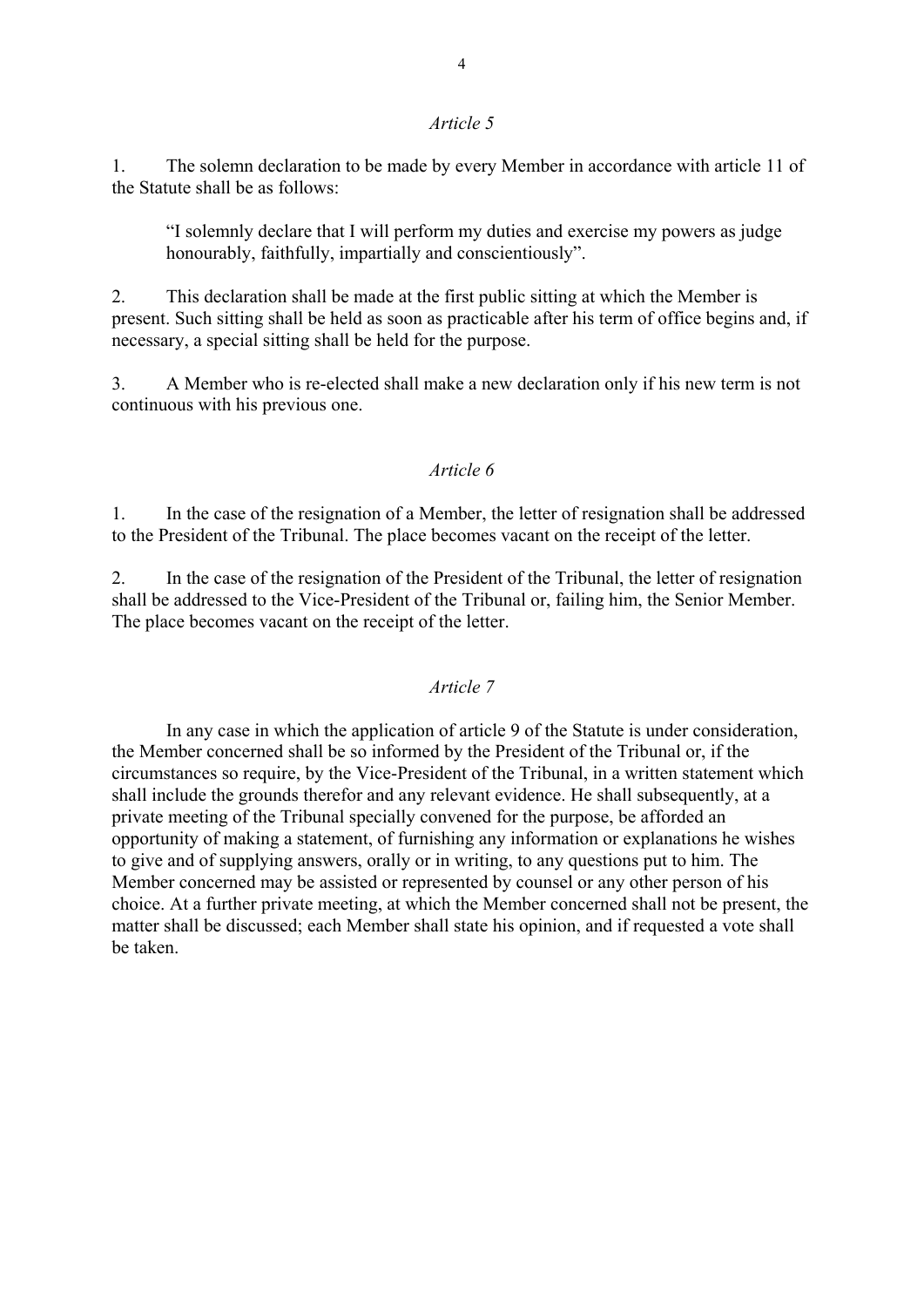### Subsection 2. Judges *ad hoc*

### *Article 8*

1. Judges *ad hoc* shall participate in the case in which they sit on terms of complete equality with the other judges.

2. Judges *ad hoc* shall take precedence after the Members and in order of seniority of age.

3. In the case of the resignation of a judge *ad hoc*, the letter of resignation shall be addressed to the President of the Tribunal. The place becomes vacant on the receipt of the **letter** 

### *Article 9*

1. The solemn declaration to be made by every judge *ad hoc* in accordance with articles 11 and 17, paragraph 6, of the Statute shall be as set out in article 5, paragraph 1, of these Rules.

2. This declaration shall be made at a public sitting in the case in which the judge *ad hoc*  is participating.

3. Judges *ad hoc* shall make the declaration in relation to each case in which they are participating.

### Subsection 3. President and Vice-President

#### *Article 10*

1. The term of office of the President and that of the Vice-President of the Tribunal shall begin to run from the date on which the term of office of the Members elected at a triennial election begins.

2. The elections of the President and the Vice-President of the Tribunal shall be held on that date or shortly thereafter. The former President, if still a Member, shall continue to exercise the functions of President of the Tribunal until the election to this position has taken place.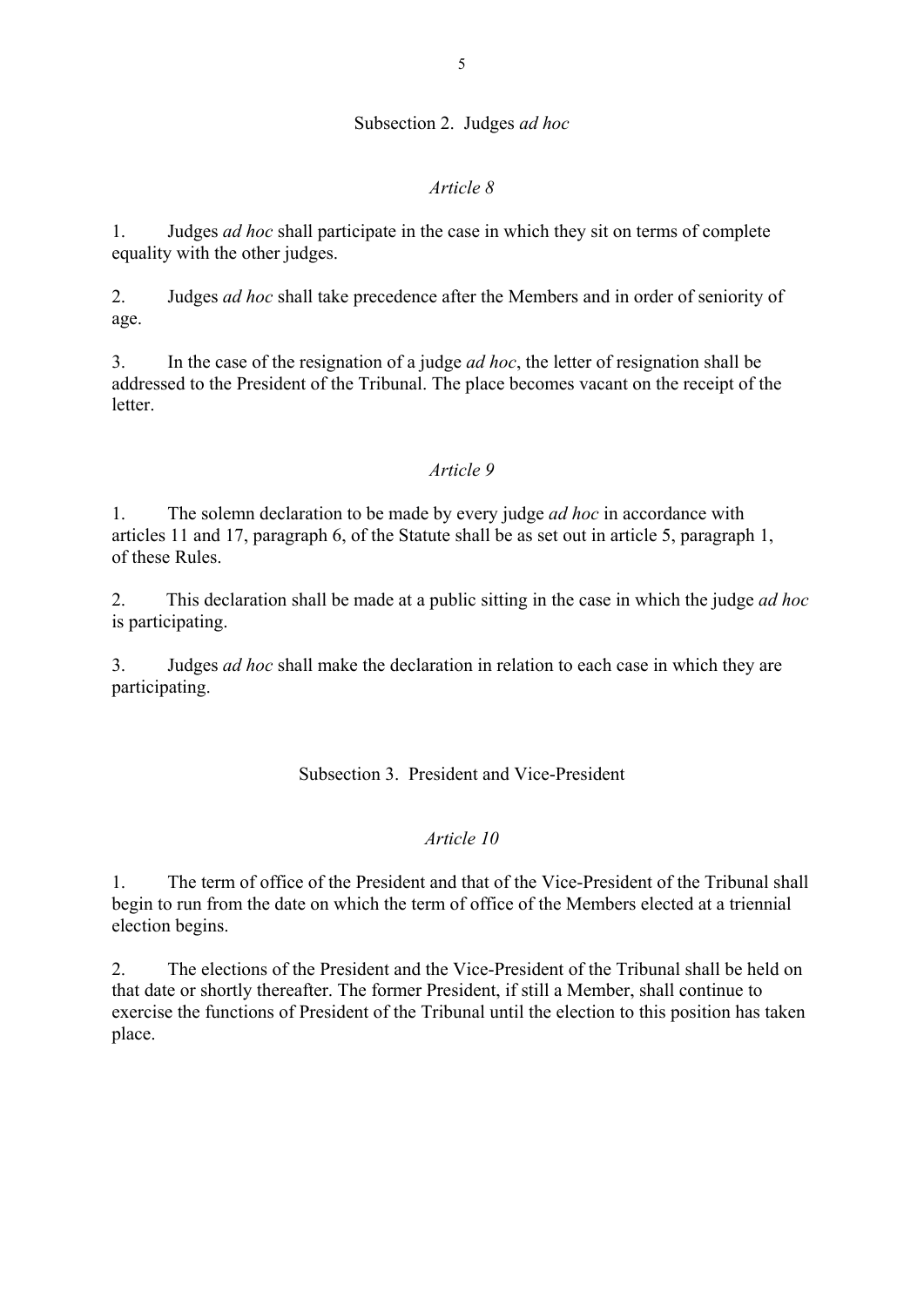### *Article 11*

1. If, on the date of the election to the presidency, the former President of the Tribunal is still a Member, he shall conduct the election. If he has ceased to be a Member, or is unable to act, the election shall be conducted by the Member exercising the functions of the presidency.

2. The election shall take place by secret ballot, after the presiding Member has declared the number of affirmative votes necessary for election; there shall be no nominations. The Member obtaining the votes of the majority of the Members composing the Tribunal at the time of the election shall be declared elected and shall enter forthwith upon his functions.

3. The new President of the Tribunal shall conduct the election of the Vice-President of the Tribunal either at the same or at the following meeting. Paragraph 2 applies to this election.

# *Article 12*

1. The President of the Tribunal shall preside at all meetings of the Tribunal. He shall direct the work and supervise the administration of the Tribunal.

2. He shall represent the Tribunal in its relations with States and other entities.

# *Article 13*

1. In the event of a vacancy in the presidency or of the inability of the President of the Tribunal to exercise the functions of the presidency, these shall be exercised by the Vice-President of the Tribunal or, failing him, by the Senior Member.

2. When the President of the Tribunal is precluded by a provision of the Statute or of these Rules either from sitting or from presiding in a particular case, he shall continue to exercise the functions of the presidency for all purposes save in respect of that case.

3. The President of the Tribunal shall take the measures necessary in order to ensure the continuous exercise of the functions of the presidency at the seat of the Tribunal. In the event of his absence, he may, so far as is compatible with the Statute and these Rules, arrange for these functions to be exercised by the Vice-President of the Tribunal or, failing him, by the Senior Member.

4. If the President of the Tribunal decides to resign the presidency, he shall communicate his decision in writing to the Tribunal through the Vice-President of the Tribunal or, failing him, the Senior Member. If the Vice-President of the Tribunal decides to resign the vice-presidency, he shall communicate his decision in writing to the President of the Tribunal.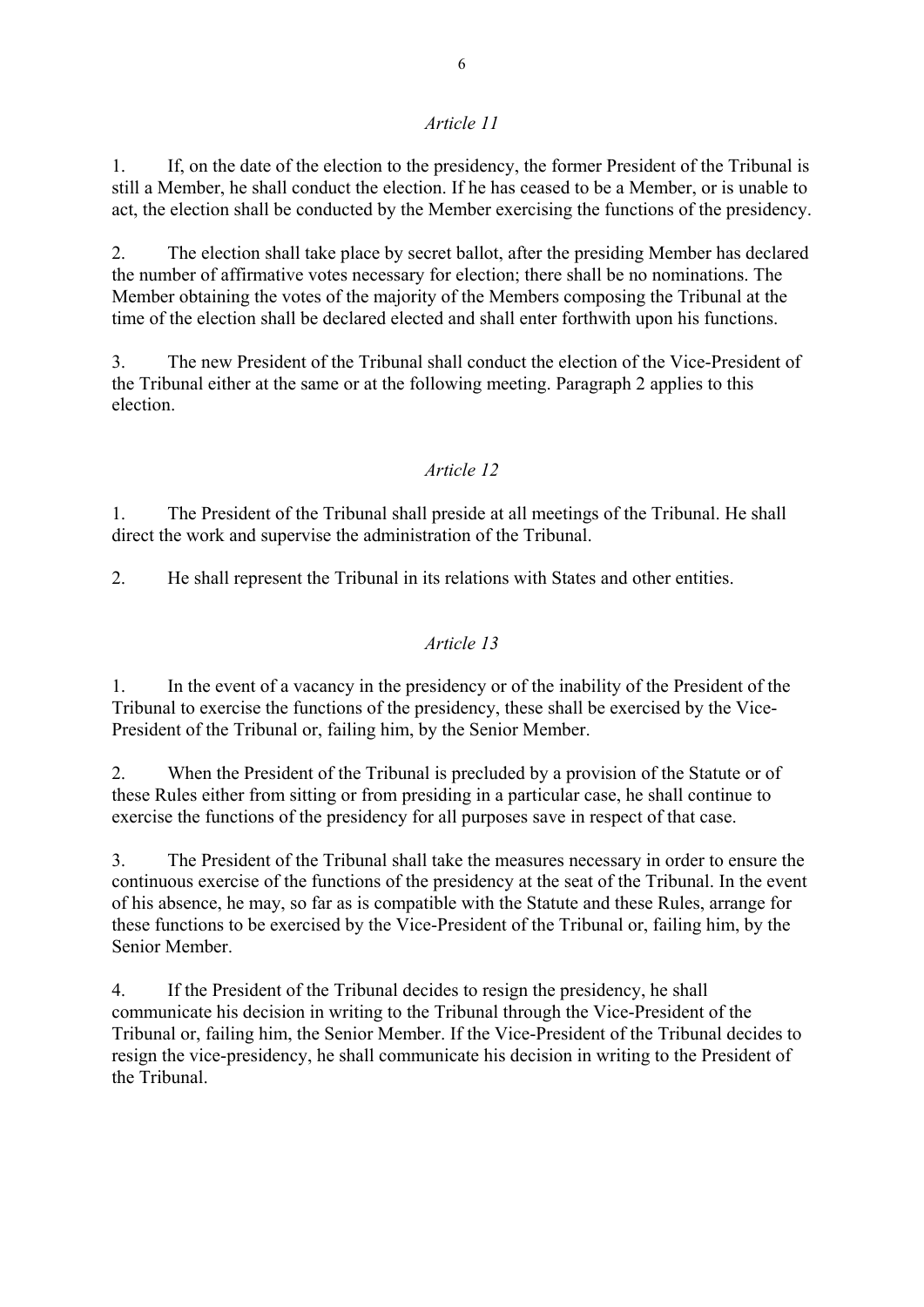### *Article 14*

 If a vacancy in the presidency or the vice-presidency occurs before the date when the current term is due to expire, the Tribunal shall decide whether or not the vacancy shall be filled during the remainder of the term.

# Subsection 4. Experts appointed under article 289 of the Convention

# *Article 15*

1. A request by a party for the selection by the Tribunal of scientific or technical experts under article 289 of the Convention shall, as a general rule, be made not later than the closure of the written proceedings. The Tribunal may consider a later request made prior to the closure of the oral proceedings, if appropriate in the circumstances of the case.

2. When the Tribunal decides to select experts, at the request of a party or *proprio motu*, it shall select such experts upon the proposal of the President of the Tribunal, who shall consult the parties before making such a proposal.

3. Experts shall be independent and enjoy the highest reputation for fairness, competence and integrity. An expert in a field mentioned in Annex VIII, article 2, to the Convention shall be chosen preferably from the relevant list prepared in accordance with that annex.

4. This article applies *mutatis mutandis* to any chamber and its President.

5. Before entering upon their duties, such experts shall make the following solemn declaration at a public sitting:

"I solemnly declare that I will perform my duties as an expert honourably, impartially and conscientiously and that I will faithfully observe all the provisions of the Statute and of the Rules of the Tribunal".

Subsection 5. The composition of the Tribunal for particular cases

### *Article 16*

1. No Member who is a national of a party in a case, a national of a State member of an international organization which is a party in a case or a national of a sponsoring State of an entity other than a State which is a party in a case, shall exercise the functions of the presidency in respect of the case.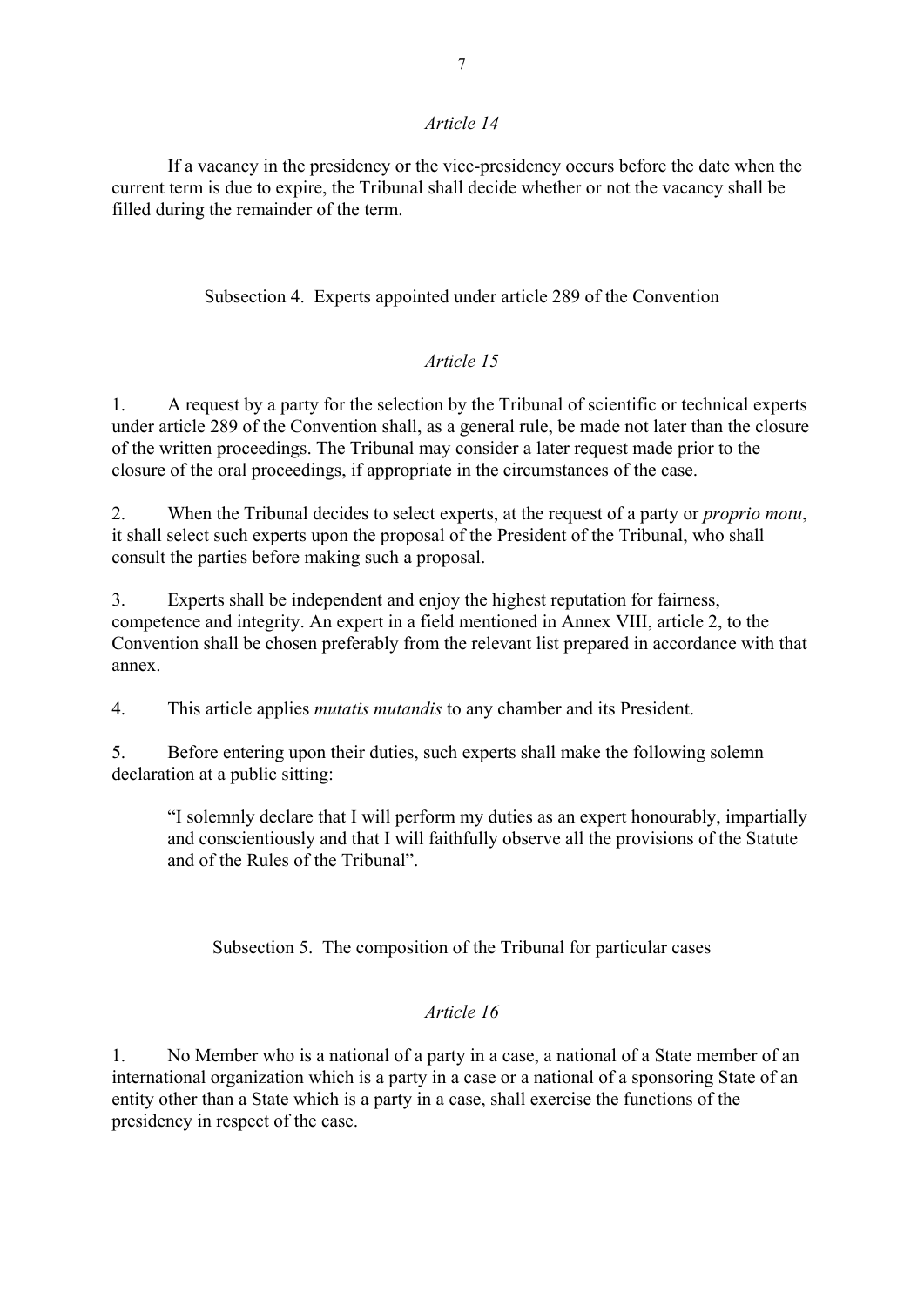2. The Member who is presiding in a case on the date on which the Tribunal meets in accordance with article 68 shall continue to preside in that case until completion of the current phase of the case, notwithstanding the election in the meantime of a new President or Vice-President of the Tribunal. If he should become unable to act, the presidency for the case shall be determined in accordance with article 13 and on the basis of the composition of the Tribunal on the date on which it met in accordance with article 68.

### *Article 17*

 Members who have been replaced following the expiration of their terms of office shall continue to sit in a case until the completion of any phase in respect of which the Tribunal has met in accordance with article 68.

#### *Article 18*

1. Whenever doubt arises on any point in article 8 of the Statute, the President of the Tribunal shall inform the other Members. The Member concerned shall be afforded an opportunity of furnishing any information or explanations.

2. If a party desires to bring to the attention of the Tribunal facts which it considers to be of possible relevance to the application of article 8 of the Statute, but which it believes may not be known to the Tribunal, that party shall communicate confidentially such facts to the President of the Tribunal in writing.

#### *Article 19*

1. If a party intends to choose a judge *ad hoc* in a case, it shall notify the Tribunal of its intention as soon as possible. It shall inform the Tribunal of the name, nationality and brief biographical details of the person chosen, preferably at the same time but in any event not later than two months before the time-limit fixed for the filing of the counter-memorial. The judge *ad hoc* may be of a nationality other than that of the party which chooses him.

2. If a party proposes to abstain from choosing a judge *ad hoc*, on condition of a like abstention by the other party, it shall so notify the Tribunal, which shall inform the other party. If the other party thereafter gives notice of its intention to choose, or chooses, a judge *ad hoc*, the time-limit for the party which had previously abstained from choosing a judge may be extended up to 30 days by the President of the Tribunal.

3. A copy of any notification relating to the choice of a judge *ad hoc* shall be communicated by the Registrar to the other party, which shall be requested to furnish, within a time-limit not exceeding 30 days to be fixed by the President of the Tribunal, such observations as it may wish to make. If within the said time-limit no objection is raised by the other party, and if none appears to the Tribunal itself, the parties shall be so informed. In the event of any objection or doubt, the matter shall be decided by the Tribunal, if necessary after hearing the parties.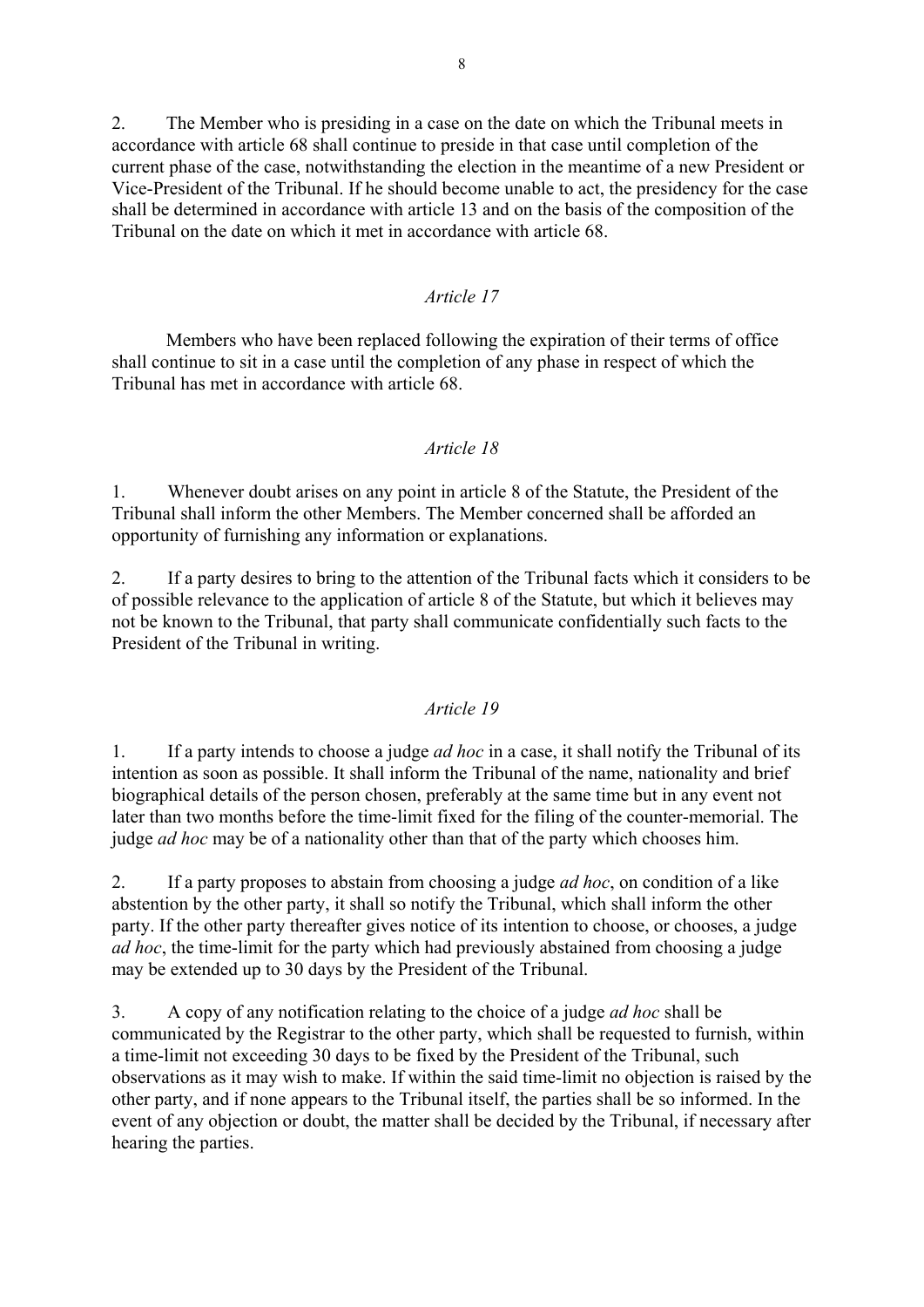4. A judge *ad hoc* who becomes unable to sit may be replaced.

5. If the Tribunal finds that the reasons for the participation of a judge *ad hoc* no longer exist, that judge shall cease to sit on the bench.

### *Article 20*

1. If the Tribunal finds that two or more parties are in the same interest and are therefore to be considered as one party only, and that there is no Member of the nationality of any one of these parties upon the bench, the Tribunal shall fix a time-limit within which they may jointly choose a judge *ad hoc*.

2. Should any party among those found by the Tribunal to be in the same interest allege the existence of a separate interest of its own or put forward any other objection, the matter shall be decided by the Tribunal, if necessary after hearing the parties.

### *Article 21*

1. If a Member having the nationality of one of the parties is or becomes unable to sit in any phase of a case, that party is entitled to choose a judge *ad hoc* within a time-limit to be fixed by the Tribunal, or by the President of the Tribunal if the Tribunal is not sitting.

2. Parties in the same interest shall be deemed not to have a Member of one of their nationalities upon the bench if every Member having one of their nationalities is or becomes unable to sit in any phase of the case.

3. If a Member having the nationality of one of the parties becomes able to sit not later than the closure of the written proceedings in that phase of the case, that Member shall resume the seat on the bench in the case.

#### *Article 22*

1. An entity other than a State may choose a judge *ad hoc* only if:

 (a) one of the other parties is a State Party and there is upon the bench a judge of its nationality or, where such party is an international organization, there is upon the bench a judge of the nationality of one of its member States or the State Party has itself chosen a judge *ad hoc*; or

 (b) there is upon the bench a judge of the nationality of the sponsoring State of one of the other parties.

2. However, an international organization or a natural or juridical person or state enterprise is not entitled to choose a judge *ad hoc* if there is upon the bench a judge of the nationality of one of the member States of the international organization or a judge of the nationality of the sponsoring State of such natural or juridical person or state enterprise.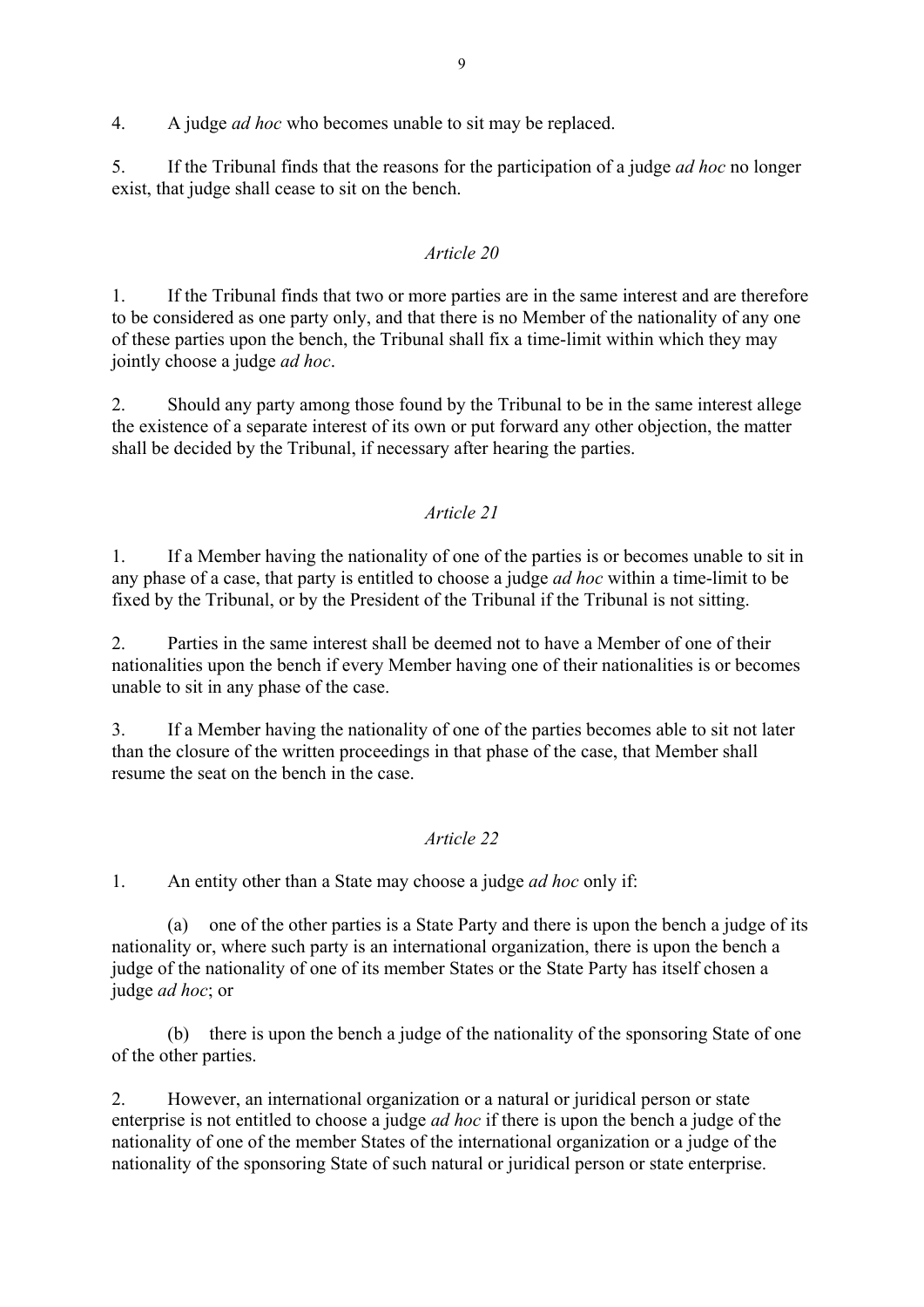3. Where an international organization is a party to a case and there is upon the bench a judge of the nationality of a member State of the organization, the other party may choose a judge *ad hoc*.

4. Where two or more judges on the bench are nationals of member States of the international organization concerned or of the sponsoring States of a party, the President may, after consulting the parties, request one or more of such judges to withdraw from the bench.

Section B. The Seabed Disputes Chamber

Subsection 1. The members and judges *ad hoc* 

#### *Article 23*

 The members of the Seabed Disputes Chamber shall be selected following each triennial election to the Tribunal as soon as possible after the term of office of Members elected at such election begins. The term of office of members of the Chamber shall begin to run from the date of their selection. The term of office of members selected at the first selection shall expire on 30 September 1999; the terms of office of members selected at subsequent triennial selections shall expire on 30 September every three years thereafter. Members of the Chamber who remain on the Tribunal after the expiry of their term of office shall continue to serve on the Chamber until the next selection.

#### *Article 24*

 The President of the Chamber, while holding that office, takes precedence over the other members of the Chamber. The other members take precedence according to their precedence in the Tribunal in the case where the President and Vice-President of the Tribunal are not exercising the functions of those offices.

#### *Article 25*

Articles 8 and 9 apply *mutatis mutandis* to the judges *ad hoc* of the Chamber.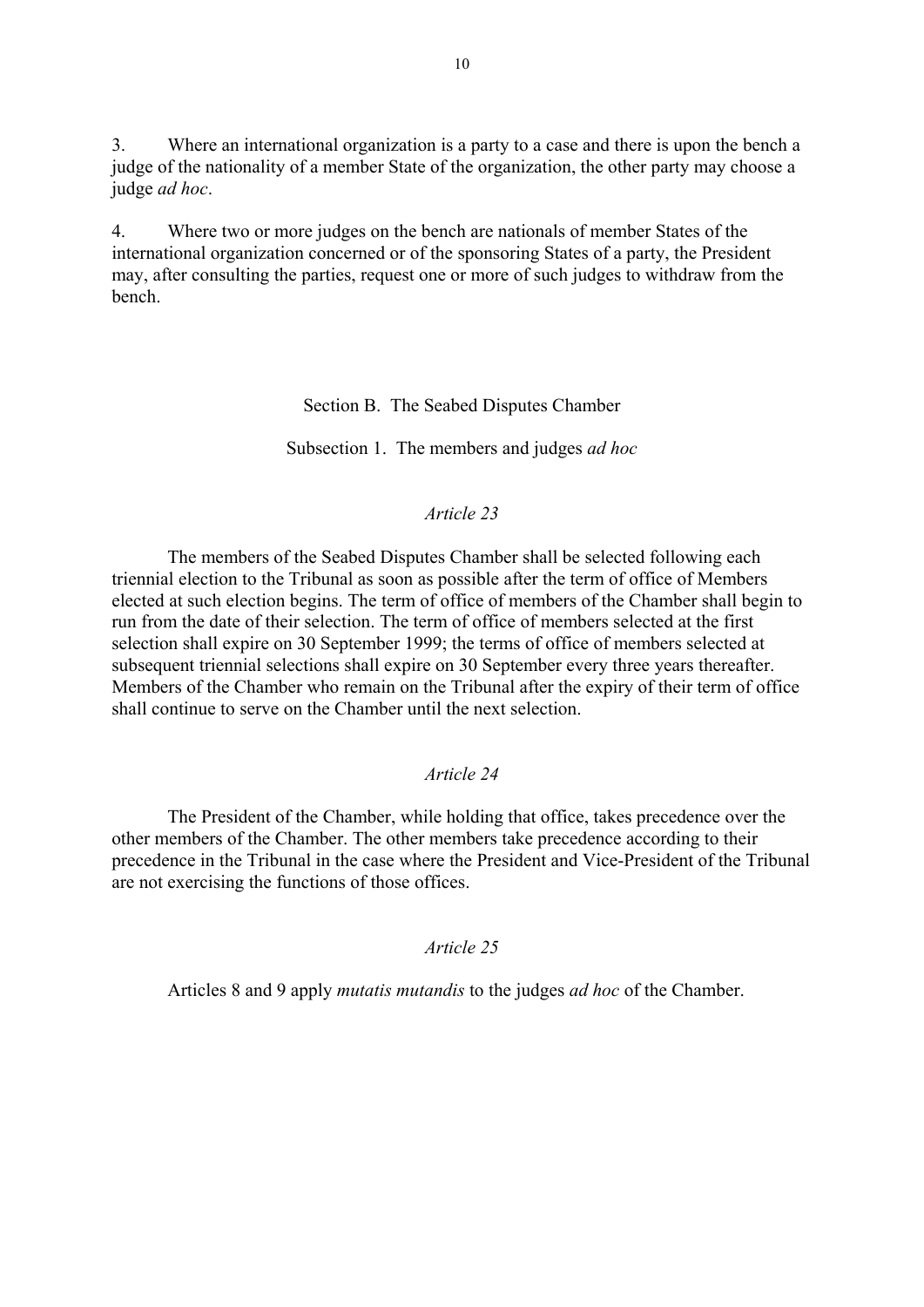### Subsection 2. The presidency

### *Article 26*

1. The Chamber shall elect its President by secret ballot and by a majority vote of its members.

2. The President shall preside at all meetings of the Chamber.

3. In the event of a vacancy in the presidency or of the inability of the President of the Chamber to exercise the functions of the presidency, these shall be exercised by the member of the Chamber who is senior in precedence and able to act.

4. In other respects, articles 10 to 14 apply *mutatis mutandis*.

# Subsection 3. *Ad hoc* chambers of the Seabed Disputes Chamber

# *Article 27*

1. Any request for the formation of an *ad hoc* chamber of the Seabed Disputes Chamber in accordance with article 188, paragraph 1 (b), of the Convention shall be made within three months from the date of the institution of proceedings.

2. If, within a time-limit fixed by the President of the Seabed Disputes Chamber, the parties do not agree on the composition of the chamber, the President shall establish timelimits for the parties to make the necessary appointments.

### Section C. Special chambers

### *Article 28*

1. The Chamber of Summary Procedure shall be composed of the President and Vice-President of the Tribunal, acting ex officio, and three other Members. In addition, two Members shall be selected to act as alternates.

2. The members and alternates of the Chamber shall be selected by the Tribunal upon the proposal of the President of the Tribunal.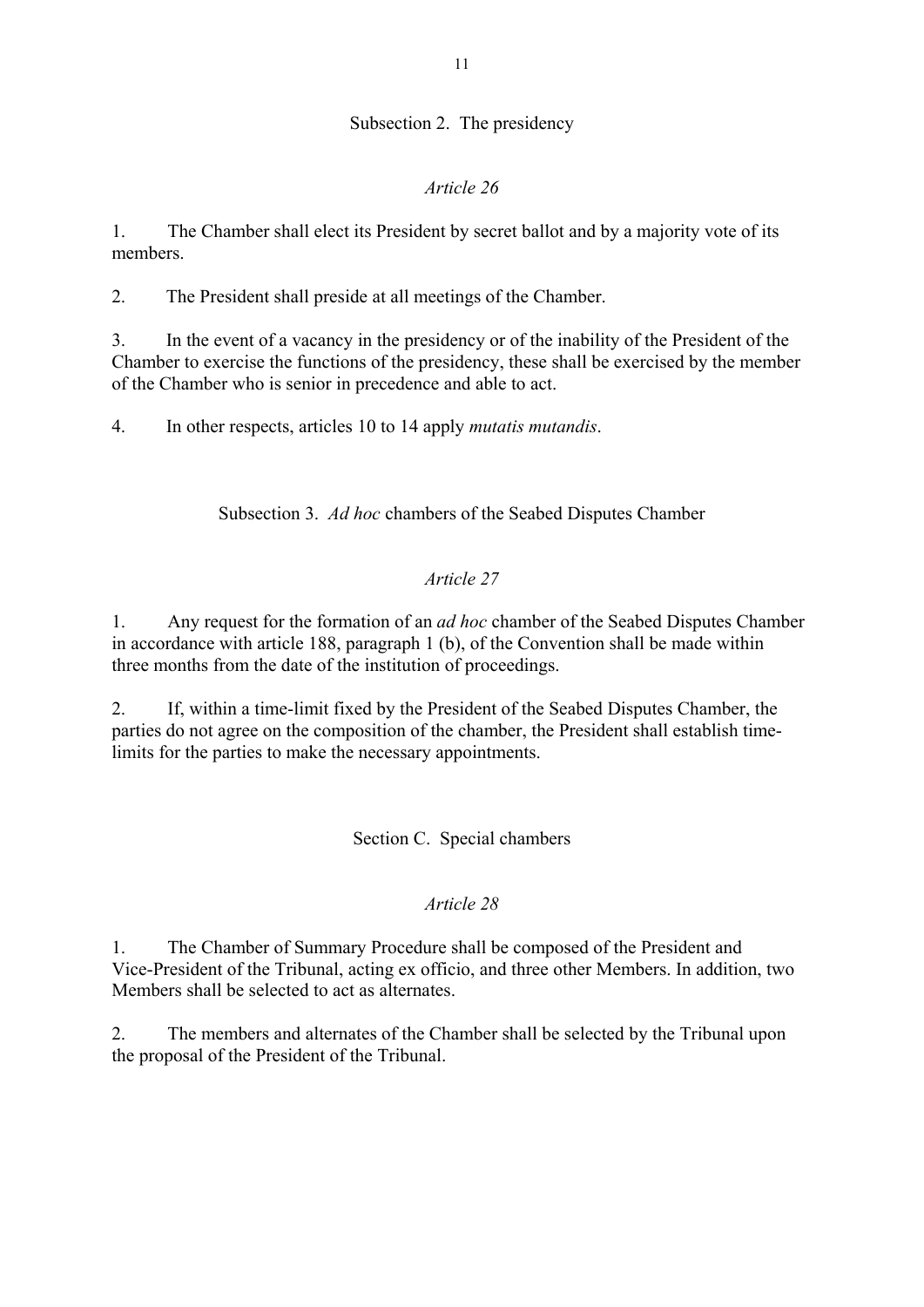3. The selection of members and alternates of the Chamber shall be made as soon as possible after 1 October in each year. The members of the Chamber and the alternates shall enter upon their functions on their selection and serve until 30 September of the following year. Members of the Chamber and alternates who remain on the Tribunal after that date shall continue to serve on the Chamber until the next selection.

4. If a member of the Chamber is unable, for whatever reason, to sit in a given case, that member shall be replaced for the purposes of that case by the senior in precedence of the two alternates.

5. If a member of the Chamber resigns or otherwise ceases to be a member, the place of that member shall be taken by the senior in precedence of the two alternates, who shall thereupon become a full member of the Chamber and be replaced by the selection of another alternate.

6. The quorum for meetings of the Chamber is three members.

# *Article 29*

1. Whenever the Tribunal decides to form a standing special chamber provided for in article 15, paragraph 1, of the Statute, it shall determine the particular category of disputes for which it is formed, the number of its members, the period for which they will serve, the date when they will enter upon their duties and the quorum for meetings.

2. The members of such chamber shall be selected by the Tribunal upon the proposal of the President of the Tribunal from among the Members, having regard to any special knowledge, expertise or previous experience which any of the Members may have in relation to the category of disputes the chamber deals with.

3. The Tribunal may decide to dissolve a standing special chamber. The chamber shall finish any cases pending before it.

# *Article 30*

1. A request for the formation of a special chamber to deal with a particular dispute, as provided for in article 15, paragraph 2, of the Statute, shall be made within two months from the date of the institution of proceedings. Upon receipt of a request made by one party, the President of the Tribunal shall ascertain whether the other party assents.

2. When the parties have agreed, the President of the Tribunal shall ascertain their views regarding the composition of the chamber and shall report to the Tribunal accordingly.

3. The Tribunal shall determine, with the approval of the parties, the Members who are to constitute the chamber. The same procedure shall be followed in filling any vacancy. The Tribunal shall also determine the quorum for meetings of the chamber.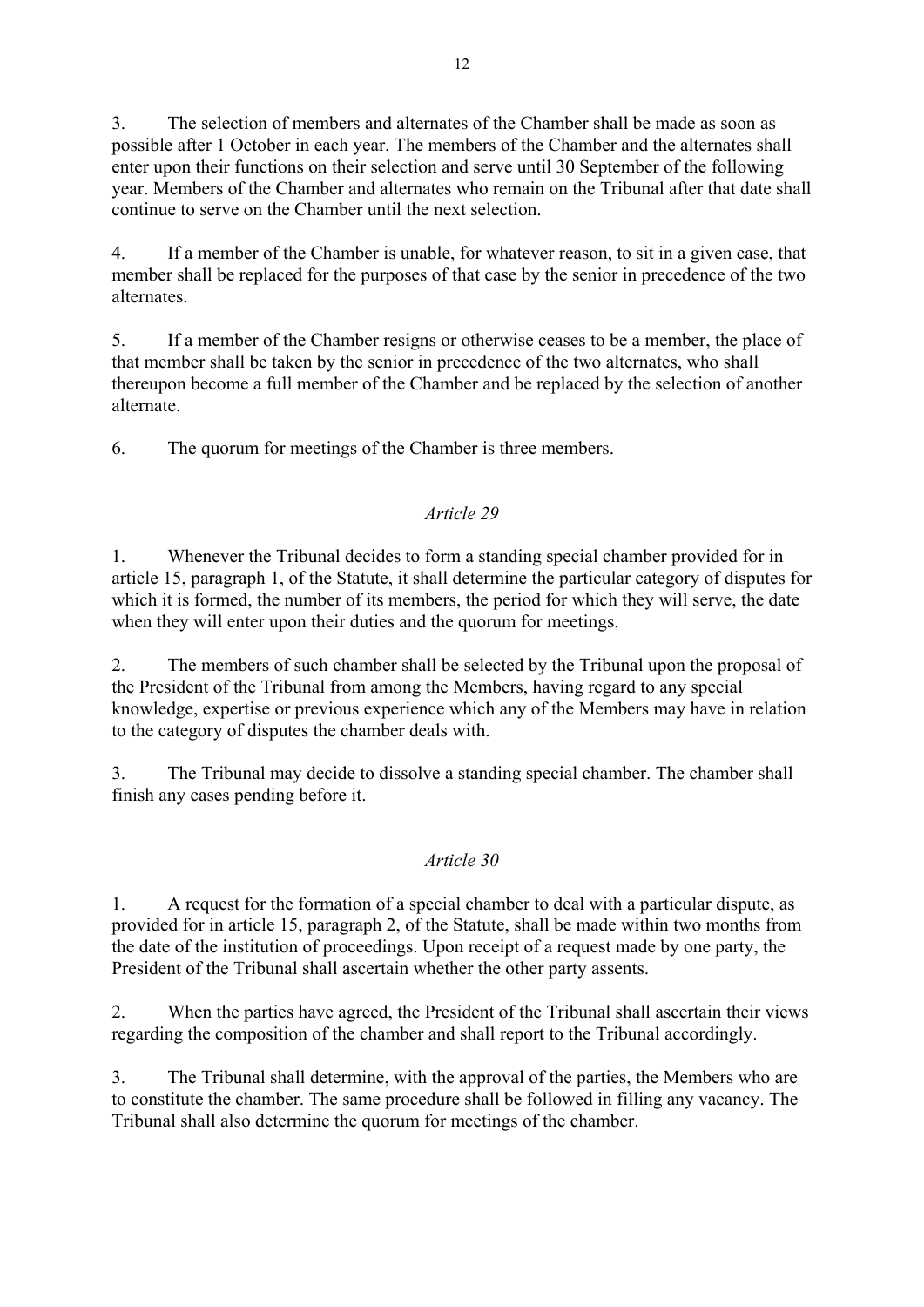4. Members of a chamber formed under this article who have been replaced, in accordance with article 5 of the Statute, following the expiration of their terms of office, shall continue to sit in all phases of the case, whatever the stage it has then reached.

### *Article 31*

1. If a chamber when formed includes the President of the Tribunal, the President shall preside over the chamber. If it does not include the President but includes the Vice-President, the Vice-President shall preside. In any other event, the chamber shall elect its own President by secret ballot and by a majority of votes of its members. The member who, under this paragraph, presides over the chamber at the time of its formation shall continue to preside so long as he remains a member of that chamber.

2. Subject to paragraph 3, the President of a chamber shall exercise, in relation to cases being dealt with by that chamber and from the time it begins dealing with the case, the functions of the President of the Tribunal in relation to cases before the Tribunal.

3. The President of the Tribunal shall take such steps as may be necessary to give effect to article 17, paragraph 4, of the Statute.

4. If the President of a chamber is prevented from sitting or acting as President of the chamber, the functions of the presidency of the chamber shall be assumed by the member of the chamber who is the senior in precedence and able to act.

### Section D. The Registry

#### *Article 32*

1. The Tribunal shall elect its Registrar by secret ballot from among candidates nominated by Members. The Registrar shall be elected for a term of five years and may be reelected.

2. The President of the Tribunal shall give notice of a vacancy or impending vacancy to Members, either forthwith upon the vacancy arising or, where the vacancy will arise on the expiration of the term of office of the Registrar, not less than three months prior thereto. The President of the Tribunal shall fix a date for the closure of the list of candidates so as to enable nominations and information concerning the candidates to be received in sufficient time.

3. Nominations shall be accompanied by the relevant information concerning the candidates, in particular information as to age, nationality, present occupation, academic and other qualifications, knowledge of languages and any previous experience in law, especially the law of the sea, diplomacy or the work of international organizations.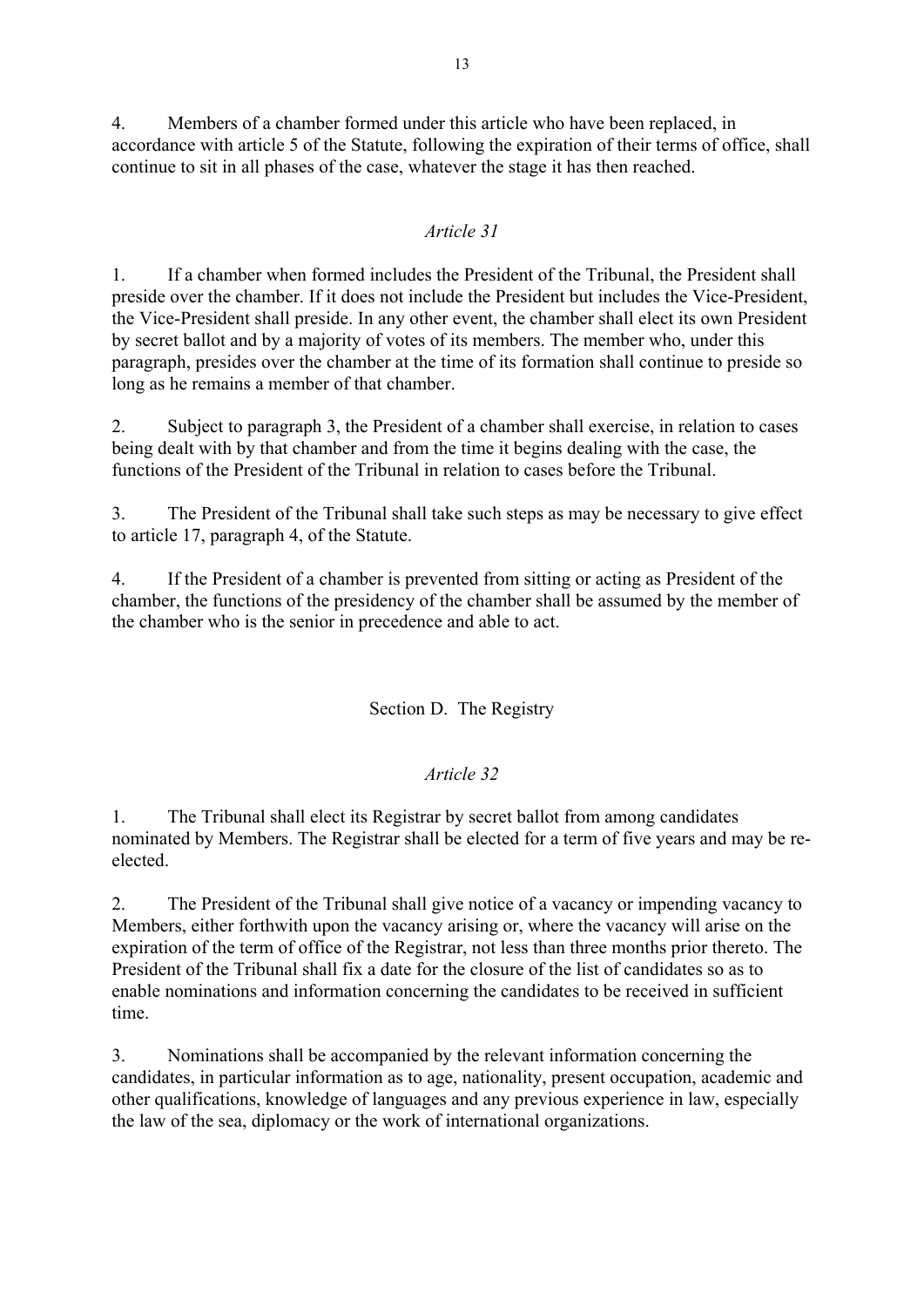4. The candidate obtaining the votes of the majority of the Members composing the Tribunal at the time of the election shall be declared elected.

#### *Article 33*

 The Tribunal shall elect a Deputy Registrar; it may also elect an Assistant Registrar. Article 32 applies to their election and terms of office.

### *Article 34*

 Before taking up their duties, the Registrar, the Deputy Registrar and the Assistant Registrar shall make the following solemn declaration at a meeting of the Tribunal:

"I solemnly declare that I will perform my duties as Registrar (Deputy Registrar or Assistant Registrar as the case may be) of the International Tribunal for the Law of the Sea in all loyalty, discretion and good conscience and that I will faithfully observe all the provisions of the Statute and of the Rules of the Tribunal".

#### *Article 35*

1. The staff of the Registry, other than the Registrar, the Deputy Registrar and the Assistant Registrar, shall be appointed by the Tribunal on proposals submitted by the Registrar. Appointments to such posts as the Tribunal shall determine may, however, be made by the Registrar with the approval of the President of the Tribunal.

2. The paramount consideration in the recruitment and employment of the staff and in the determination of the conditions of service shall be the necessity of securing the highest standards of efficiency, competence and integrity. Due regard shall be paid to the importance of recruiting the staff on as wide a geographical basis as possible.

3. Before taking up their duties, the staff shall make the following solemn declaration before the President of the Tribunal, the Registrar being present:

"I solemnly declare that I will perform my duties as an official of the International Tribunal for the Law of the Sea in all loyalty, discretion and good conscience and that I will faithfully observe all the provisions of the Statute and of the Rules of the Tribunal".

#### *Article 36*

1. The Registrar, in the discharge of his functions, shall:

 (a) be the regular channel of communications to and from the Tribunal and in particular shall effect all communications, notifications and transmission of documents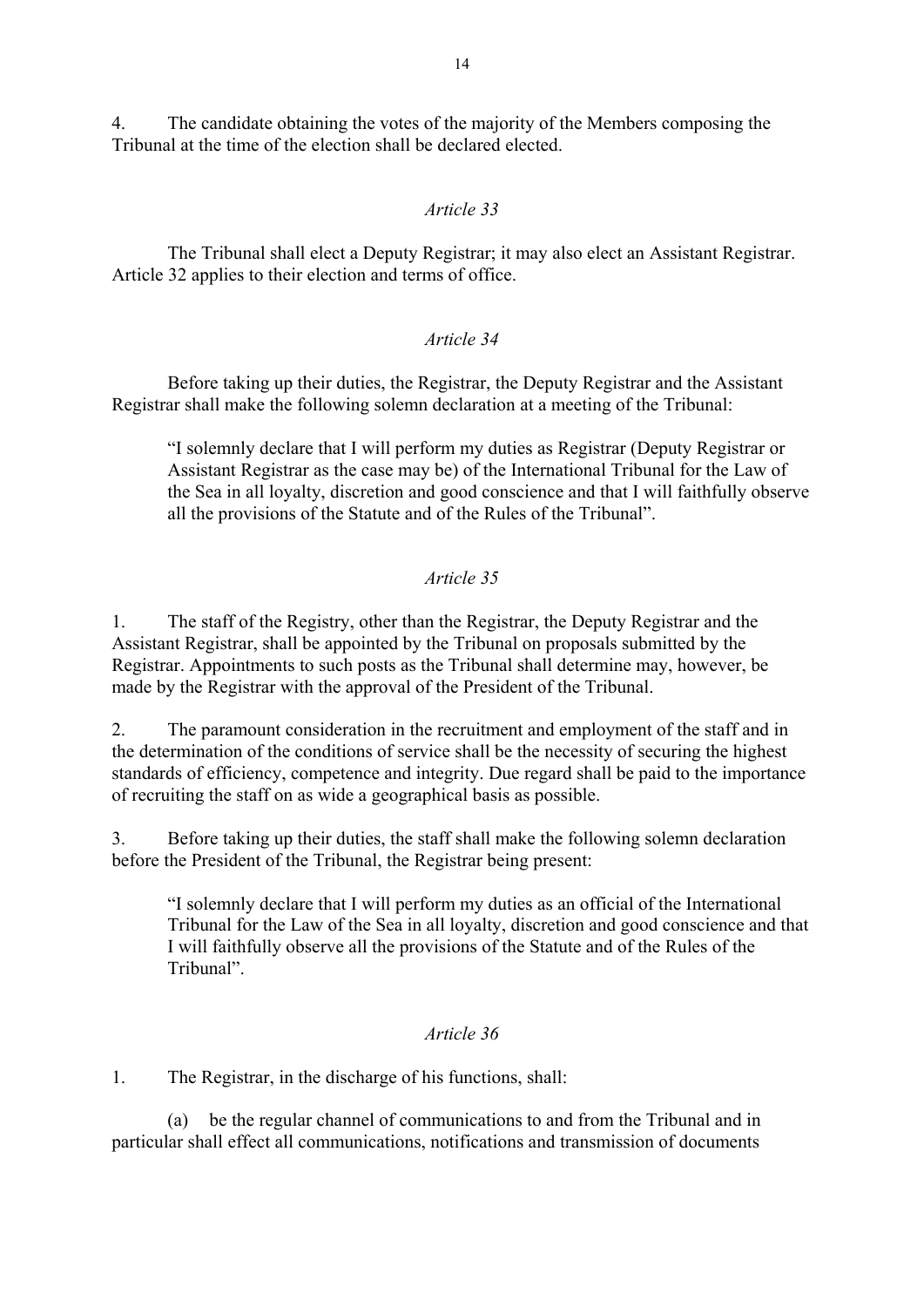required by the Convention, the Statute, these Rules or any other relevant international agreement and ensure that the date of dispatch and receipt thereof may be readily verified;

 (b) keep, under the supervision of the President of the Tribunal, and in such form as may be laid down by the Tribunal, a List of cases, entered and numbered in the order in which the documents instituting proceedings or requesting an advisory opinion are received in the Registry;

 (c) keep copies of declarations and notices of revocation or withdrawal thereof deposited with the Secretary-General of the United Nations under articles 287 and 298 of the Convention or Annex IX, article 7, to the Convention;

(d) keep copies of agreements conferring jurisdiction on the Tribunal;

(e) keep notifications received under article 110, paragraph 2;

 (f) transmit to the parties certified copies of pleadings and annexes upon receipt thereof in the Registry;

 (g) communicate to the Government of the State in which the Tribunal or a chamber is sitting, or is to sit, and any other Governments which may be concerned, the necessary information as to the persons from time to time entitled, under the Statute and the relevant agreements, to privileges, immunities or facilities;

 (h) be present in person or represented by the Deputy Registrar, the Assistant Registrar or in their absence by a senior official of the Registry designated by him, at meetings of the Tribunal, and of the chambers, and be responsible for preparing records of such meetings;

 (i) make arrangements for such provision or verification of translations and interpretations into the Tribunal's official languages as the Tribunal may require;

 (j) sign all judgments, advisory opinions and orders of the Tribunal and the records referred to in subparagraph (h);

 (k) be responsible for the reproduction, printing and publication of the Tribunal's judgments, advisory opinions and orders, the pleadings and statements and the minutes of public sittings in cases and of such other documents as the Tribunal may direct to be published;

 (l) be responsible for all administrative work and in particular for the accounts and financial administration in accordance with the financial procedures of the Tribunal;

(m) deal with inquiries concerning the Tribunal and its work;

 (n) assist in maintaining relations between the Tribunal and the Authority, the International Court of Justice and the other organs of the United Nations, its related agencies, the arbitral and special arbitral tribunals referred to in article 287 of the Convention and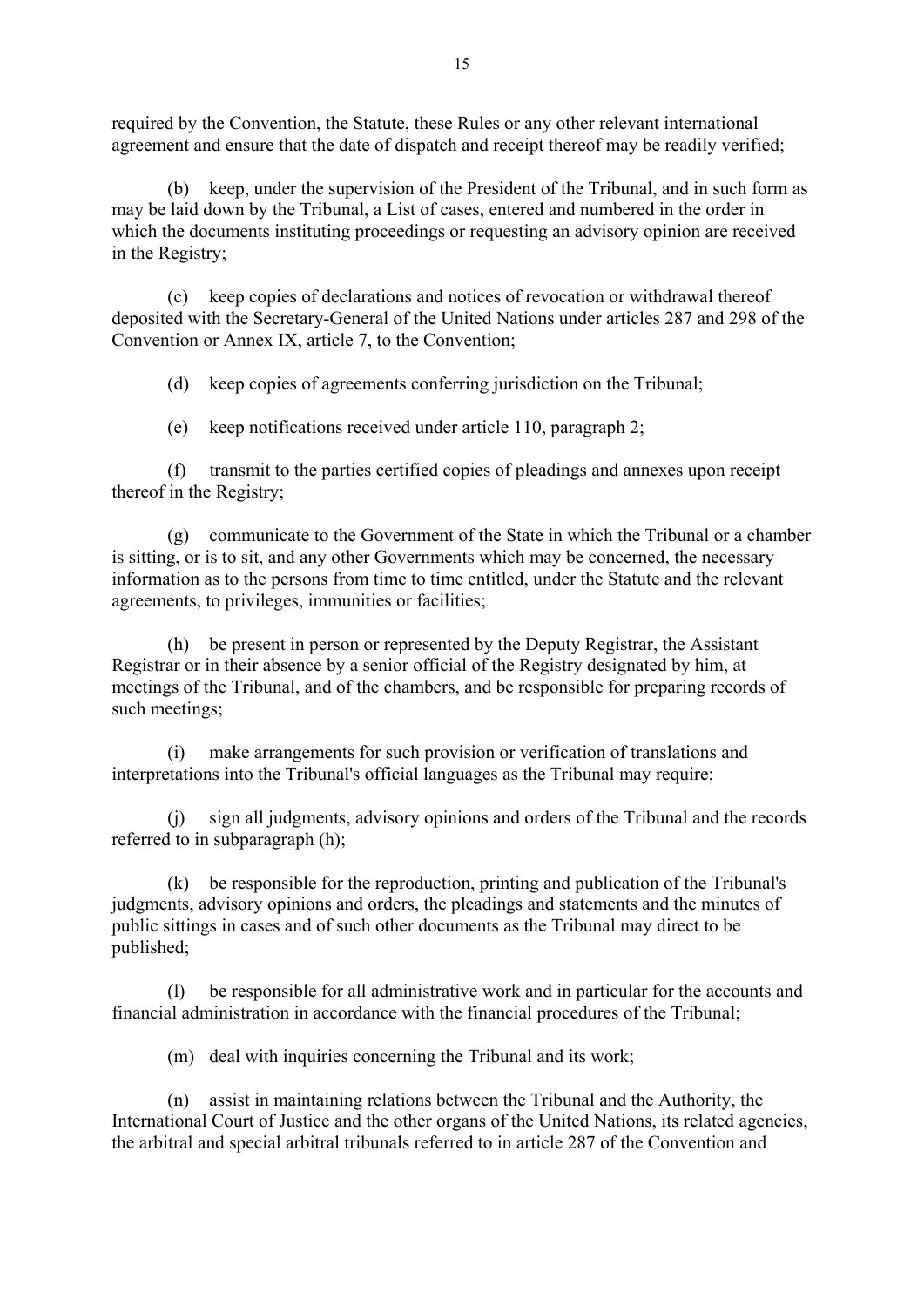international bodies and conferences concerned with the codification and progressive development of international law, in particular the law of the sea;

 (o) ensure that information concerning the Tribunal and its activities is accessible to Governments, the highest national courts of justice, professional and learned societies, legal faculties and schools of law and public information media;

 (p) have custody of the seals and stamps of the Tribunal, of the archives of the Tribunal and of such other archives as may be entrusted to the Tribunal.

2. The Tribunal may at any time entrust additional functions to the Registrar.

3. In the discharge of his functions the Registrar shall be responsible to the Tribunal.

# *Article 37*

1. The Deputy Registrar shall assist the Registrar, act as Registrar in the latter's absence and, in the event of the office becoming vacant, exercise the functions of Registrar until the office has been filled.

2. If the Registrar, the Deputy Registrar and the Assistant Registrar are unable to carry out the duties of Registrar, the President of the Tribunal shall appoint an official of the Registry to discharge those duties for such time as may be necessary. If the three offices are vacant at the same time, the President, after consulting the Members, shall appoint an official of the Registry to discharge the duties of Registrar pending an election to that office.

# *Article 38*

1. The Registry consists of the Registrar, the Deputy Registrar, the Assistant Registrar and such other staff as required for the efficient discharge of its functions.

2. The Tribunal shall determine the organization of the Registry and shall for this purpose request the Registrar to make proposals.

3. Instructions for the Registry shall be drawn up by the Registrar and approved by the Tribunal.

4. The staff of the Registry shall be subject to Staff Regulations drawn up by the Registrar and approved by the Tribunal.

# *Article 39*

1. The Registrar may resign from office with two months' notice tendered in writing to the President of the Tribunal. The Deputy Registrar and the Assistant Registrar may resign from office with one month's notice tendered in writing to the President of the Tribunal through the Registrar.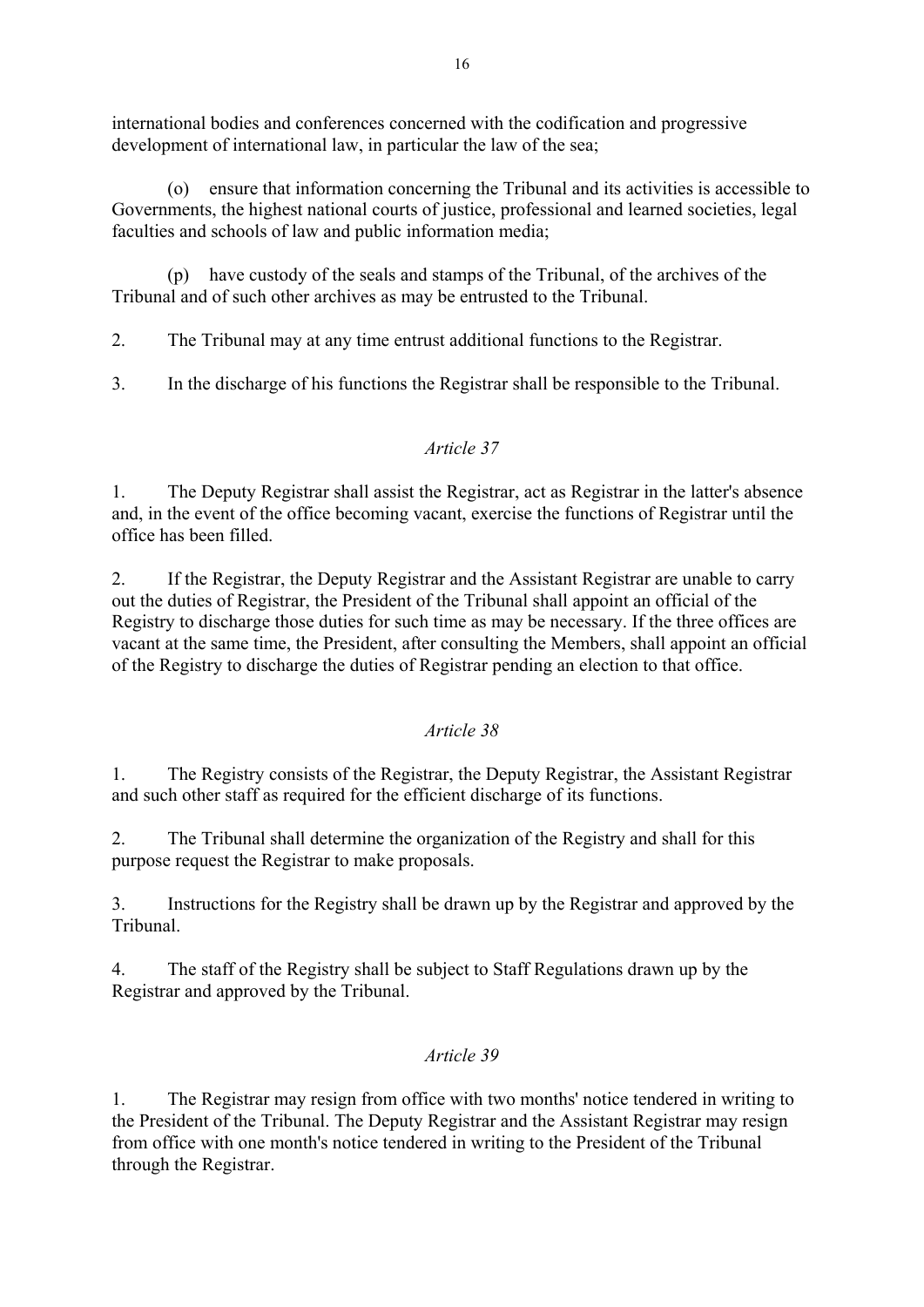2. The Registrar may be removed from office only if, in the opinion of two thirds of the Members, he has either committed a serious breach of his duties or become permanently incapacitated from exercising his functions. Before a decision to remove him is taken under this paragraph, he shall be informed by the President of the Tribunal of the action contemplated, in a written statement which shall include the grounds therefor and any relevant evidence. When the action contemplated concerns permanent incapacity, relevant medical information shall be included. The Registrar shall subsequently, at a private meeting of the Tribunal, be afforded an opportunity of making a statement, of furnishing any information or explanations he wishes to give and of supplying answers, orally or in writing, to any questions put to him. He may be assisted or represented at such meeting by counsel or any other person of his choice.

3. The Deputy Registrar and the Assistant Registrar may be removed from office only on the same grounds and by the same procedure as specified in paragraph 2.

Section E. Internal functioning of the Tribunal

### *Article 40*

 The internal judicial practice of the Tribunal shall, subject to the Convention, the Statute and these Rules, be governed by any resolutions on the subject adopted by the Tribunal.

#### *Article 41*

1. The quorum specified by article 13, paragraph 1, of the Statute applies to all meetings of the Tribunal. The quorum specified in article 35, paragraph 7, of the Statute applies to all meetings of the Seabed Disputes Chamber. The quorum specified for a special chamber applies to all meetings of that chamber.

2. Members shall hold themselves permanently available to exercise their functions and shall attend all such meetings, unless they are absent on leave as provided for in paragraph 4 or prevented from attending by illness or for other serious reasons duly explained to the President of the Tribunal, who shall inform the Tribunal.

3. Judges *ad hoc* are likewise bound to hold themselves at the disposal of the Tribunal and to attend all meetings held in the case in which they are participating unless they are prevented from attending by illness or for other serious reasons duly explained to the President of the Tribunal, who shall inform the Tribunal. They shall not be taken into account for the calculation of the quorum.

4. The Tribunal shall fix the dates and duration of the judicial vacations and the periods and conditions of leave to be accorded to individual Members, having regard in both cases to the state of the List of cases and to the requirements of its current work.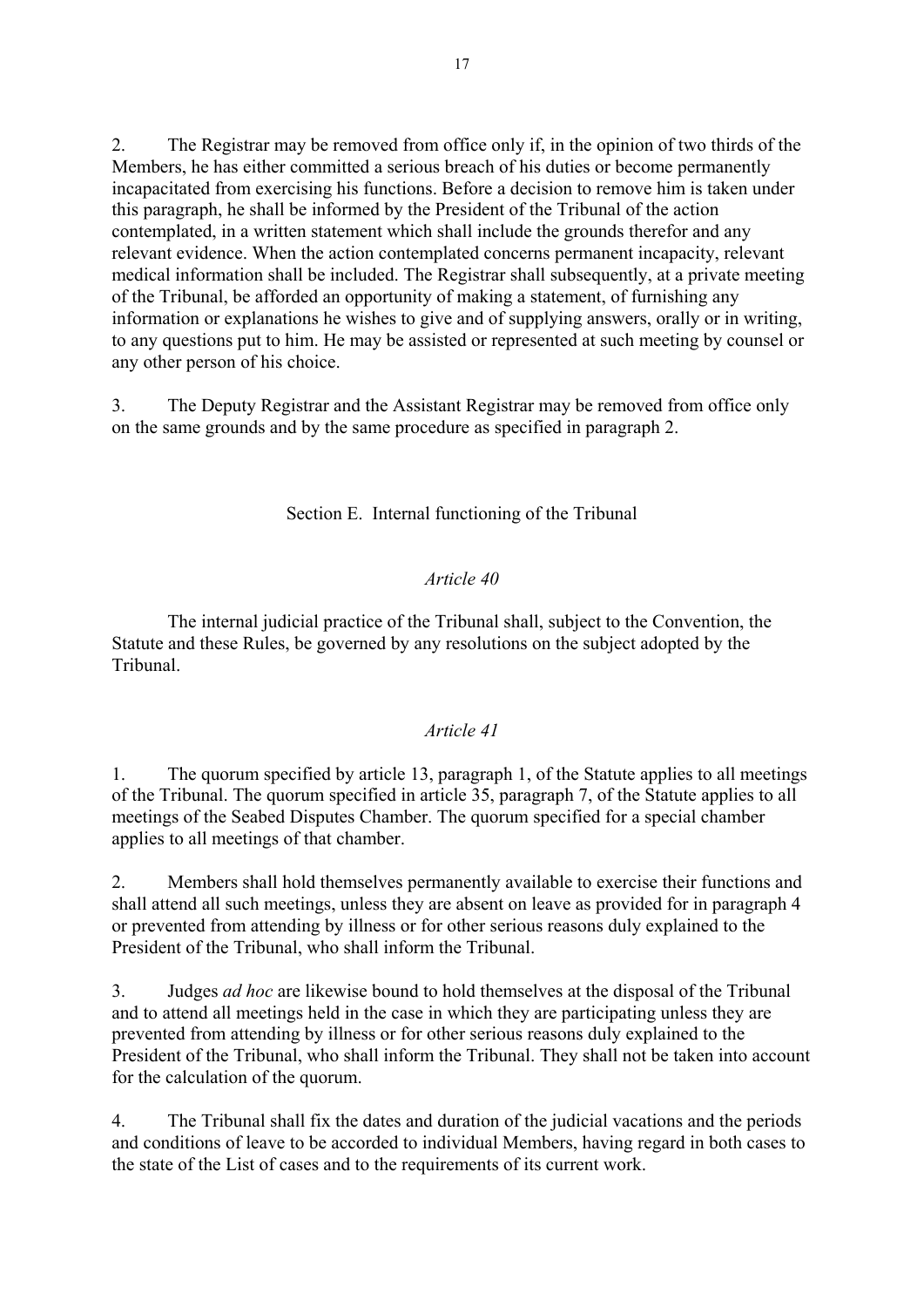5. Subject to the same considerations, the Tribunal shall observe the public holidays customary at the place where the Tribunal is sitting.

6. In case of urgency the President of the Tribunal may convene the Tribunal at any time.

7. Upon consultations with the Members of the Tribunal, the President may decide, as an exceptional measure, for public health, security or other compelling reasons, to hold meetings entirely or in part by video link.

# *Article 42*

1. The deliberations of the Tribunal shall take place in private and remain secret. The Tribunal may, however, at any time decide in respect of its deliberations on other than judicial matters to publish or allow publication of any part of them.

2. Only judges and any experts appointed in accordance with article 289 of the Convention take part in the Tribunal's judicial deliberations. The Registrar, or his Deputy, and other members of the staff of the Registry as may be required shall be present. No other person shall be present except by permission of the Tribunal.

3. The records of the Tribunal's judicial deliberations shall contain only the title or nature of the subjects or matters discussed and the results of any vote taken. They shall not contain any details of the discussions nor the views expressed, provided however that any judge is entitled to require that a statement made by him be inserted in the records.

### Section F. Official languages

### *Article 43*

The official languages of the Tribunal are English and French.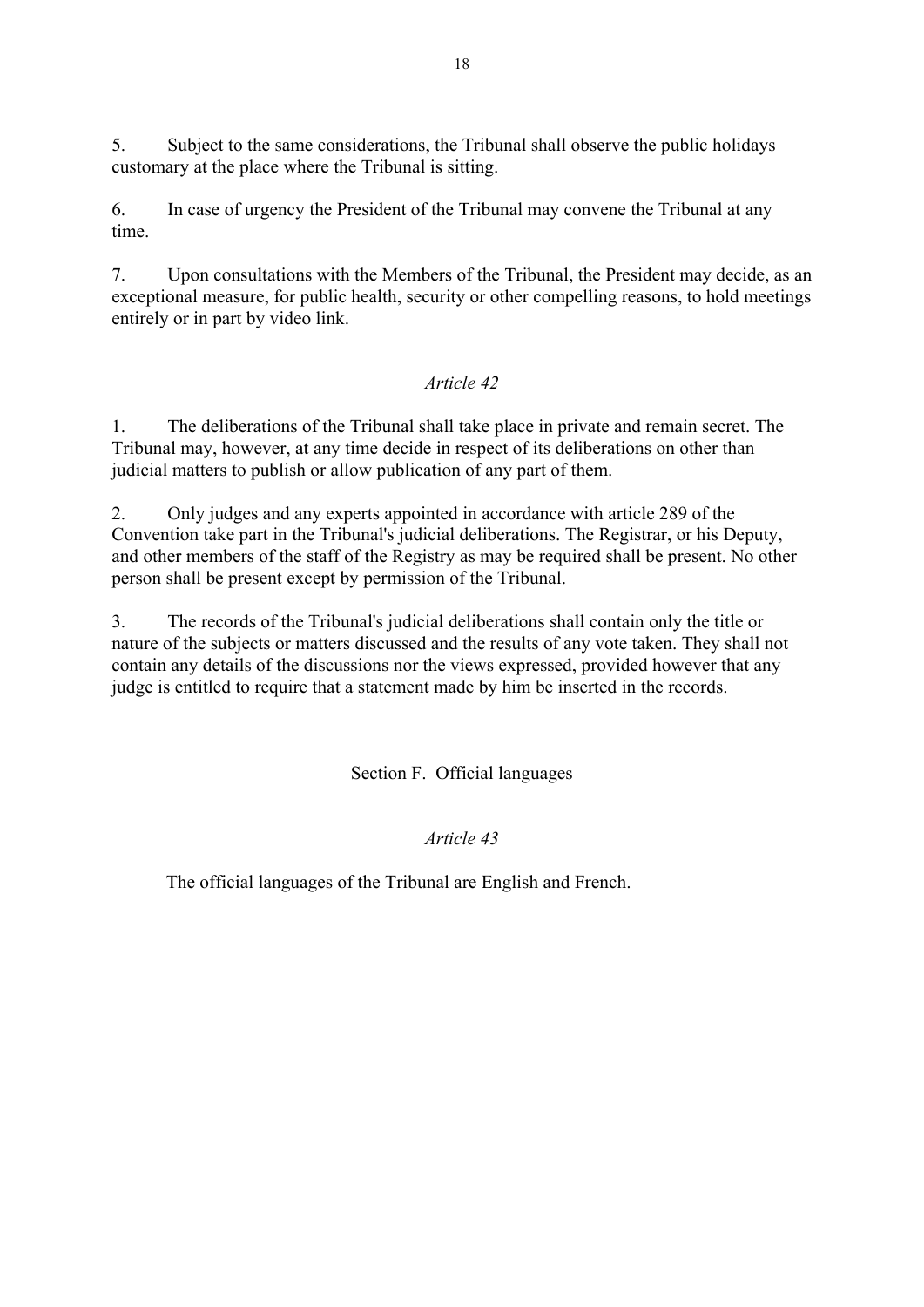#### PART III

#### **PROCEDURE**

#### Section A. General provisions

#### *Article 44*

1. The proceedings consist of two parts: written and oral.

2. The written proceedings shall consist of the communication to the Tribunal and to the parties of memorials, counter-memorials and, if the Tribunal so authorizes, replies and rejoinders, as well as all documents in support.

3. The oral proceedings shall consist of the hearing by the Tribunal of agents, counsel, advocates, witnesses and experts.

#### *Article 45*

 In every case submitted to the Tribunal, the President shall ascertain the views of the parties with regard to questions of procedure. For this purpose, he may summon the agents of the parties to meet him as soon as possible after their appointment and whenever necessary thereafter, or use other appropriate means of communication.

#### *Article 46*

 Time-limits for the completion of steps in the proceedings may be fixed by assigning a specified period but shall always indicate definite dates. Such time-limits shall be as short as the character of the case permits.

### *Article 47*

 The Tribunal may at any time direct that the proceedings in two or more cases be joined. It may also direct that the written or oral proceedings, including the calling of witnesses, be in common; or the Tribunal may, without effecting any formal joinder, direct common action in any of these respects.

#### *Article 48*

 The parties may jointly propose particular modifications or additions to the Rules contained in this Part, which may be applied by the Tribunal or by a chamber if the Tribunal or the chamber considers them appropriate in the circumstances of the case.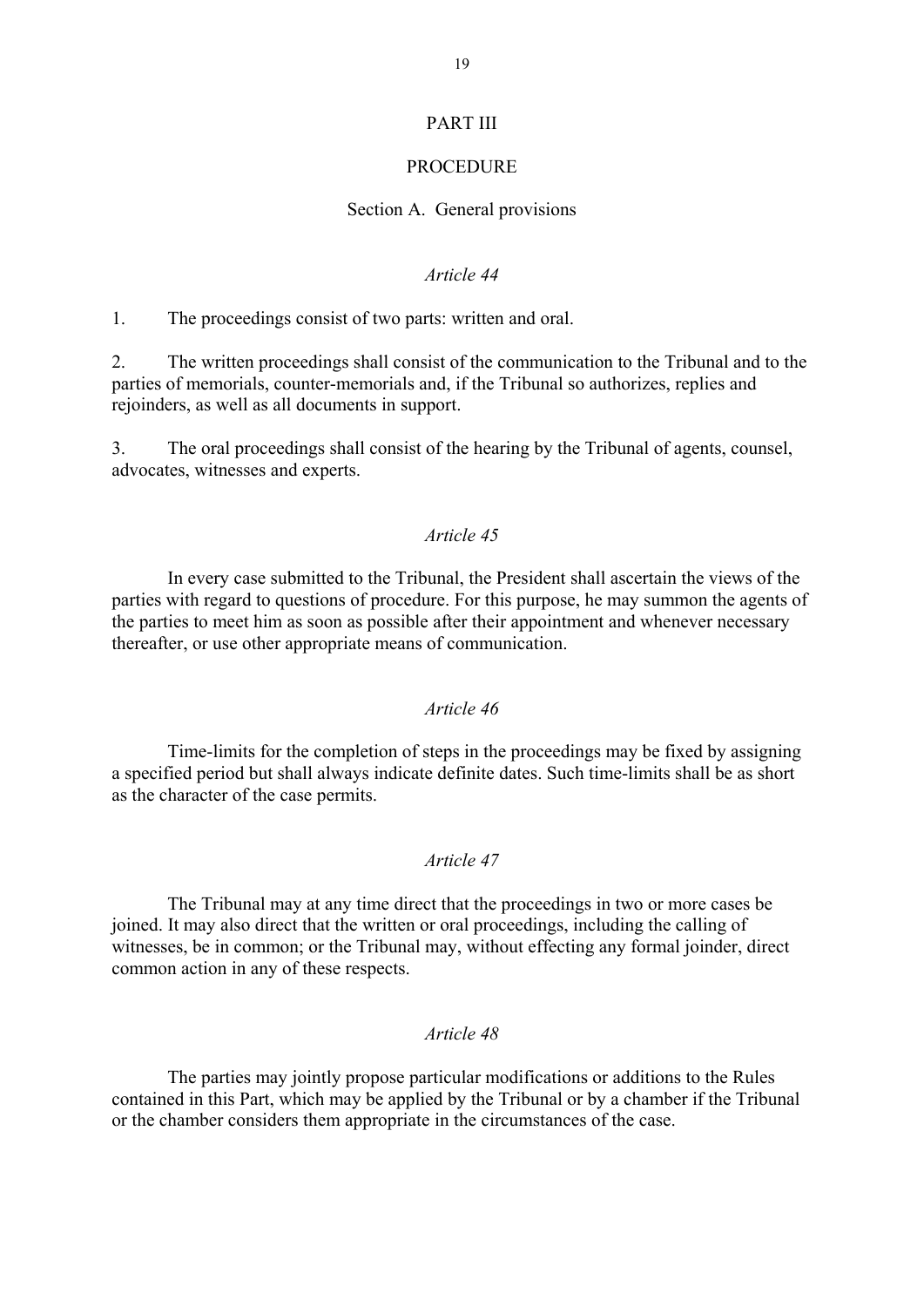#### *Article 49*

 The proceedings before the Tribunal shall be conducted without unnecessary delay or expense.

#### *Article 50*

 The Tribunal may issue guidelines consistent with these Rules concerning any aspect of its proceedings, including the length, format and presentation of written and oral pleadings and the use of electronic means of communication.

#### *Article 51*

 All communications to the Tribunal under these Rules shall be addressed to the Registrar unless otherwise stated. Any request made by a party shall likewise be addressed to the Registrar unless made in open court in the course of the oral proceedings.

#### *Article 52*

1. All communications to the parties shall be sent to their agents.

2. The communications to a party before it has appointed an agent and to an entity other than a party shall be sent as follows:

 (a) in the case of a State, the Tribunal shall direct all communications to its Government;

 (b) in the case of the International Seabed Authority or the Enterprise, any international organization and any other intergovernmental organization, the Tribunal shall direct all communications to the competent body or executive head of such organization at its headquarters location;

 (c) in the case of state enterprises or natural or juridical persons referred to in article 153, paragraph 2 (b), of the Convention, the Tribunal shall direct all communications through the Government of the sponsoring or certifying State, as the case may be;

in the case of a group of States, state enterprises or natural or juridical persons referred to in article 153, paragraph 2 (b), of the Convention, the Tribunal shall direct all communications to each member of the group according to subparagraphs (a) and (c) above;

 (e) in the case of other natural or juridical persons, the Tribunal shall direct all communications through the Government of the State in whose territory the communication has to be received.

3. The same provisions apply whenever steps are to be taken to procure evidence on the spot.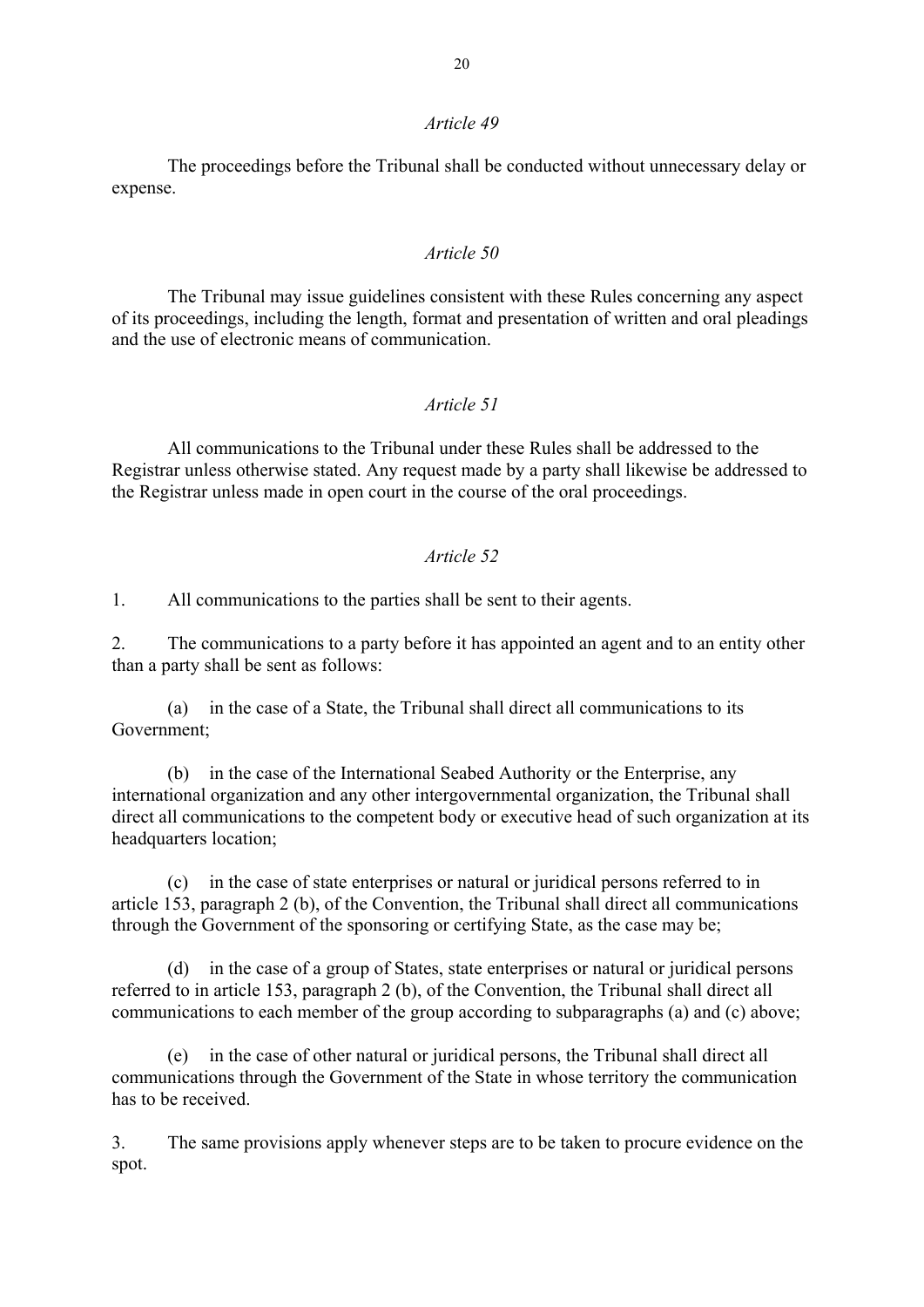### *Article 53*

1. The parties shall be represented by agents.

2. The parties may have the assistance of counsel or advocates before the Tribunal.

### Section B. Proceedings before the Tribunal

### Subsection 1. Institution of proceedings

# *Article 54*

1. When proceedings before the Tribunal are instituted by means of an application, the application shall indicate the party making it, the party against which the claim is brought and the subject of the dispute.

2. The application shall specify as far as possible the legal grounds upon which the jurisdiction of the Tribunal is said to be based; it shall also specify the precise nature of the claim, together with a succinct statement of the facts and grounds on which the claim is based.

3. The original of the application shall be signed by the agent of the party submitting it or by the diplomatic representative of that party in the country in which the Tribunal has its seat or by some other duly authorized person. If the application bears the signature of someone other than such diplomatic representative, the signature must be authenticated by the latter or by the competent governmental authority.

4. The Registrar shall forthwith transmit to the respondent a certified copy of the application.

5. When the applicant proposes to found the jurisdiction of the Tribunal upon a consent thereto yet to be given or manifested by the party against which the application is made, the application shall be transmitted to that party. It shall not however be entered in the List of cases, nor any action be taken in the proceedings, unless and until the party against which such application is made consents to the jurisdiction of the Tribunal for the purposes of the case.

### *Article 55*

1. When proceedings are brought before the Tribunal by the notification of a special agreement, the notification may be effected by the parties jointly or by any one or more of them. If the notification is not a joint one, a certified copy of it shall forthwith be communicated by the Registrar to any other party.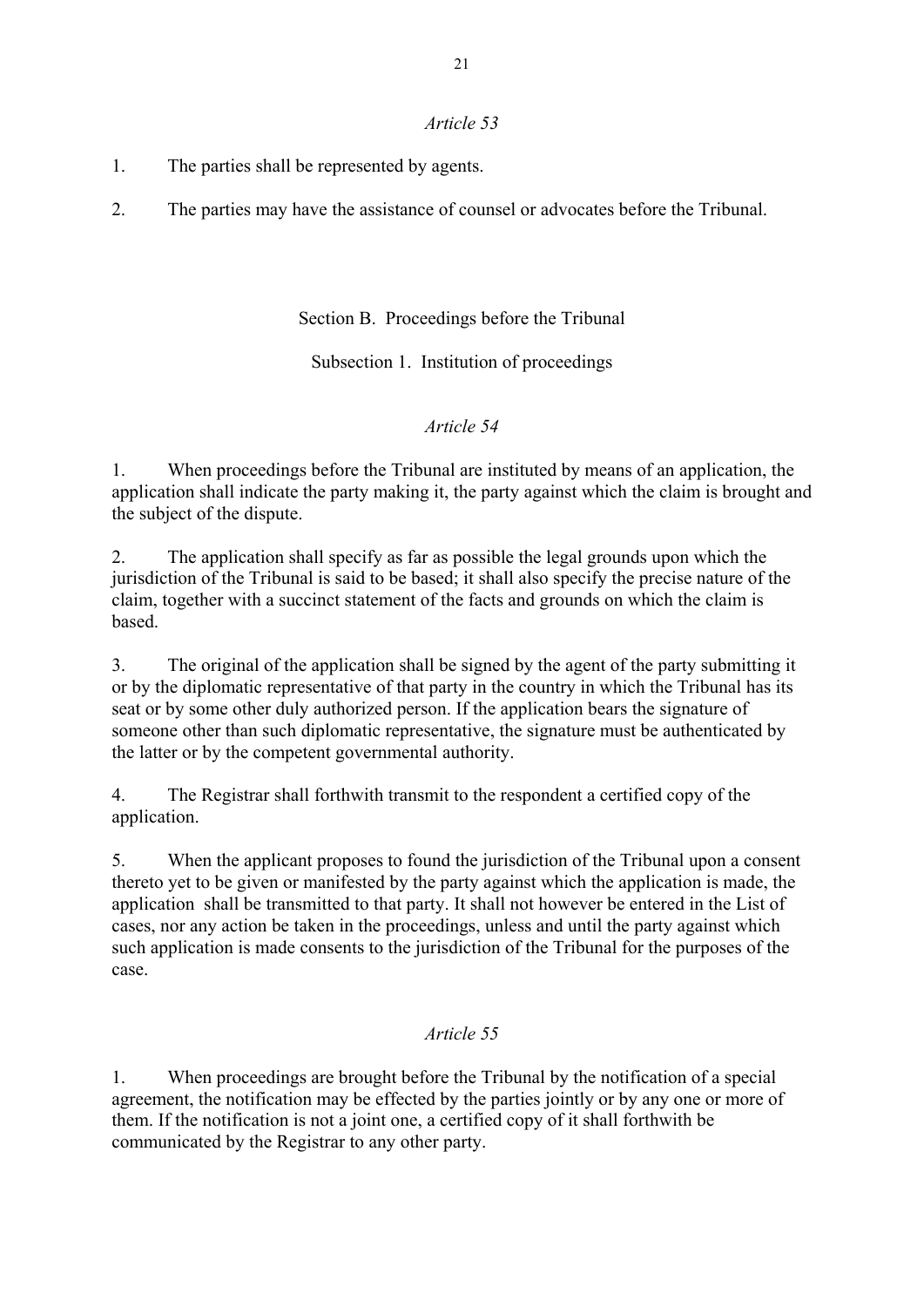2. In each case the notification shall be accompanied by an original or certified copy of the special agreement. The notification shall also, insofar as this is not already apparent from the agreement, indicate the precise subject of the dispute and identify the parties to it.

### *Article 56*

1. Except in the circumstances contemplated by article 54, paragraph 5, all steps on behalf of the parties after proceedings have been instituted shall be taken by agents. Agents shall have an address for service at the seat of the Tribunal or in the capital of the country where the seat is located, to which all communications concerning the case are to be sent.

2. When proceedings are instituted by means of an application, the name of the agent for the applicant shall be stated. The respondent, upon receipt of the certified copy of the application, or as soon as possible thereafter, shall inform the Tribunal of the name of its agent.

3. When proceedings are brought by notification of a special agreement, the party or parties making the notification shall state the name of its agent or the names of their agents, as the case may be. Any other party to the special agreement, upon receiving from the Registrar a certified copy of such notification, or as soon as possible thereafter, shall inform the Tribunal of the name of its agent if it has not already done so.

### *Article 57*

1. Whenever proceedings are instituted on the basis of an agreement other than the Convention, the application or the notification shall be accompanied by a certified copy of the agreement in question.

2. In a dispute to which an international organization is a party, the Tribunal may, at the request of any other party or *proprio motu*, request the international organization to provide, within a reasonable time, information as to which, as between the organization and its member States, has competence in respect of any specific question which has arisen. If the Tribunal considers it necessary, it may suspend the proceedings until it receives such information.

#### *Article 58*

 In the event of a dispute as to whether the Tribunal has jurisdiction, the matter shall be decided by the Tribunal.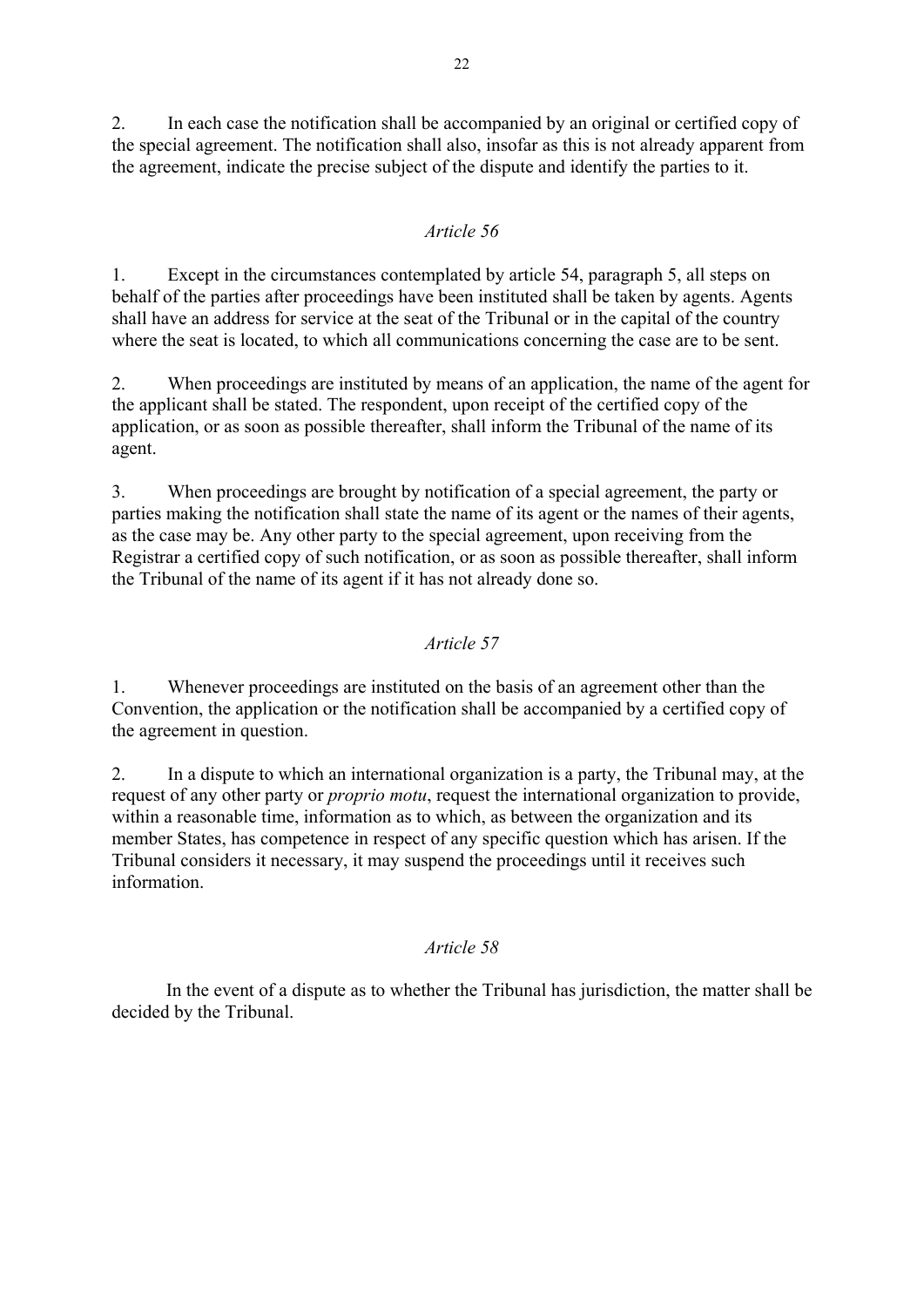### Subsection 2. The written proceedings

### *Article 59*

1. In the light of the views of the parties ascertained by the President of the Tribunal, the Tribunal shall make the necessary orders to determine, *inter alia*, the number and the order of filing of the pleadings and the time-limits within which they must be filed. The time-limits for each pleading shall not exceed six months.

2. The Tribunal may at the request of a party extend any time-limit or decide that any step taken after the expiration of the time-limit fixed therefor shall be considered as valid. It may not do so, however, unless it is satisfied that there is adequate justification for the request. In either case the other party shall be given an opportunity to state its views within a time-limit to be fixed by the Tribunal.

3. If the Tribunal is not sitting, its powers under this article may be exercised by the President of the Tribunal, but without prejudice to any subsequent decision of the Tribunal.

### *Article 60*

1. The pleadings in a case begun by means of an application shall consist, in the following order, of: a memorial by the applicant and a counter-memorial by the respondent.

2. The Tribunal may authorize or direct that there shall be a reply by the applicant and a rejoinder by the respondent if the parties are so agreed or if the Tribunal decides, at the request of a party or *proprio motu*, that these pleadings are necessary. If the Tribunal is not sitting, its powers under this article may be exercised by the President of the Tribunal, but without prejudice to any subsequent decision of the Tribunal.

### *Article 61*

1. In a case begun by the notification of a special agreement, the number and order of the pleadings shall be governed by the provisions of the agreement, unless the Tribunal, after ascertaining the views of the parties, decides otherwise.

2. If the special agreement contains no such provision, and if the parties have not subsequently agreed on the number and order of pleadings, they shall each file a memorial and counter-memorial, within the same time-limits.

3. The Tribunal shall not authorize the presentation of replies and rejoinders unless it finds them to be necessary. If the Tribunal is not sitting, its powers under this article may be exercised by the President of the Tribunal, but without prejudice to any subsequent decision of the Tribunal.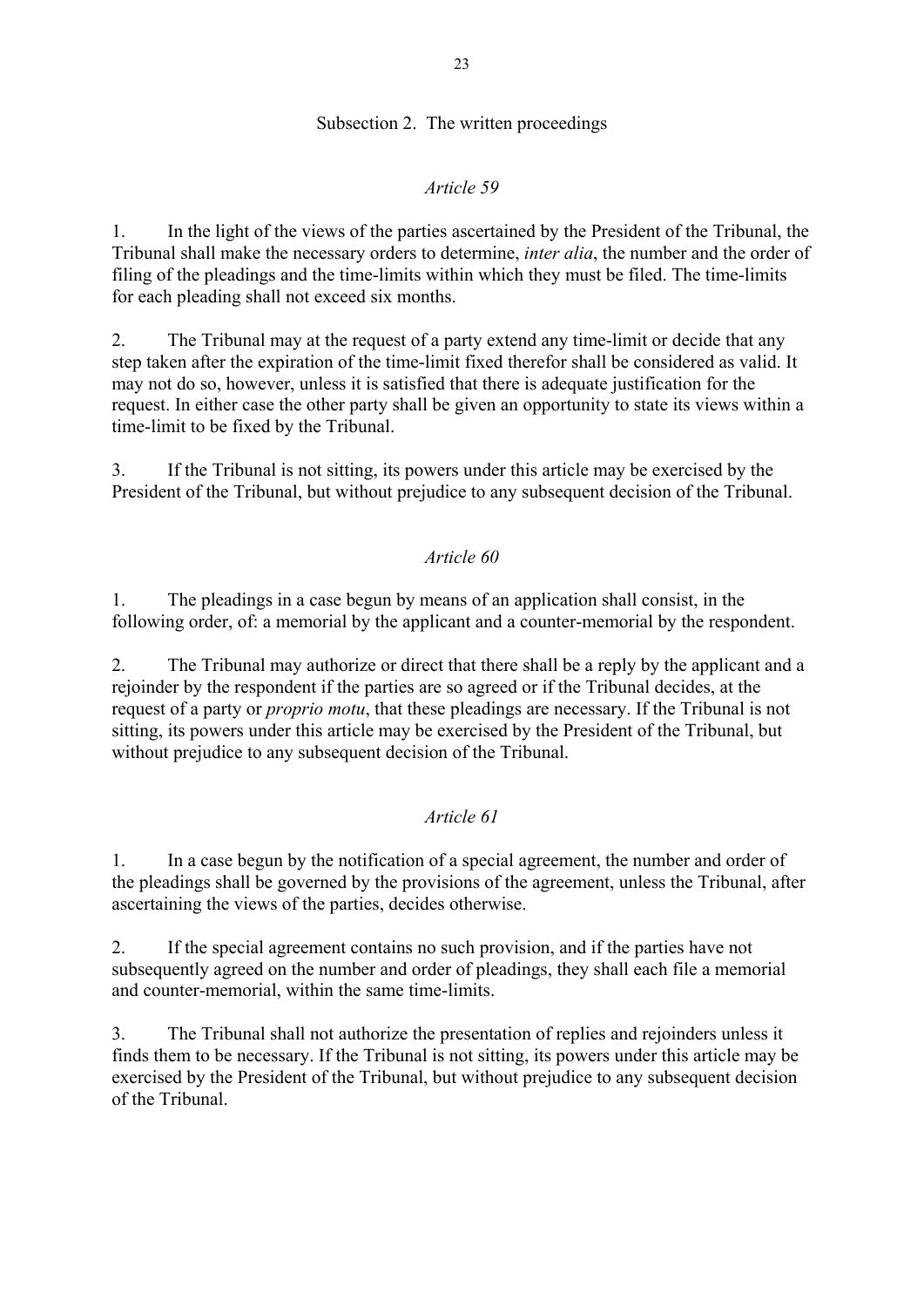### *Article 62*

1. A memorial shall contain: a statement of the relevant facts, a statement of law and the submissions.

2. A counter-memorial shall contain: an admission or denial of the facts stated in the memorial; any additional facts, if necessary; observations concerning the statement of law in the memorial; a statement of law in answer thereto; and the submissions.

3. A reply and rejoinder shall not merely repeat the parties' contentions, but shall be directed to bringing out the issues that still divide them.

4. Every pleading shall set out the party's submissions at the relevant stage of the case, distinctly from the arguments presented, or shall confirm the submissions previously made.

### *Article 63*

1. There shall be annexed to the original of every pleading certified copies of any relevant documents adduced in support of the contentions contained in the pleading. Parties need not annex or certify copies of documents which have been published and are readily available to the Tribunal and the other party.

2. If only parts of a document are relevant, only such extracts as are necessary for the purpose of the pleading in question or for identifying the document need be annexed. A copy of the whole document shall be filed in the Registry, unless it has been published and is readily available to the Tribunal and the other party.

3. A list of all documents annexed to a pleading shall be furnished at the time the pleading is filed.

#### *Article 64*

1. The parties shall submit any pleading or any part of a pleading in one or both of the official languages.

2. A party may use a language other than one of the official languages for its pleadings. A translation into one of the official languages, certified as accurate by the party submitting it, shall be submitted together with the original of each pleading.

3. When a document annexed to a pleading is not in one of the official languages, it shall be accompanied by a translation into one of these languages certified as accurate by the party submitting it. The translation may be confined to part of an annex, or to extracts therefrom, but in this case it must be accompanied by an explanatory note indicating what passages are translated. The Tribunal may, however, require a more extensive or a complete translation to be furnished.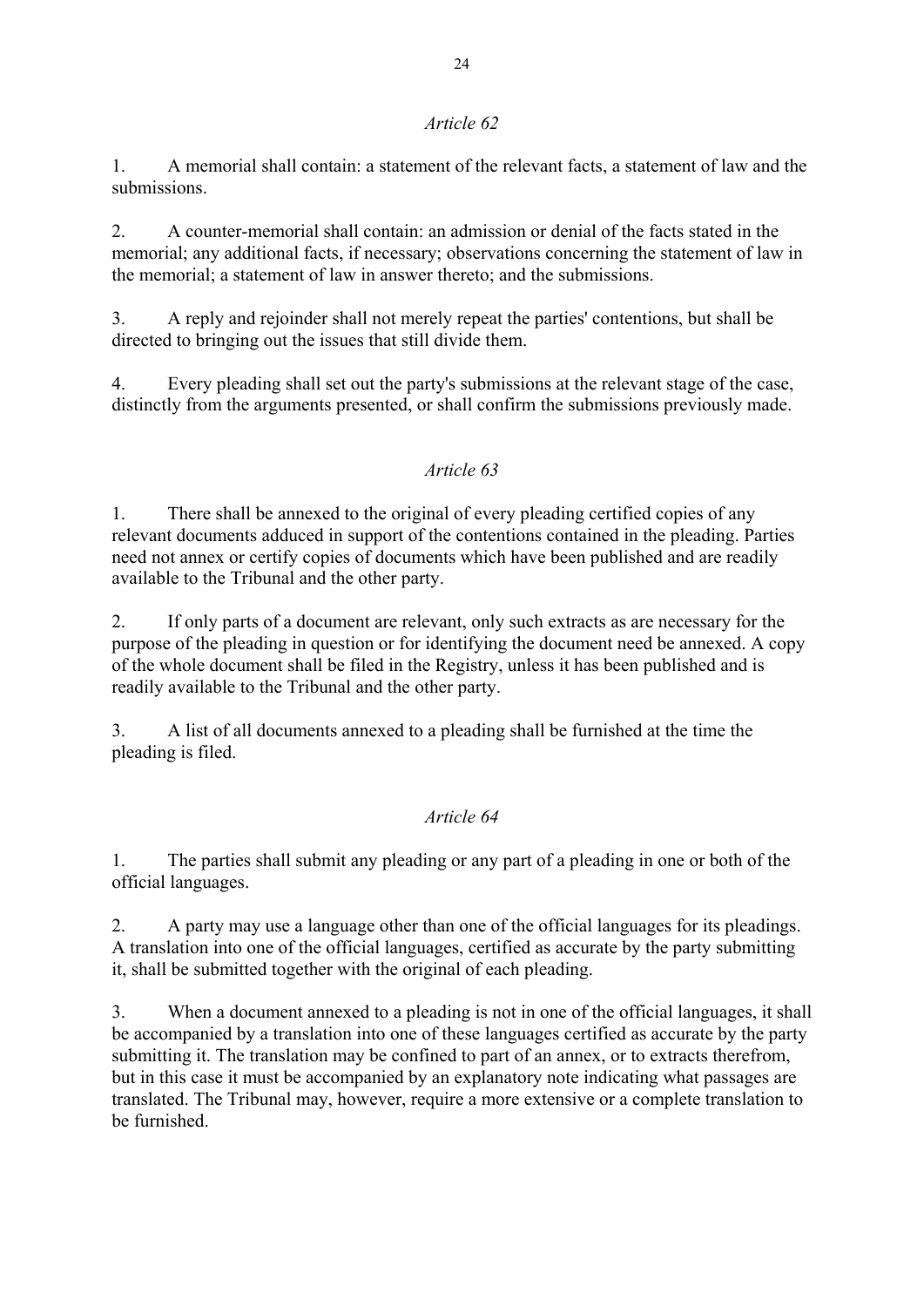4. When a language other than one of the official languages is chosen by the parties and that language is an official language of the United Nations, the decision of the Tribunal shall, at the request of any party, be translated into that official language of the United Nations at no cost for the parties.

#### *Article 65*

1. The original of every pleading shall be signed by the agent and filed in the Registry. It shall be accompanied by a certified copy of the pleading, any document annexed thereto and any translations, for communication to the other party. It shall also be accompanied by the number of additional copies required by the Registry; further copies may be required should the need arise later.

2. All pleadings shall be dated. When a pleading has to be filed by a certain date, it is the date of receipt of the pleading in the Registry which will be regarded by the Tribunal as the material date.

3. If the Registrar arranges for the reproduction of a pleading at the request of a party, the text must be supplied in sufficient time to enable the pleading to be filed in the Registry before expiration of any time-limit which may apply to it. The reproduction is done under the responsibility of the party in question.

4. The correction of a slip or error in any document which has been filed may be made at any time with the consent of the other party or by leave of the President of the Tribunal. Any correction so effected shall be notified to the other party in the same manner as the pleading to which it relates.

### *Article 66*

 A certified copy of every pleading and any document annexed thereto produced by one party shall be communicated by the Registrar to the other party upon receipt.

#### *Article 67*

1. Copies of the pleadings and documents annexed thereto shall, as soon as possible after their filing, be made available by the Tribunal to a State or other entity entitled to appear before the Tribunal and which has asked to be furnished with such copies. However, if the party submitting the memorial so requests, the Tribunal shall make the memorial available at the same time as the counter-memorial.

2. Copies of the pleadings and documents annexed thereto shall be made accessible to the public on the opening of the oral proceedings, or earlier if the Tribunal or the President if the Tribunal is not sitting so decides after ascertaining the views of the parties.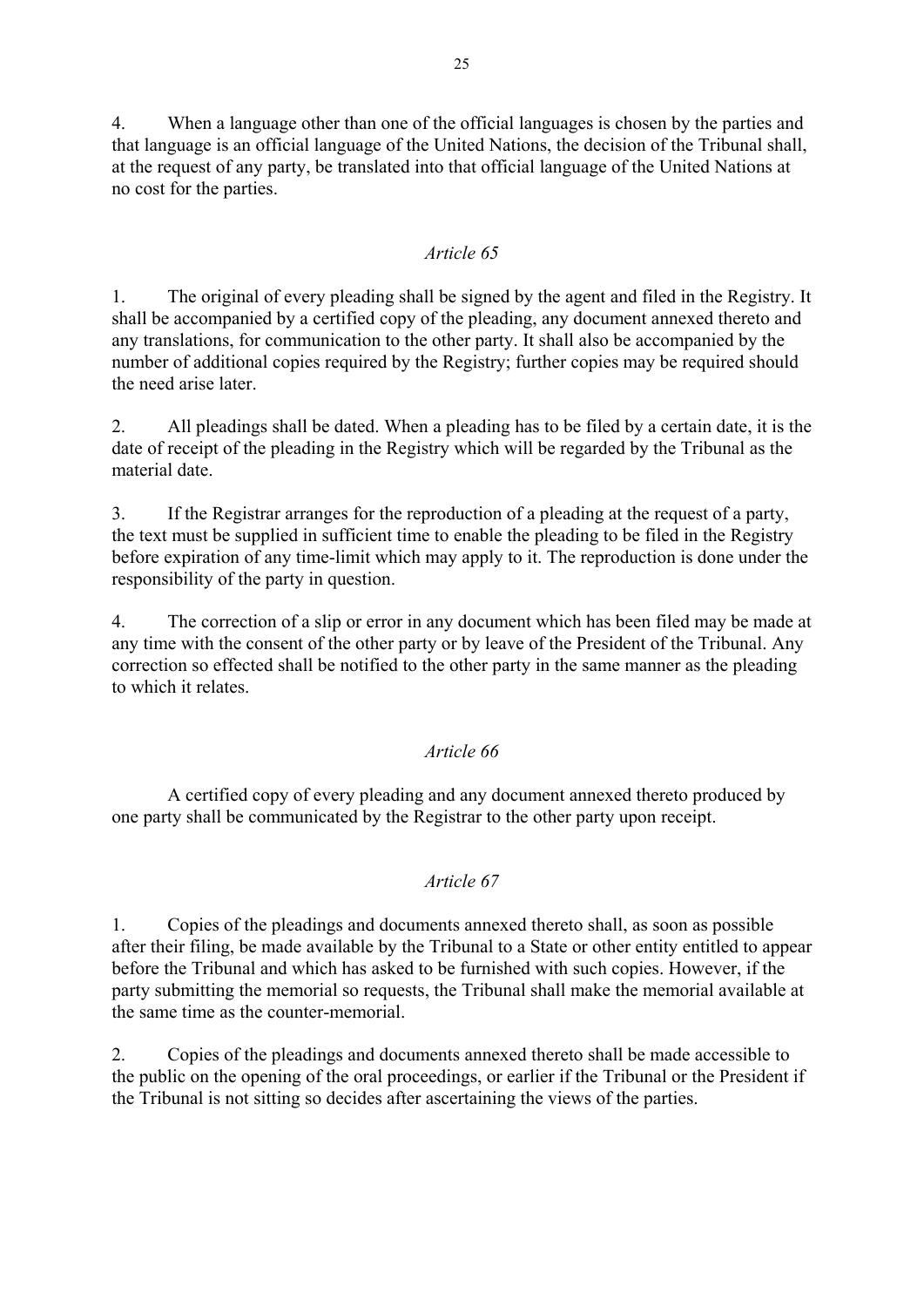3. However, the Tribunal, or the President if the Tribunal is not sitting, may, at the request of a party, and after ascertaining the views of the other party, decide otherwise than as set out in this article.

#### Subsection 3. Initial deliberations

#### *Article 68*

 After the closure of the written proceedings and prior to the opening of the oral proceedings, the Tribunal shall meet in private to enable judges to exchange views concerning the written pleadings and the conduct of the case.

#### Subsection 4. Oral proceedings

#### *Article 69*

1. Upon the closure of the written proceedings, the date for the opening of the oral proceedings shall be fixed by the Tribunal. Such date shall fall within a period of six months from the closure of the written proceedings unless the Tribunal is satisfied that there is adequate justification for deciding otherwise. The Tribunal may also decide, when necessary, that the opening or the continuance of the oral proceedings be postponed.

2. When fixing the date for the opening of the oral proceedings or postponing the opening or continuance of such proceedings, the Tribunal shall have regard to:

(a) the need to hold the hearing without unnecessary delay;

(b) the priority required by articles 90 and 112;

 (c) any special circumstances, including the urgency of the case or other cases on the List of cases; and

(d) the views expressed by the parties.

3. When the Tribunal is not sitting, its powers under this article shall be exercised by the President.

#### *Article 70*

 The Tribunal may, if it considers it desirable, decide pursuant to article 1, paragraph 3, of the Statute that all or part of the further proceedings in a case shall be held at a place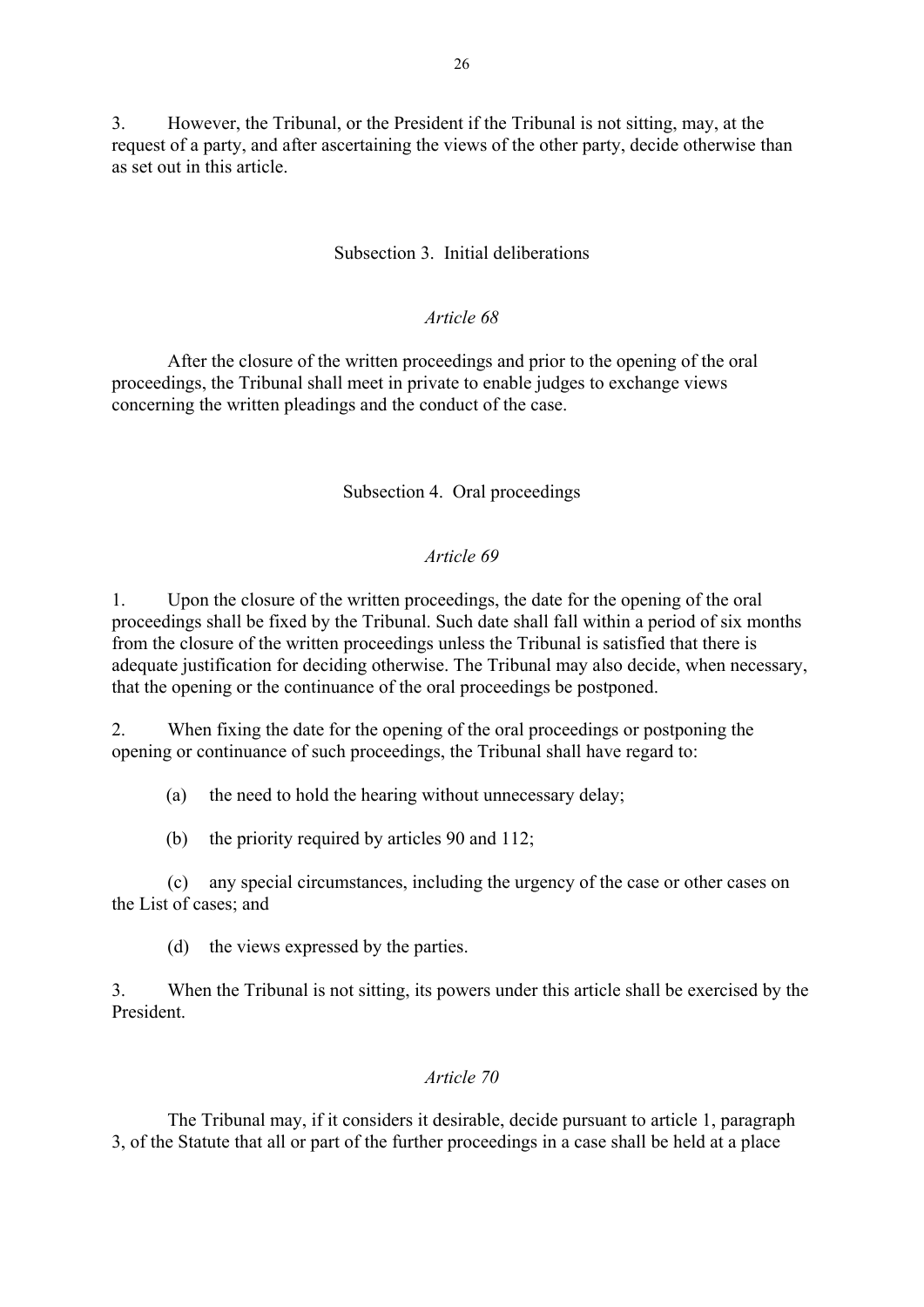other than the seat of the Tribunal. Before so deciding, it shall ascertain the views of the parties.

### *Article 71*

1. After the closure of the written proceedings, no further documents may be submitted to the Tribunal by either party except with the consent of the other party or as provided in paragraph 2. The other party shall be held to have given its consent if it does not lodge an objection to the production of the document within 15 days of receiving it.

2. In the event of objection, the Tribunal, after hearing the parties, may authorize production of the document if it considers production necessary.

3. The party desiring to produce a new document shall file the original or a certified copy thereof, together with the number of copies required by the Registry, which shall be responsible for communicating it to the other party and shall inform the Tribunal.

4. If a new document is produced under paragraph 1 or 2, the other party shall have an opportunity of commenting upon it and of submitting documents in support of its comments.

5. No reference may be made during the oral proceedings to the contents of any document which has not been produced as part of the written proceedings or in accordance with this article, unless the document is part of a publication readily available to the Tribunal and the other party.

6. The application of this article shall not in itself constitute a ground for delaying the opening or the course of the oral proceedings.

### *Article 72*

 Without prejudice to the provisions of these Rules concerning the production of documents, each party shall communicate to the Registrar, in sufficient time before the opening of the oral proceedings, information regarding any evidence which it intends to produce or which it intends to request the Tribunal to obtain. This communication shall contain a list of the surnames, first names, nationalities, descriptions and places of residence of the witnesses and experts whom the party intends to call, with indications of the point or points to which their evidence will be directed. A certified copy of the communication shall also be furnished for transmission to the other party.

### *Article 73*

1. The Tribunal shall determine whether the parties should present their arguments before or after the production of the evidence; the parties shall, however, retain the right to comment on the evidence given.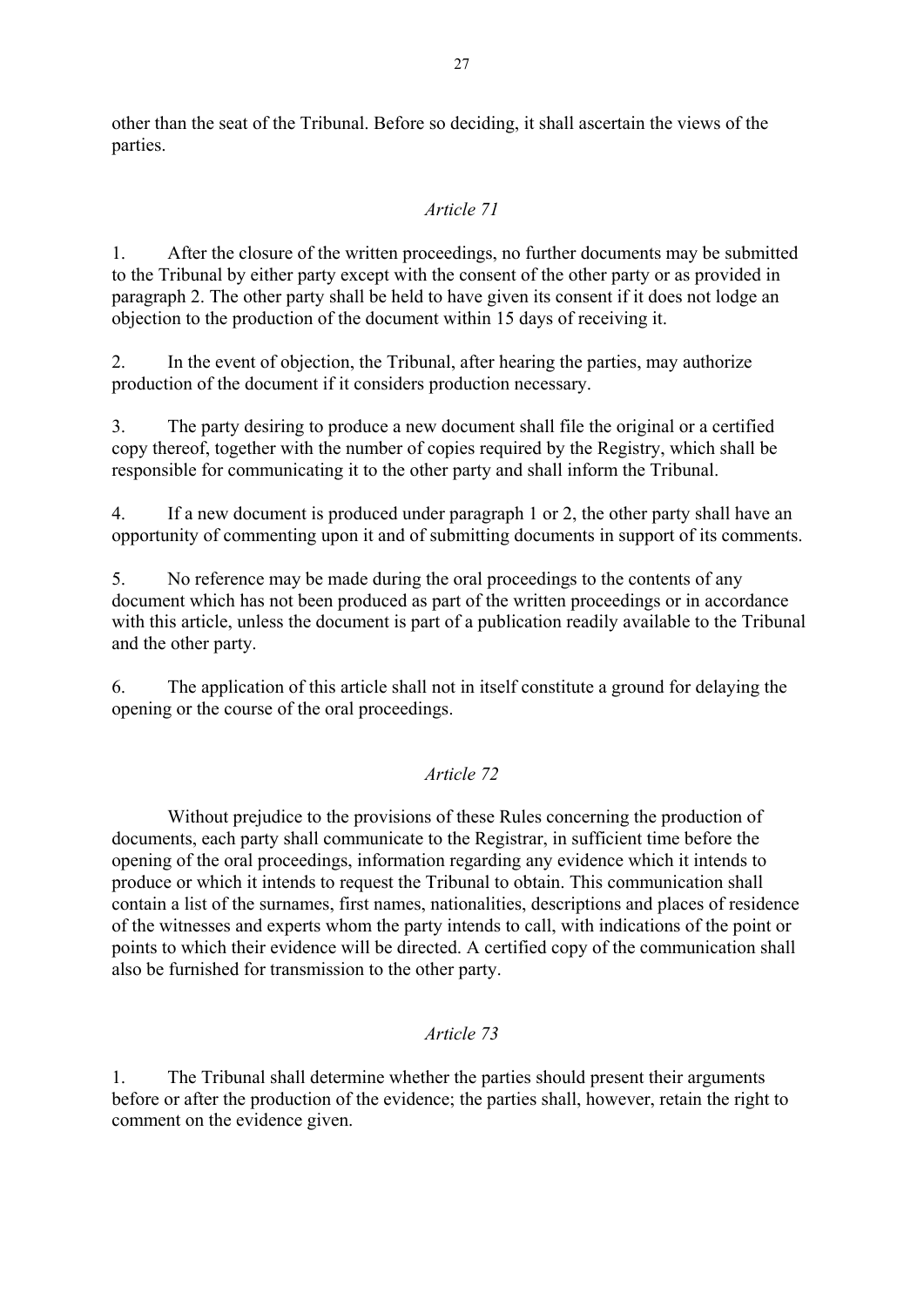2. The Tribunal, after ascertaining the views of the parties, shall determine the order in which the parties will be heard, the method of handling the evidence and examining any witnesses and experts and the number of counsel and advocates to be heard on behalf of each party.

# *Article 74*

1. The hearing shall, in accordance with article 26, paragraph 2, of the Statute, be public, unless the Tribunal decides otherwise or unless the parties request that the public be not admitted. Such a decision or request may concern either the whole or part of the hearing, and may be made at any time.

2. The Tribunal may decide, as an exceptional measure, for public health, security or other compelling reasons, to hold a hearing entirely or in part by video link.

### *Article 75*

1. The oral statements made on behalf of each party shall be as succinct as possible within the limits of what is requisite for the adequate presentation of that party's contentions at the hearing. Accordingly, they shall be directed to the issues that still divide the parties, and shall not go over the whole ground covered by the pleadings or merely repeat the facts and arguments these contain.

2. At the conclusion of the last statement made by a party at the hearing, its agent, without recapitulation of the arguments, shall read that party's final submissions. A copy of the written text of these, signed by the agent, shall be communicated to the Tribunal and transmitted to the other party.

### *Article 76*

1. The Tribunal may at any time prior to or during the hearing indicate any points or issues which it would like the parties specially to address, or on which it considers that there has been sufficient argument.

2. The Tribunal may, during the hearing, put questions to the agents, counsel and advocates, and may ask them for explanations.

3. Each judge has a similar right to put questions, but before exercising it he should make his intention known to the President of the Tribunal.

4. The agents, counsel and advocates may answer either immediately or within a timelimit fixed by the President of the Tribunal.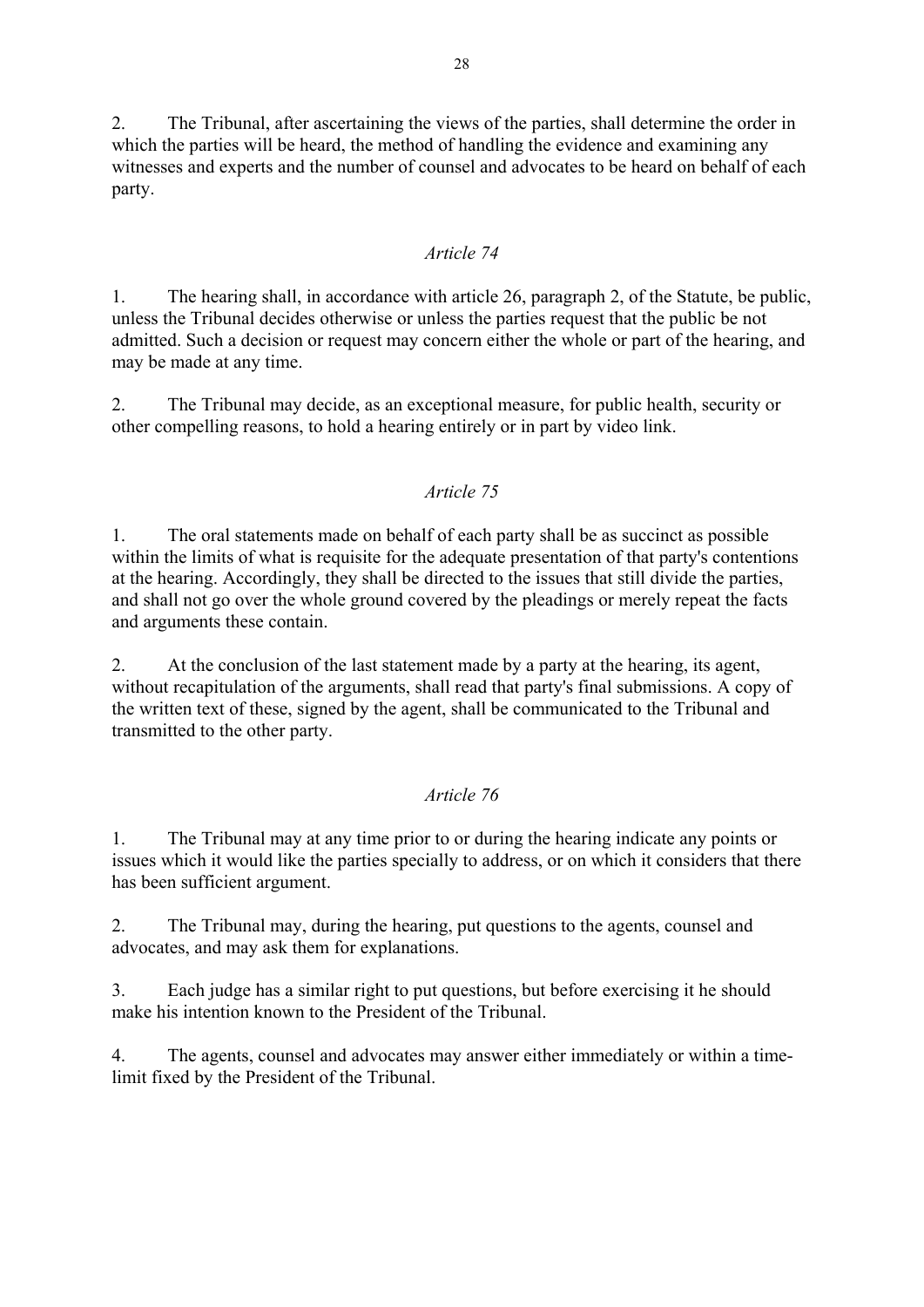#### *Article 77*

1. The Tribunal may at any time call upon the parties to produce such evidence or to give such explanations as the Tribunal may consider to be necessary for the elucidation of any aspect of the matters in issue, or may itself seek other information for this purpose.

2. The Tribunal may, if necessary, arrange for the attendance of a witness or expert to give evidence in the proceedings.

### *Article 78*

1. The parties may call any witnesses or experts appearing on the list communicated to the Tribunal pursuant to article 72. If at any time during the hearing a party wishes to call a witness or expert whose name was not included in that list, it shall make a request therefor to the Tribunal and inform the other party, and shall supply the information required by article 72. The witness or expert may be called either if the other party raises no objection or, in the event of objection, if the Tribunal so authorizes after hearing the other party.

2. The Tribunal may, at the request of a party or *proprio motu*, decide that a witness or expert be examined otherwise than before the Tribunal itself. The President of the Tribunal shall take the necessary steps to implement such a decision.

#### *Article 79*

 Unless on account of special circumstances the Tribunal decides on a different form of words,

 (a) every witness shall make the following solemn declaration before giving any evidence:

"I solemnly declare upon my honour and conscience that I will speak the truth, the whole truth and nothing but the truth";

 (b) every expert shall make the following solemn declaration before making any statement:

"I solemnly declare upon my honour and conscience that I will speak the truth, the whole truth and nothing but the truth, and that my statement will be in accordance with my sincere belief".

#### *Article 80*

 Witnesses and experts shall, under the control of the President of the Tribunal, be examined by the agents, counsel or advocates of the parties starting with the party calling the witness or expert. Questions may be put to them by the President of the Tribunal and by the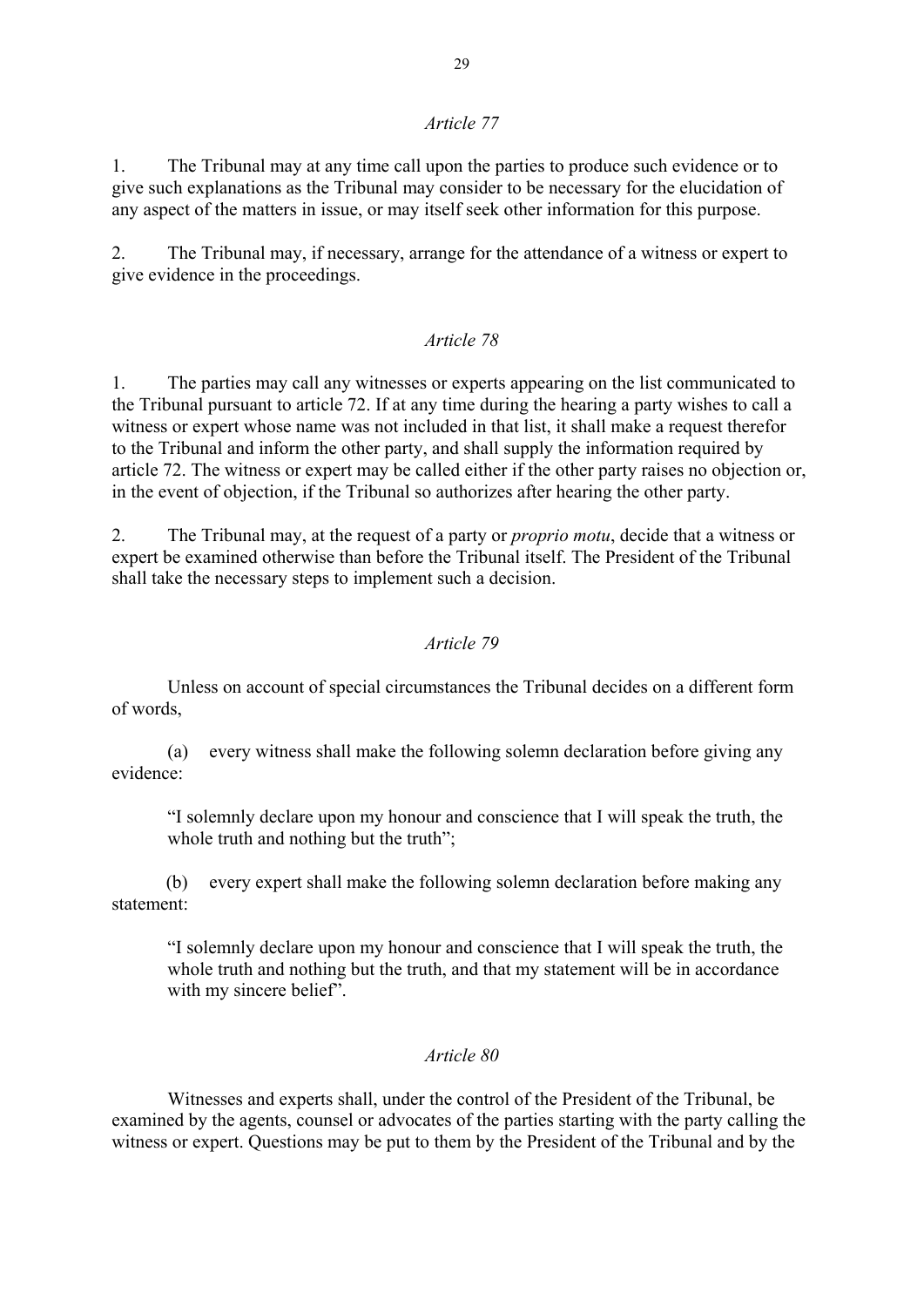judges. Before testifying, witnesses and experts other than those appointed under article 289 of the Convention shall remain out of court.

#### *Article 81*

 The Tribunal may at any time decide, at the request of a party or *proprio motu*, to exercise its functions with regard to the obtaining of evidence at a place or locality to which the case relates, subject to such conditions as the Tribunal may decide upon after ascertaining the views of the parties. The necessary arrangements shall be made in accordance with article 52.

#### *Article 82*

1. If the Tribunal considers it necessary to arrange for an inquiry or an expert opinion, it shall, after hearing the parties, issue an order to this effect, defining the subject of the inquiry or expert opinion, stating the number and mode of appointment of the persons to hold the inquiry or of the experts and laying down the procedure to be followed. Where appropriate, the Tribunal shall require persons appointed to carry out an inquiry, or to give an expert opinion, to make a solemn declaration.

2. Every report or record of an inquiry and every expert opinion shall be communicated to the parties, which shall be given the opportunity of commenting upon it.

#### *Article 83*

 Witnesses and experts who appear at the instance of the Tribunal under article 77, paragraph 2, and persons appointed by the Tribunal under article 82, paragraph 1, to carry out an inquiry or to give an expert opinion, shall, where appropriate, be paid out of the funds of the Tribunal.

### *Article 84*

1. The Tribunal may, at any time prior to the closure of the oral proceedings, at the request of a party or *proprio motu,* request an appropriate intergovernmental organization to furnish information relevant to a case before it. The Tribunal, after consulting the chief administrative officer of the organization concerned, shall decide whether such information shall be presented to it orally or in writing and fix the time-limits for its presentation.

2. When such an intergovernmental organization sees fit to furnish, on its own initiative, information relevant to a case before the Tribunal, it shall do so in the form of a memorial to be filed in the Registry before the closure of the written proceedings. The Tribunal may require such information to be supplemented, either orally or in writing, in the form of answers to any questions which it may see fit to formulate, and also authorize the parties to comment, either orally or in writing, on the information thus furnished.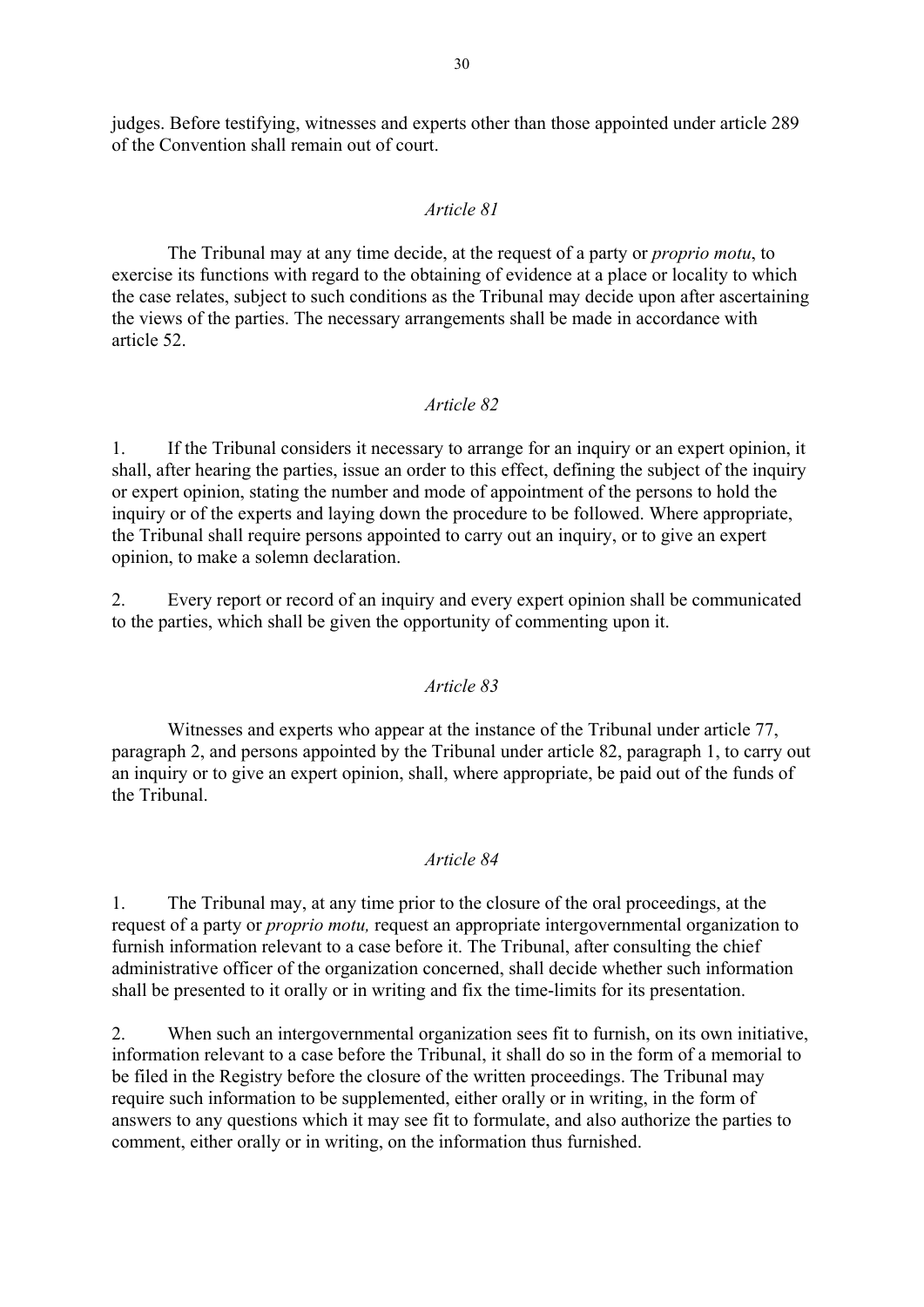3. Whenever the construction of the constituent instrument of such an intergovernmental organization or of an international convention adopted thereunder is in question in a case before the Tribunal, the Registrar shall, on the instructions of the Tribunal, or of the President if the Tribunal is not sitting, so notify the intergovernmental organization concerned and shall communicate to it copies of all the written proceedings. The Tribunal, or the President if the Tribunal is not sitting, may, as from the date on which the Registrar has communicated copies of the written proceedings and after consulting the chief administrative officer of the intergovernmental organization concerned, fix a time-limit within which the organization may submit to the Tribunal its observations in writing. These observations shall be communicated to the parties and may be discussed by them and by the representative of the said organization during the oral proceedings.

4. In the foregoing paragraphs, "intergovernmental organization" means an intergovernmental organization other than any organization which is a party or intervenes in the case concerned.

### *Article 85*

1. Unless the Tribunal decides otherwise, all speeches and statements made and evidence given at the hearing in one of the official languages of the Tribunal shall be interpreted into the other official language. If they are made or given in any other language, they shall be interpreted into the two official languages of the Tribunal.

2. Whenever a language other than an official language is used, the necessary arrangements for interpretation into one of the official languages shall be made by the party concerned. The Registrar shall make arrangements for the verification of the interpretation provided by a party at the expense of that party. In the case of witnesses or experts who appear at the instance of the Tribunal, arrangements for interpretation shall be made by the Registrar.

3. A party on behalf of which speeches or statements are to be made, or evidence is to be given, in a language which is not one of the official languages of the Tribunal shall so notify the Registrar in sufficient time for the necessary arrangements to be made, including verification.

4. Before entering upon their duties in the case, interpreters provided by a party shall make the following solemn declaration:

"I solemnly declare upon my honour and conscience that my interpretation will be faithful and complete".

#### *Article 86*

1. Minutes shall be made of each hearing. For this purpose, a verbatim record shall be made by the Registrar of every hearing, in the official language or languages of the Tribunal used during the hearing. When another language is used, the verbatim record shall be prepared in one of the official languages of the Tribunal.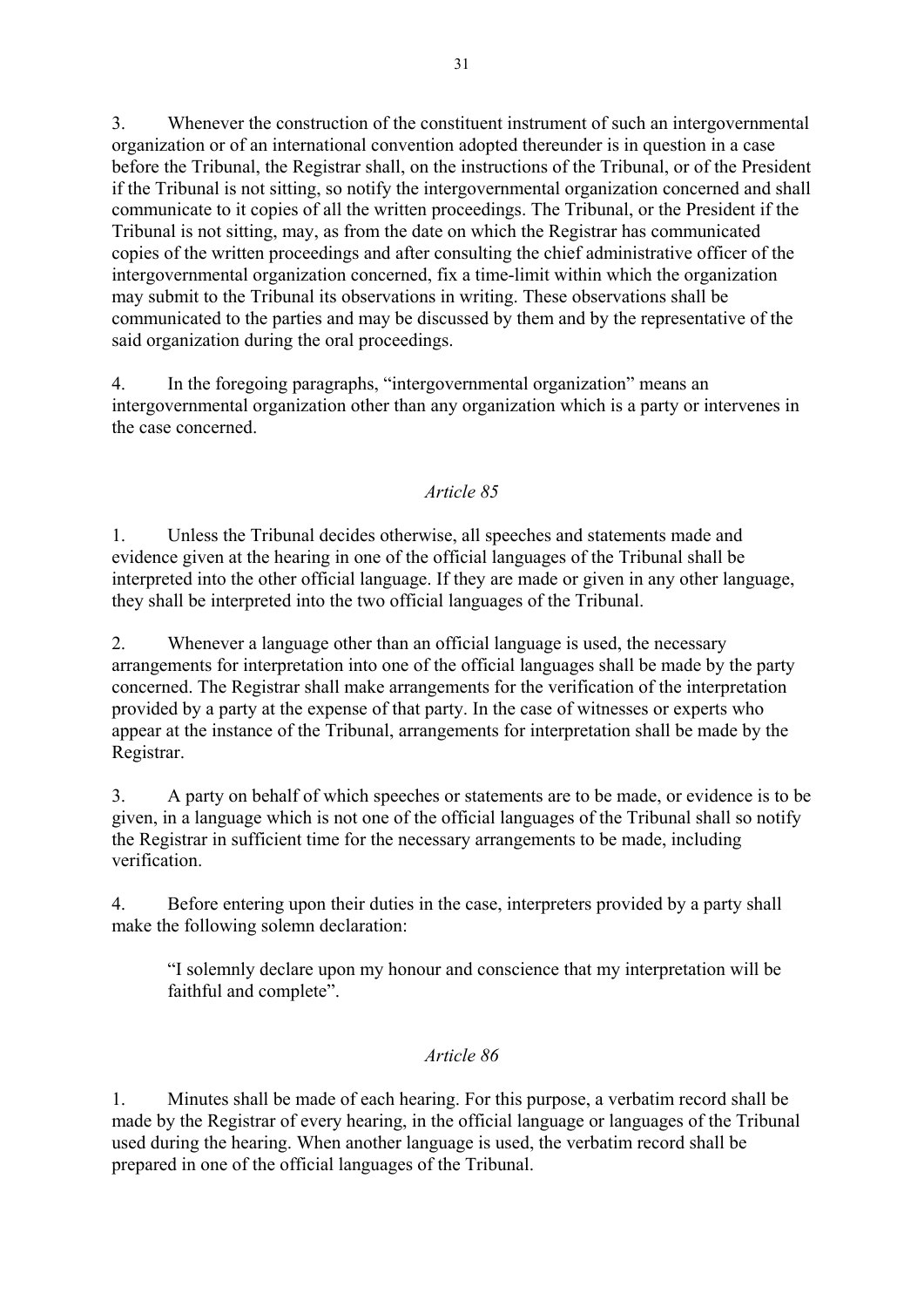2. In order to prepare such a verbatim record, the party on behalf of which speeches or statements are made in a language which is not one of the official languages shall supply to the Registry in advance a text thereof in one of the official languages.

3. The transcript of the verbatim record shall be preceded by the names of the judges present, and those of the agents, counsel and advocates of the parties.

4. Copies of the transcript shall be circulated to the judges sitting in the case and to the parties. The latter may, under the supervision of the Tribunal, correct the transcripts of speeches and statements made on their behalf, but in no case may such corrections affect the meaning and scope thereof. The judges may likewise make corrections in the transcript of anything they have said.

5. Witnesses and experts shall be shown that part of the transcript which relates to the evidence given or the statements made by them, and may correct it in like manner as the parties.

6. One certified copy of the corrected transcript, signed by the President of the Tribunal and the Registrar, shall constitute the authentic minutes of the hearing. The minutes of public hearings shall be printed and published by the Tribunal.

### *Article 87*

 Any written reply by a party to a question put under article 76 or any evidence or explanation supplied by a party under article 77 received by the Tribunal after the closure of the oral proceedings shall be communicated to the other party, which shall be given the opportunity of commenting upon it. The oral proceedings may be reopened for that purpose, if necessary.

### *Article 88*

1. When, subject to the control of the Tribunal, the agents, counsel and advocates have completed their presentation of the case, the President of the Tribunal shall declare the oral proceedings closed. The agents shall remain at the disposal of the Tribunal.

2. The Tribunal shall withdraw to consider the judgment.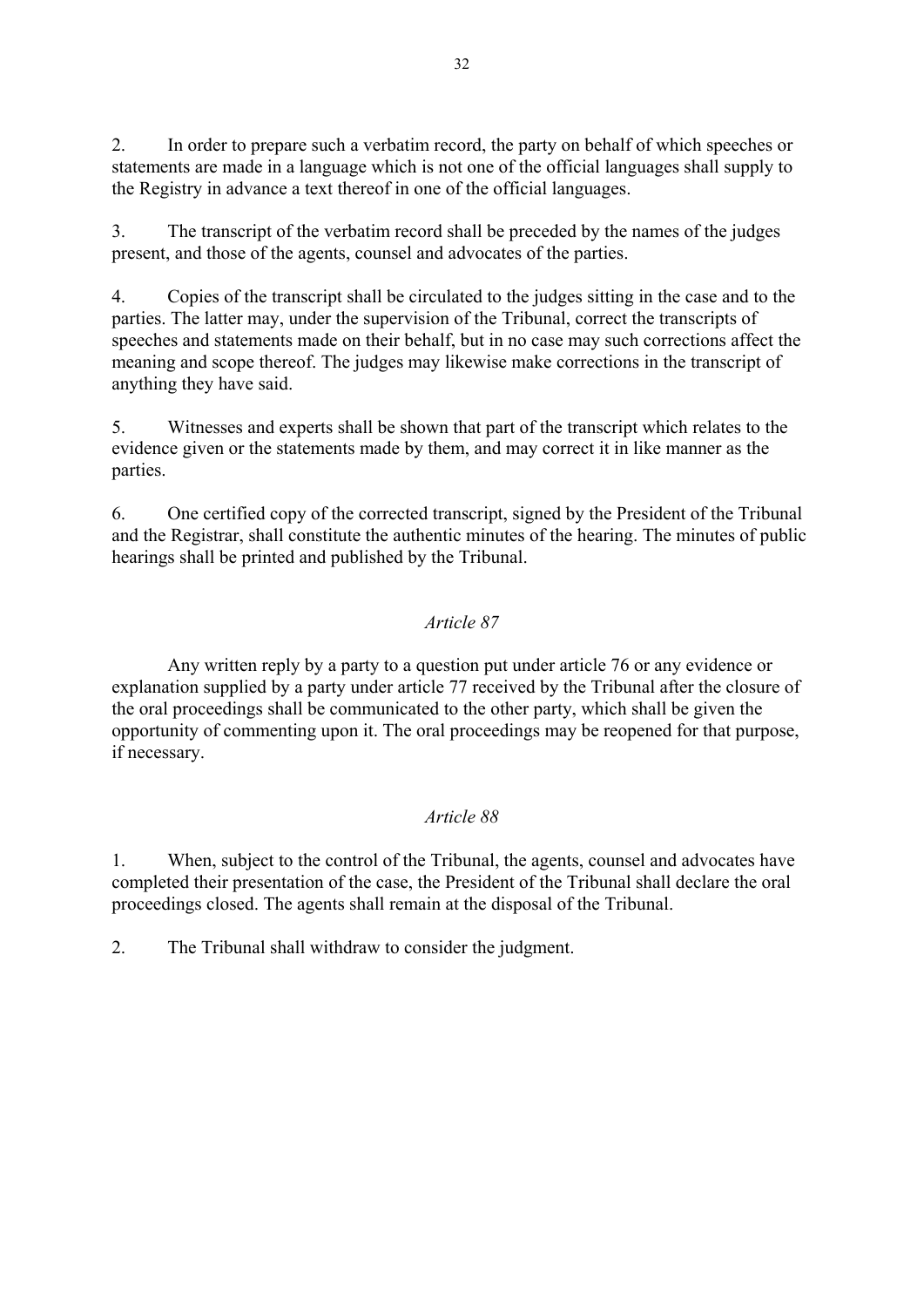### Section C. Incidental proceedings

Subsection 1. Provisional measures

### *Article 89*

1. A party may submit a request for the prescription of provisional measures under article 290, paragraph 1, of the Convention at any time during the course of the proceedings in a dispute submitted to the Tribunal.

2. Pending the constitution of an arbitral tribunal to which a dispute is being submitted, a party may submit a request for the prescription of provisional measures under article 290, paragraph 5, of the Convention:

(a) at any time if the parties have so agreed;

 (b) at any time after two weeks from the notification to the other party of a request for provisional measures if the parties have not agreed that such measures may be prescribed by another court or tribunal.

3. The request shall be in writing and specify the measures requested, the reasons therefor and the possible consequences, if it is not granted, for the preservation of the respective rights of the parties or for the prevention of serious harm to the marine environment.

4. A request for the prescription of provisional measures under article 290, paragraph 5, of the Convention shall also indicate the legal grounds upon which the arbitral tribunal which is to be constituted would have jurisdiction and the urgency of the situation. A certified copy of the notification or of any other document instituting the proceedings before the arbitral tribunal shall be annexed to the request.

5. When a request for provisional measures has been made, the Tribunal may prescribe measures different in whole or in part from those requested and indicate the parties which are to take or to comply with each measure.

### *Article 90*

1. Subject to article 112, paragraph 1, a request for the prescription of provisional measures has priority over all other proceedings before the Tribunal.

2. The Tribunal, or the President if the Tribunal is not sitting, shall fix the earliest possible date for a hearing.

3. The Tribunal shall take into account any observations that may be presented to it by a party before the closure of the hearing.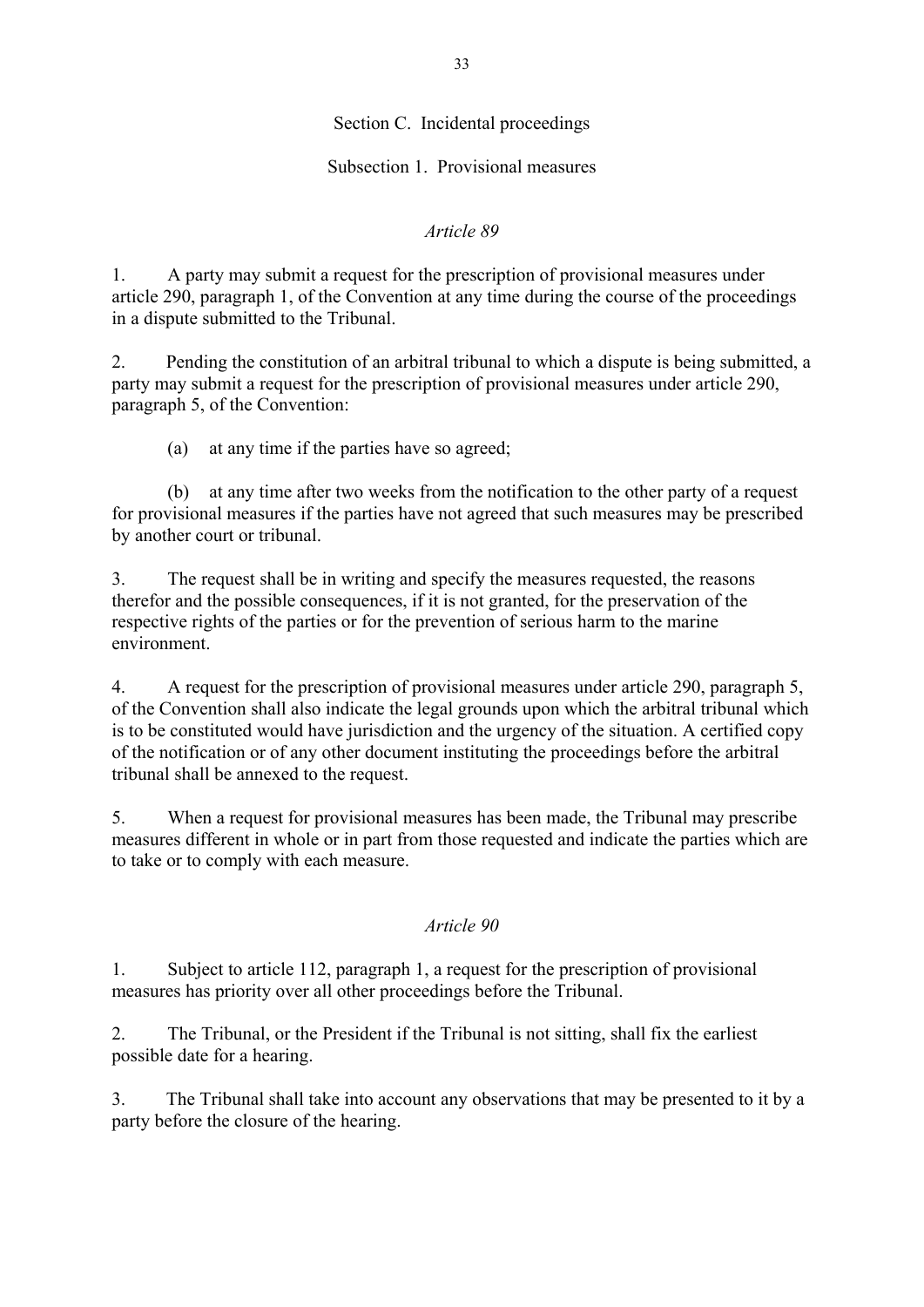4. Pending the meeting of the Tribunal, the President of the Tribunal may call upon the parties to act in such a way as will enable any order the Tribunal may make on the request for provisional measures to have its appropriate effects.

#### *Article 91*

1. If the President of the Tribunal ascertains that at the date fixed for the hearing referred to in article 90, paragraph 2, a sufficient number of Members will not be available to constitute a quorum, the Chamber of Summary Procedure shall be convened to carry out the functions of the Tribunal with respect to the prescription of provisional measures.

2. The Tribunal shall review or revise provisional measures prescribed by the Chamber of Summary Procedure at the written request of a party within 15 days of the prescription of the measures. The Tribunal may also at any time decide *proprio motu* to review or revise the measures.

#### *Article 92*

 The rejection of a request for the prescription of provisional measures shall not prevent the party which made it from making a fresh request in the same case based on new facts.

#### *Article 93*

 A party may request the modification or revocation of provisional measures. The request shall be submitted in writing and shall specify the change in, or disappearance of, the circumstances considered to be relevant. Before taking any decision on the request, the Tribunal shall afford the parties an opportunity of presenting their observations on the subject.

### *Article 94*

 Any provisional measures prescribed by the Tribunal or any modification or revocation thereof shall forthwith be notified to the parties and to such other States Parties as the Tribunal considers appropriate in each case.

#### *Article 95*

1. Each party shall inform the Tribunal as soon as possible as to its compliance with any provisional measures the Tribunal has prescribed. In particular, each party shall submit an initial report upon the steps it has taken or proposes to take in order to ensure prompt compliance with the measures prescribed.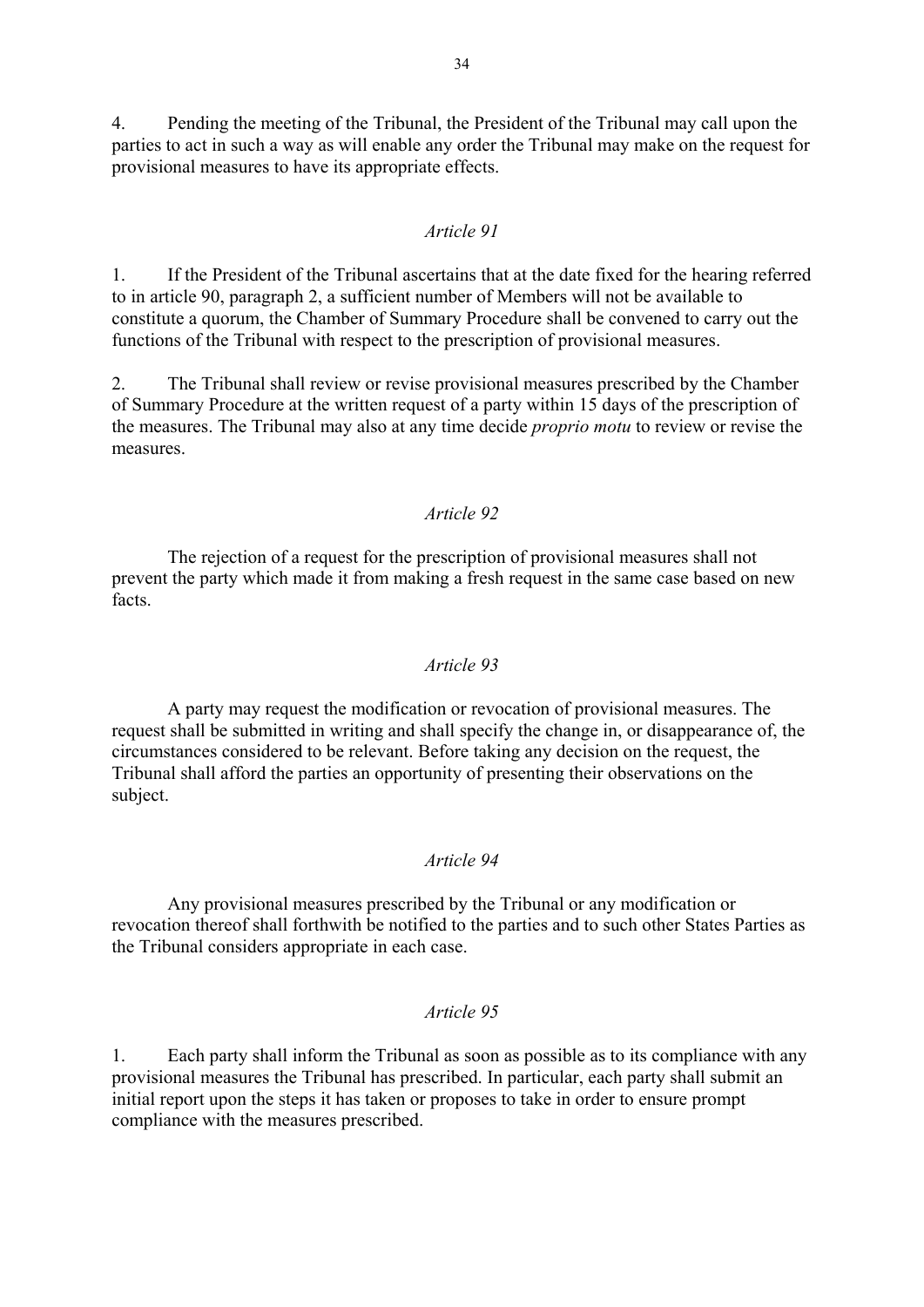# Subsection 2. Preliminary proceedings

# *Article 96*

1. When an application is made in respect of a dispute referred to in article 297 of the Convention, the Tribunal shall determine at the request of the respondent or may determine *proprio motu*, in accordance with article 294 of the Convention, whether the claim constitutes an abuse of legal process or whether *prima facie* it is well founded.

2. The Registrar, when transmitting an application to the respondent under article 54, paragraph 4, shall notify the respondent of the time-limit fixed by the President of the Tribunal for requesting a determination under article 294 of the Convention.

3. The Tribunal may also decide, within two months from the date of an application, to exercise *proprio motu* its power under article 294, paragraph 1, of the Convention.

4. The request by the respondent for a determination under article 294 of the Convention shall be in writing and shall indicate the grounds for a determination by the Tribunal that:

 (a) the application is made in respect of a dispute referred to in article 297 of the Convention; and

(b) the claim constitutes an abuse of legal process or is *prima facie* unfounded.

5. Upon receipt of such a request or *proprio motu*, the Tribunal, or the President if the Tribunal is not sitting, shall fix a time-limit not exceeding 60 days within which the parties may present their written observations and submissions. The proceedings on the merits shall be suspended.

6. Unless the Tribunal decides otherwise, the further proceedings shall be oral.

7. The written observations and submissions referred to in paragraph 5, and the statements and evidence presented at the hearings contemplated by paragraph 6, shall be confined to those matters which are relevant to the determination of whether the claim constitutes an abuse of legal process or is *prima facie* unfounded, and of whether the application is made in respect of a dispute referred to in article 297 of the Convention. The Tribunal may, however, request the parties to argue all questions of law and fact, and to adduce all evidence, bearing on the issue.

8. The Tribunal shall make its determination in the form of a judgment.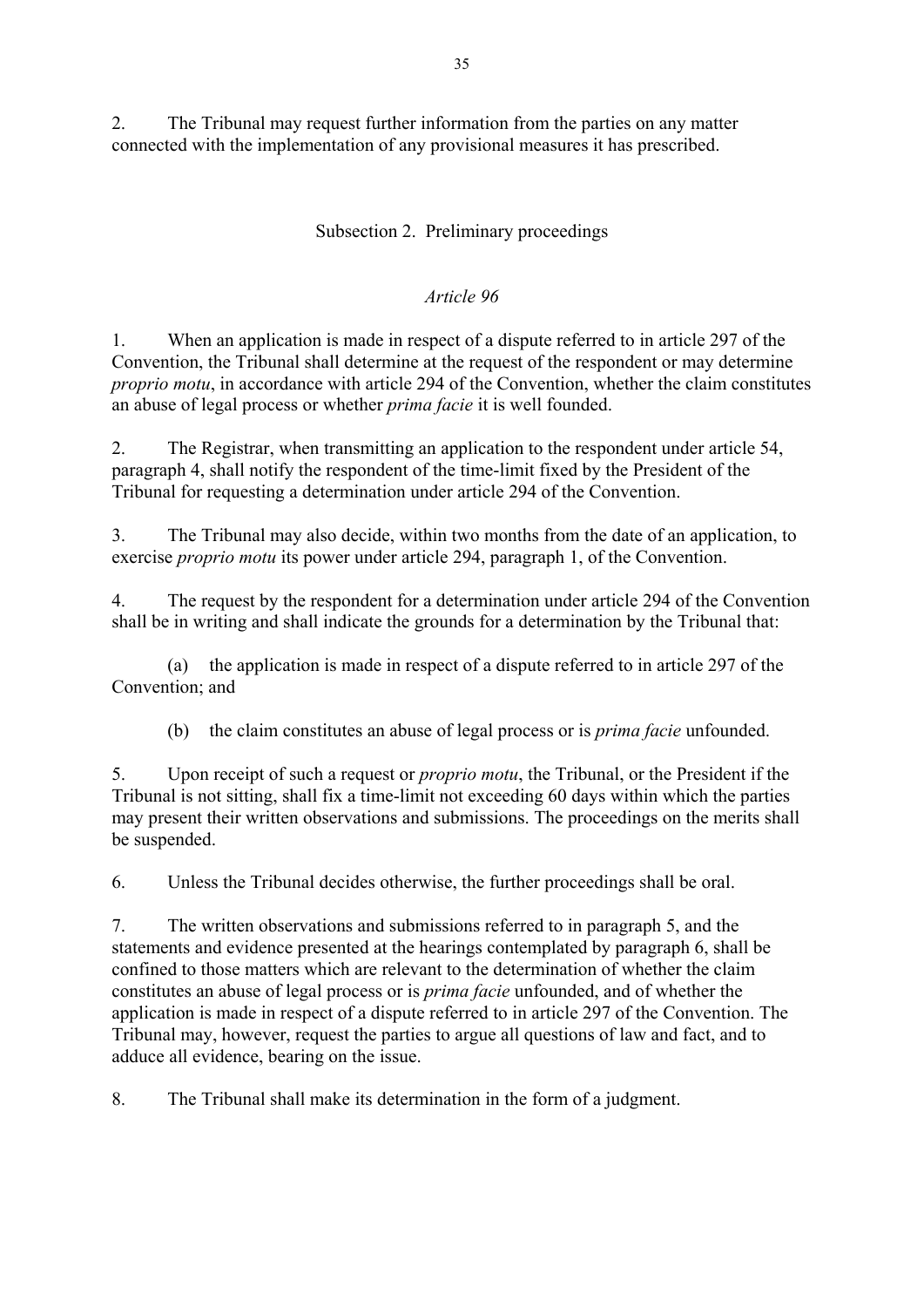# Subsection 3. Preliminary objections

### *Article 97*

1. Any objection to the jurisdiction of the Tribunal or to the admissibility of the application, or other objection the decision upon which is requested before any further proceedings on the merits, shall be made in writing within 90 days from the institution of proceedings.

2. The preliminary objection shall set out the facts and the law on which the objection is based, as well as the submissions.

3. Upon receipt by the Registry of a preliminary objection, the proceedings on the merits shall be suspended and the Tribunal, or the President if the Tribunal is not sitting, shall fix a time-limit not exceeding 60 days within which the other party may present its written observations and submissions. It shall fix a further time-limit not exceeding 60 days from the receipt of such observations and submissions within which the objecting party may present its written observations and submissions in reply. Copies of documents in support shall be annexed to such statements and evidence which it is proposed to produce shall be mentioned.

4. Unless the Tribunal decides otherwise, the further proceedings shall be oral.

5. The written observations and submissions referred to in paragraph 3, and the statements and evidence presented at the hearings contemplated by paragraph 4, shall be confined to those matters which are relevant to the objection. Whenever necessary, however, the Tribunal may request the parties to argue all questions of law and fact and to adduce all evidence bearing on the issue.

6. The Tribunal shall give its decision in the form of a judgment, by which it shall uphold the objection or reject it or declare that the objection does not possess, in the circumstances of the case, an exclusively preliminary character. If the Tribunal rejects the objection or declares that it does not possess an exclusively preliminary character, it shall fix time-limits for the further proceedings.

7. The Tribunal shall give effect to any agreement between the parties that an objection submitted under paragraph 1 be heard and determined within the framework of the merits.

Subsection 4. Counter-claims

### *Article 98*

1. A party may present a counter-claim provided that it is directly connected with the subject-matter of the claim of the other party and that it comes within the jurisdiction of the Tribunal.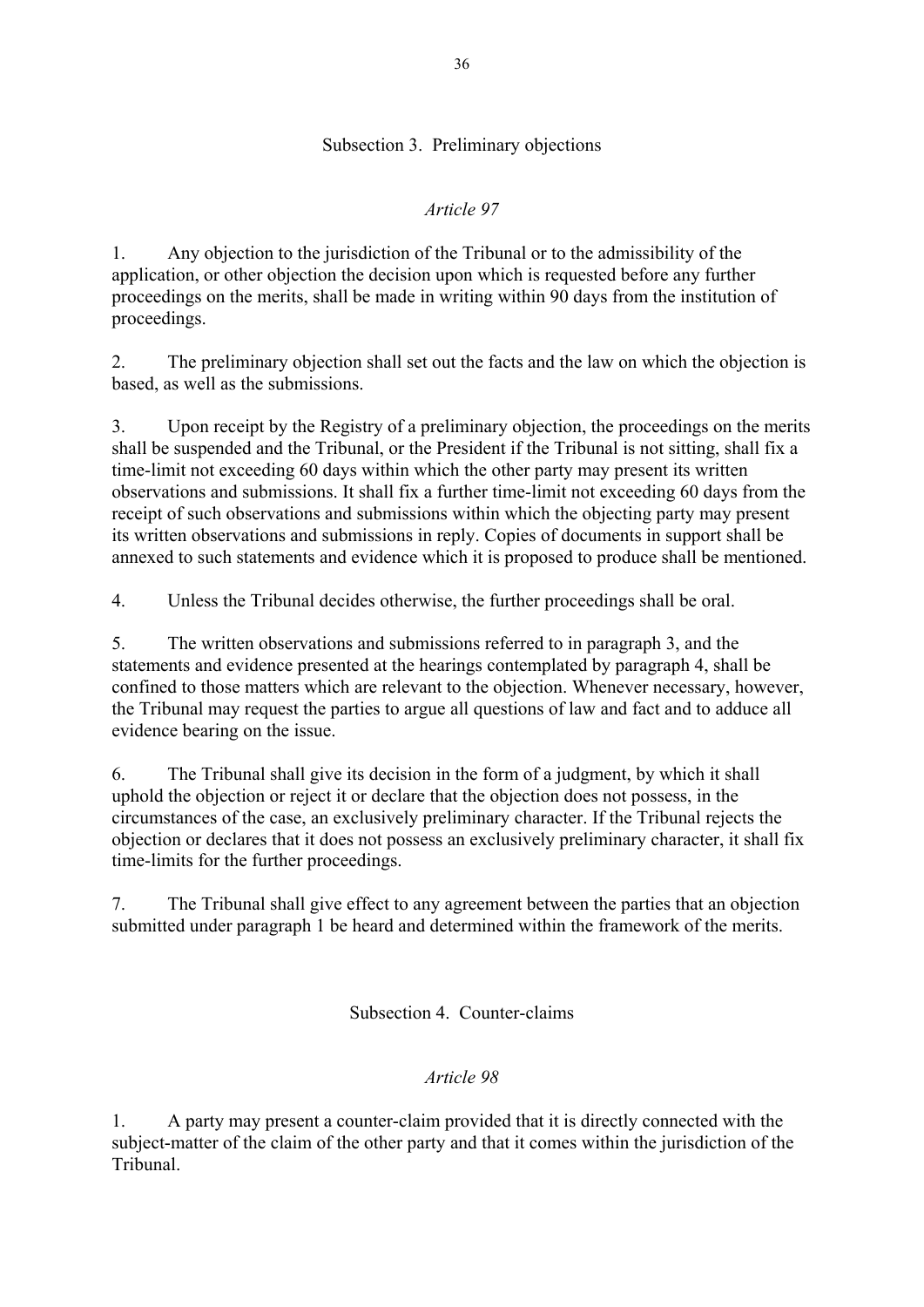2. A counter-claim shall be made in the counter-memorial of the party presenting it and shall appear as part of the submissions of that party.

3. In the event of doubt as to the connection between the question presented by way of counter-claim and the subject-matter of the claim of the other party the Tribunal shall, after hearing the parties, decide whether or not the question thus presented shall be joined to the original proceedings.

### Subsection 5. Intervention

### *Article 99*

1. An application for permission to intervene under the terms of article 31 of the Statute shall be filed not later than 30 days after the counter-memorial becomes available under article 67, paragraph 1, of these Rules. In exceptional circumstances, an application submitted at a later stage may however be admitted.

2. The application shall be signed in the manner provided for in article 54, paragraph 3, and state the name and address of an agent. It shall specify the case to which it relates and shall set out:

 (a) the interest of a legal nature which the State Party applying to intervene considers may be affected by the decision in that case;

(b) the precise object of the intervention.

3. Permission to intervene under the terms of article 31 of the Statute may be granted irrespective of the choice made by the applicant under article 287 of the Convention.

4. The application shall contain a list of the documents in support, copies of which documents shall be annexed.

### *Article 100*

1. A State Party or an entity other than a State Party referred to in article 32, paragraphs 1 and 2, of the Statute which desires to avail itself of the right of intervention conferred upon it by article 32, paragraph 3, of the Statute shall file a declaration to that effect. The declaration shall be filed not later than 30 days after the counter-memorial becomes available under article 67, paragraph 1, of these Rules. In exceptional circumstances, a declaration submitted at a later stage may, however, be admitted.

2. The declaration shall be signed in the manner provided for in article 54, paragraph 3, and state the name and address of an agent. It shall specify the case to which it relates and shall: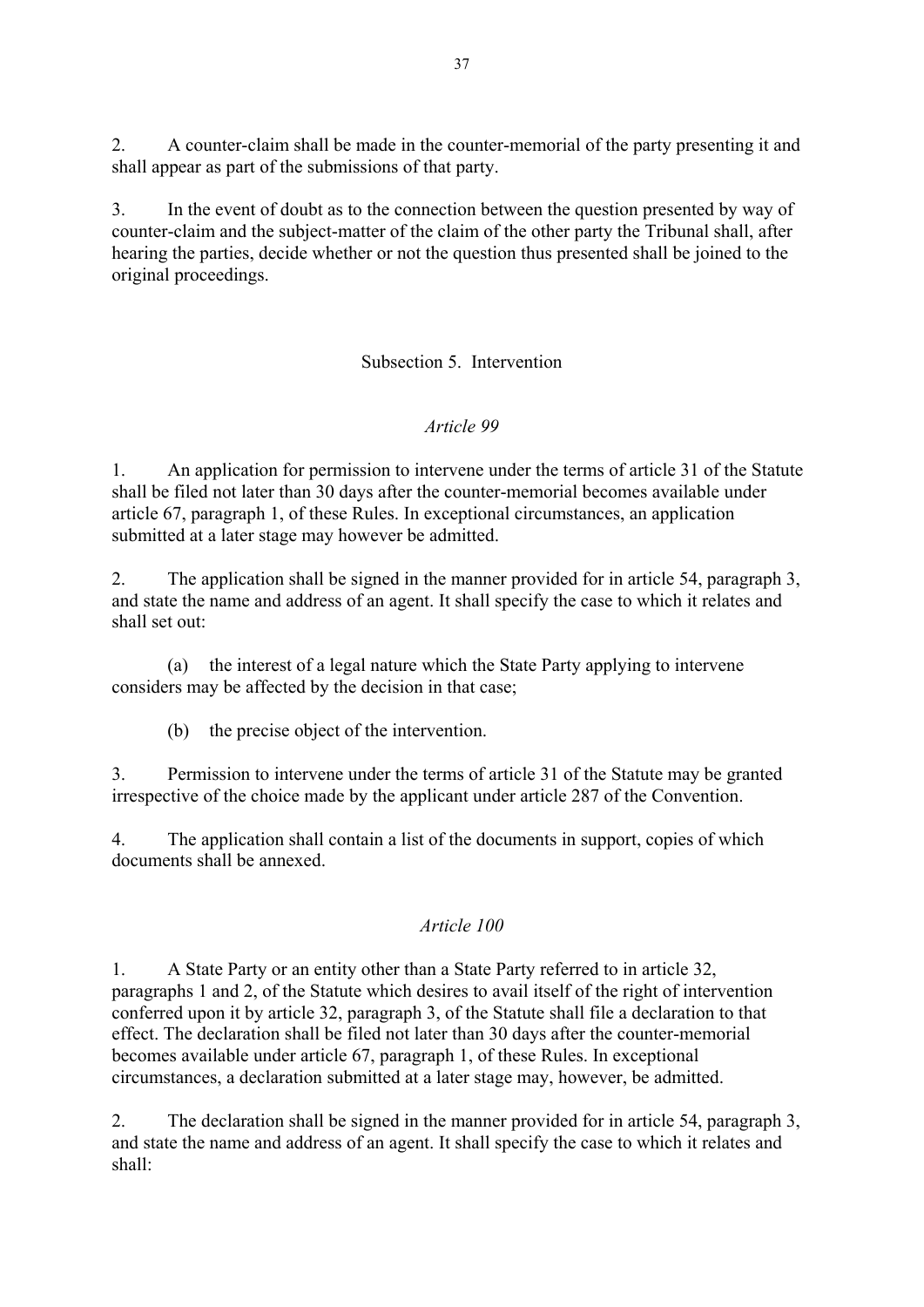(a) identify the particular provisions of the Convention or of the international agreement the interpretation or application of which the declaring party considers to be in question;

 (b) set out the interpretation or application of those provisions for which it contends;

(c) list the documents in support, copies of which documents shall be annexed.

#### *Article 101*

1. Certified copies of the application for permission to intervene under article 31 of the Statute, or of the declaration of intervention under article 32 of the Statute, shall be communicated forthwith to the parties to the case, which shall be invited to furnish their written observations within a time-limit to be fixed by the Tribunal or by the President if the Tribunal is not sitting.

2. The Registrar shall also transmit copies to: (a) States Parties; (b) any other parties which have to be notified under article 32, paragraph 2, of the Statute; (c) the Secretary-General of the United Nations; (d) the Secretary-General of the Authority when the proceedings are before the Seabed Disputes Chamber.

### *Article 102*

1. The Tribunal shall decide whether an application for permission to intervene under article 31 of the Statute should be granted or whether an intervention under article 32 of the Statute is admissible as a matter of priority unless in view of the circumstances of the case the Tribunal determines otherwise.

2. If, within the time-limit fixed under article 101, an objection is filed to an application for permission to intervene, or to the admissibility of a declaration of intervention, the Tribunal shall hear the State Party or entity other than a State Party seeking to intervene and the parties before deciding.

#### *Article 103*

1. If an application for permission to intervene under article 31 of the Statute is granted, the intervening State Party shall be supplied with copies of the pleadings and documents annexed and shall be entitled to submit a written statement within a time-limit to be fixed by the Tribunal. A further time-limit shall be fixed within which the parties may, if they so desire, furnish their written observations on that statement prior to the oral proceedings. If the Tribunal is not sitting, these time-limits shall be fixed by the President.

2. The time-limits fixed according to paragraph 1 shall, so far as possible, coincide with those already fixed for the pleadings in the case.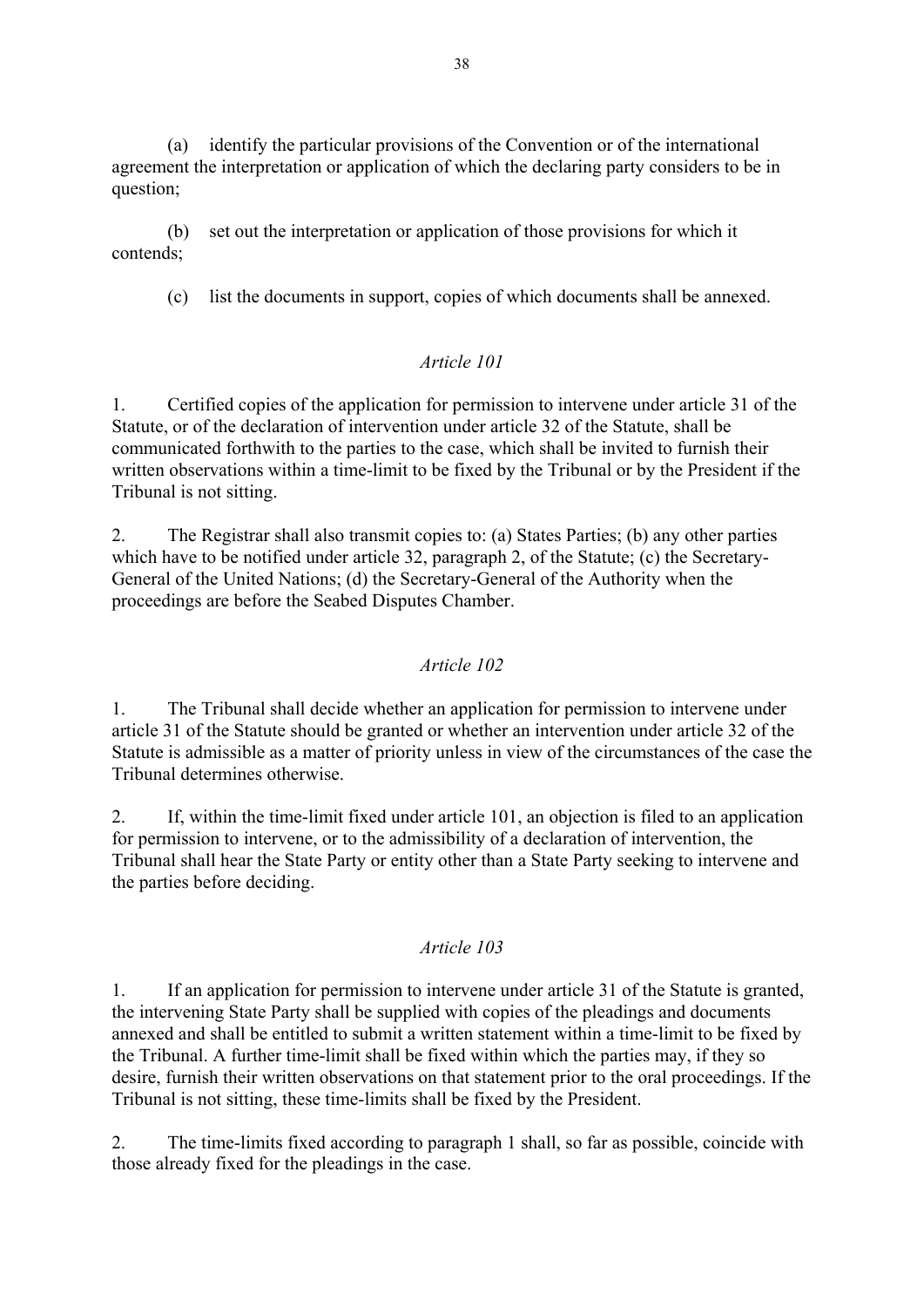3. The intervening State Party shall be entitled, in the course of the oral proceedings, to submit its observations with respect to the subject-matter of the intervention.

4. The intervening State Party shall not be entitled to choose a judge *ad hoc* or to object to an agreement to discontinue the proceedings under article 105, paragraph 1.

# *Article 104*

1. If an intervention under article 32 of the Statute is admitted, the intervenor shall be supplied with copies of the pleadings and documents annexed and shall be entitled, within a time-limit to be fixed by the Tribunal, or the President if the Tribunal is not sitting, to submit its written observations on the subject-matter of the intervention.

2. These observations shall be communicated to the parties and to any other State Party or entity other than a State Party admitted to intervene. The intervenor shall be entitled, in the course of the oral proceedings, to submit its observations with respect to the subject-matter of the intervention.

3. The intervenor shall not be entitled to choose a judge *ad hoc* or to object to an agreement to discontinue the proceedings under article 105, paragraph 1.

### Subsection 6. Discontinuance

### *Article 105*

1. If at any time before the final judgment on the merits has been delivered the parties, either jointly or separately, notify the Tribunal in writing that they have agreed to discontinue the proceedings, the Tribunal shall make an order recording the discontinuance and directing the Registrar to remove the case from the List of cases.

2. If the parties have agreed to discontinue the proceedings in consequence of having reached a settlement of the dispute and if they so desire, the Tribunal shall record this fact in the order for the removal of the case from the List, or indicate in, or annex to, the order the terms of the settlement.

3. If the Tribunal is not sitting, any order under this article may be made by the President.

### *Article 106*

1. If, in the course of proceedings instituted by means of an application, the applicant informs the Tribunal in writing that it is not going on with the proceedings, and if, at the date on which this communication is received by the Registry, the respondent has not yet taken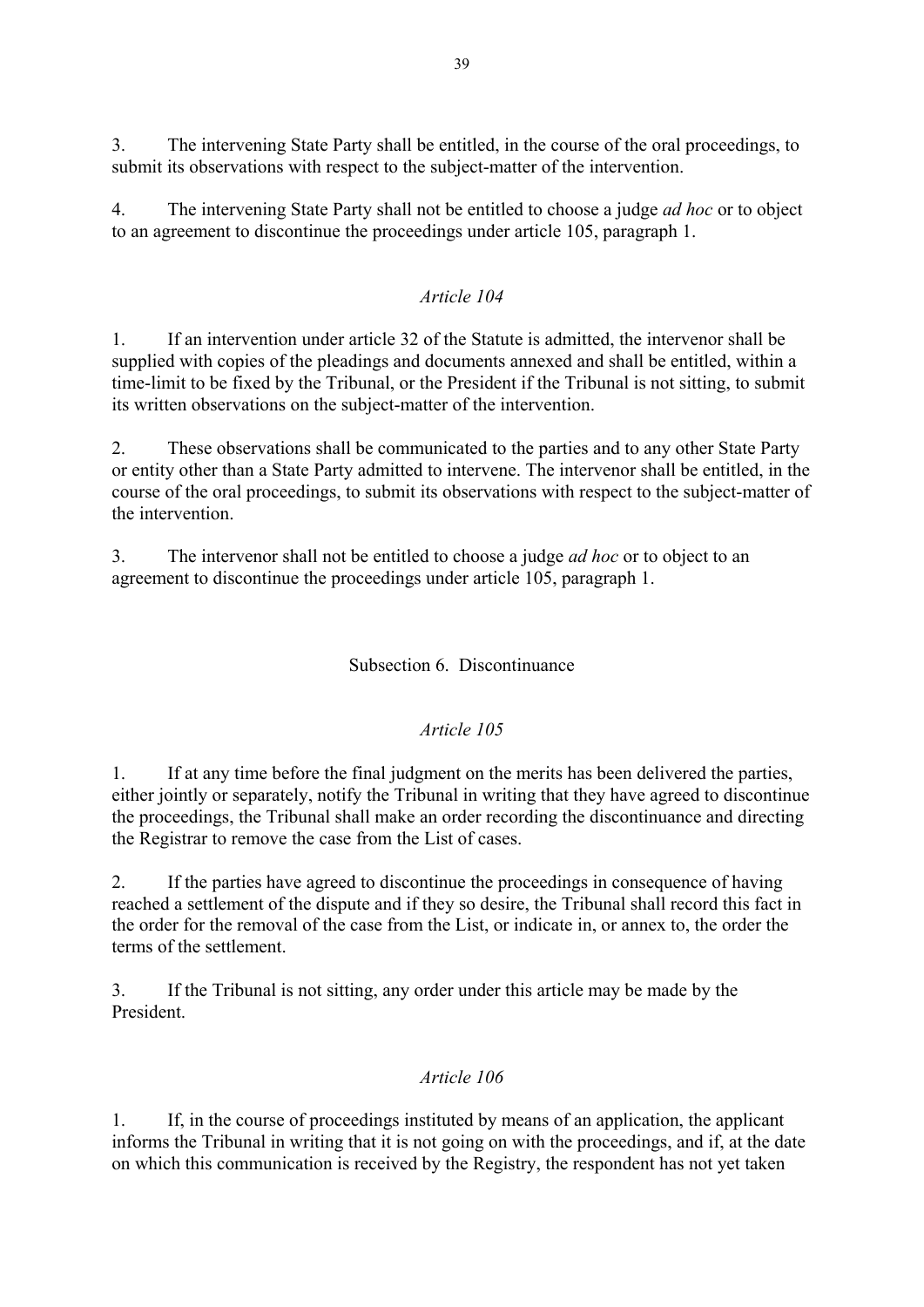any step in the proceedings, the Tribunal shall make an order officially recording the discontinuance of the proceedings and directing the removal of the case from the List of cases. A copy of this order shall be sent by the Registrar to the respondent.

2. If, at the time when the notice of discontinuance is received, the respondent has already taken some step in the proceedings, the Tribunal shall fix a time-limit within which the respondent may state whether it opposes the discontinuance of the proceedings. If no objection is made to the discontinuance before the expiration of the time-limit, acquiescence will be presumed and the Tribunal shall make an order recording the discontinuance of the proceedings and directing the Registrar to remove the case from the List of cases. If objection is made, the proceedings shall continue.

3. If the Tribunal is not sitting, its powers under this article may be exercised by the President.

Section D. Proceedings before special chambers

# *Article 107*

 Proceedings before the special chambers mentioned in article 15 of the Statute shall, subject to the provisions of the Convention, the Statute and these Rules relating specifically to the special chambers, be governed by the Rules applicable in contentious cases before the Tribunal.

### *Article 108*

1. When it is desired that a case should be dealt with by one of the chambers which has been formed in accordance with article 15, paragraph 1 or 3, of the Statute, a request to this effect shall either be made in the document instituting the proceedings or accompany it. Effect shall be given to the request if the parties are in agreement.

2. Upon receipt by the Registry of this request, the President of the Tribunal shall communicate it to the members of the chamber concerned.

3. Effect shall be given to a request that a case be brought before a chamber to be formed in accordance with article 15, paragraph 2, of the Statute as soon as the chamber has been formed in accordance with article 30 of these Rules.

4. The President of the Tribunal shall convene the chamber at the earliest date compatible with the requirements of the procedure.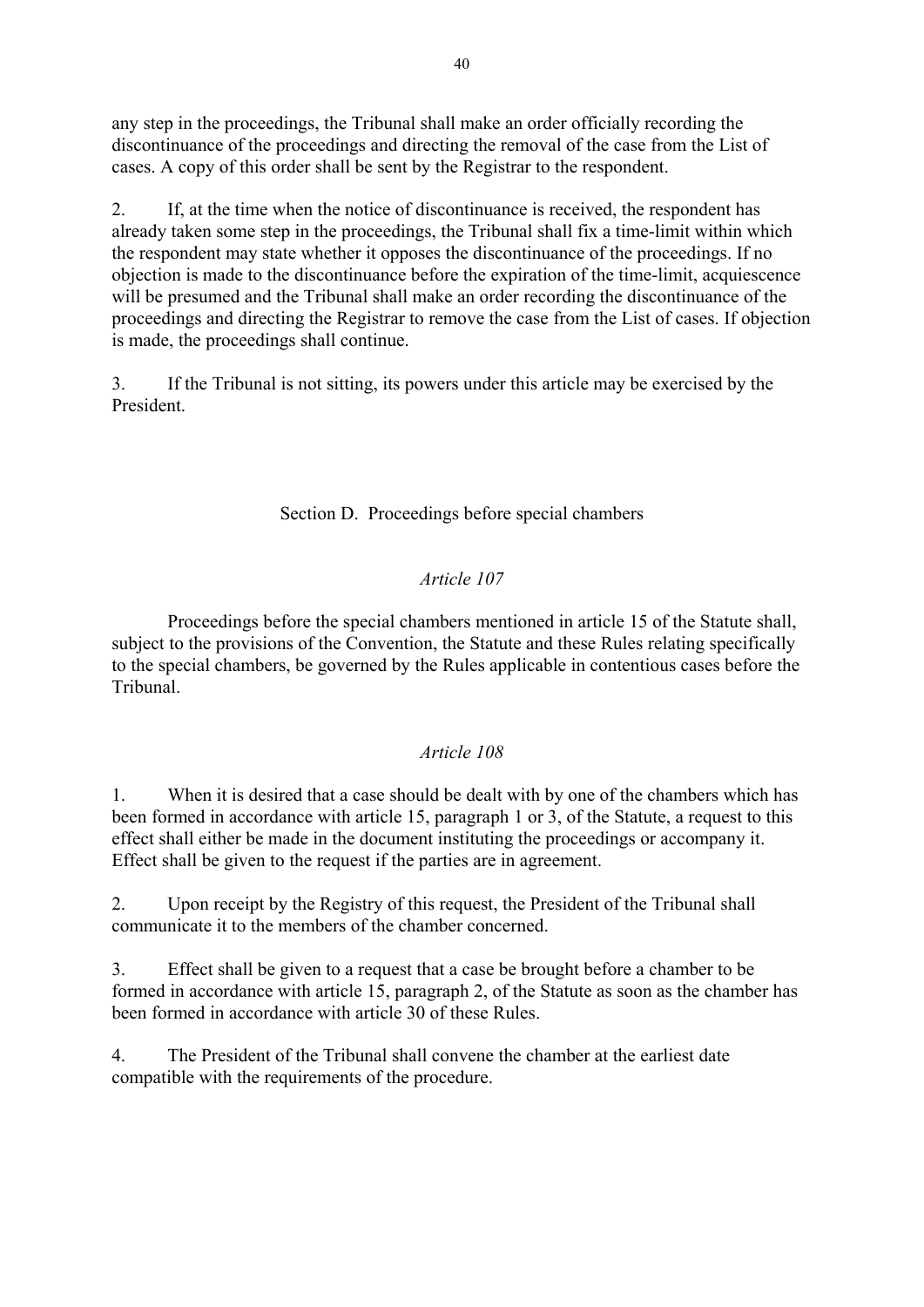### *Article 109*

1. Written proceedings in a case before a chamber shall consist of a single pleading by each party. The time-limits concerning the filing of written pleadings shall be fixed by the chamber, or its President if the chamber is not sitting.

2. The chamber may authorize or direct the filing of further pleadings if the parties are so agreed, or if the chamber decides, *proprio motu* or at the request of one of the parties, that such pleadings are necessary.

3. Oral proceedings shall take place unless the parties agree to dispense with them and the chamber consents. Even when no oral proceedings take place, the chamber may call upon the parties to supply information or furnish explanations orally.

Section E. Prompt release of vessels and crews

# *Article 110*

1. An application for the release of a vessel or its crew from detention may be made in accordance with article 292 of the Convention by or on behalf of the flag State of the vessel.

2. A State Party may at any time notify the Tribunal of:

 (a) the State authorities competent to authorize persons to make applications on its behalf under article 292 of the Convention;

 (b) the name and address of any person who is authorized to make an application on its behalf;

 (c) the office designated to receive notice of an application for the release of a vessel or its crew and the most expeditious means for delivery of documents to that office;

(d) any clarification, modification or withdrawal of such notification.

3. An application on behalf of a flag State shall be accompanied by an authorization under paragraph 2, if such authorization has not been previously submitted to the Tribunal, as well as by documents stating that the person submitting the application is the person named in the authorization. It shall also contain a certification that a copy of the application and all supporting documentation has been delivered to the flag State.

# *Article 111*

1. The application shall contain a succinct statement of the facts and legal grounds upon which the application is based.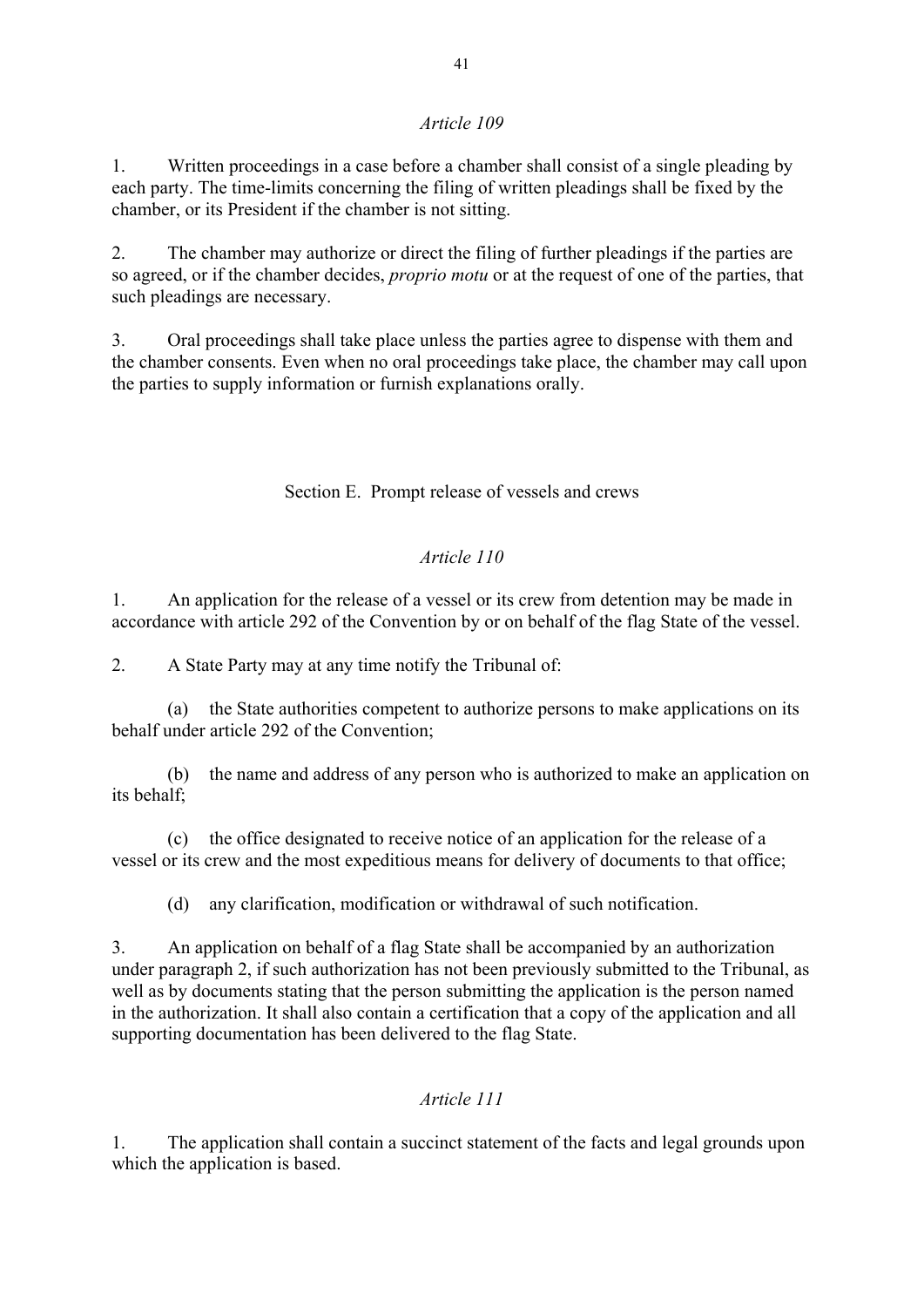2. The statement of facts shall:

 (a) specify the time and place of detention of the vessel and the present location of the vessel and crew, if known;

 (b) contain relevant information concerning the vessel and crew including, where appropriate, the name, flag and the port or place of registration of the vessel and its tonnage, cargo capacity and data relevant to the determination of its value, the name and address of the vessel owner and operator and particulars regarding its crew;

 (c) specify the amount, nature and terms of the bond or other financial security that may have been imposed by the detaining State and the extent to which such requirements have been complied with;

 (d) contain any further information the applicant considers relevant to the determination of the amount of a reasonable bond or other financial security and to any other issue in the proceedings.

3. Supporting documents shall be annexed to the application.

4. A certified copy of the application shall forthwith be transmitted by the Registrar to the detaining State, which may submit a statement in response with supporting documents annexed, to be filed as soon as possible but not later than 96 hours before the hearing referred to in article 112, paragraph 3.

5. The Tribunal may, at any time, require further information to be provided in a supplementary statement.

6. The further proceedings relating to the application shall be oral.

### *Article 112*

1. The Tribunal shall give priority to applications for release of vessels or crews over all other proceedings before the Tribunal. However, if the Tribunal is seized of an application for release of a vessel or its crew and of a request for the prescription of provisional measures, it shall take the necessary measures to ensure that both the application and the request are dealt with without delay.

2. If the applicant has so requested in the application, the application shall be dealt with by the Chamber of Summary Procedure, provided that, within five days of the receipt of notice of the application, the detaining State notifies the Tribunal that it concurs with the request.

3. The Tribunal, or the President if the Tribunal is not sitting, shall fix the earliest possible date, within a period of 15 days commencing with the first working day following the date on which the application is received, for a hearing at which each of the parties shall be accorded, unless otherwise decided, one day to present its evidence and arguments.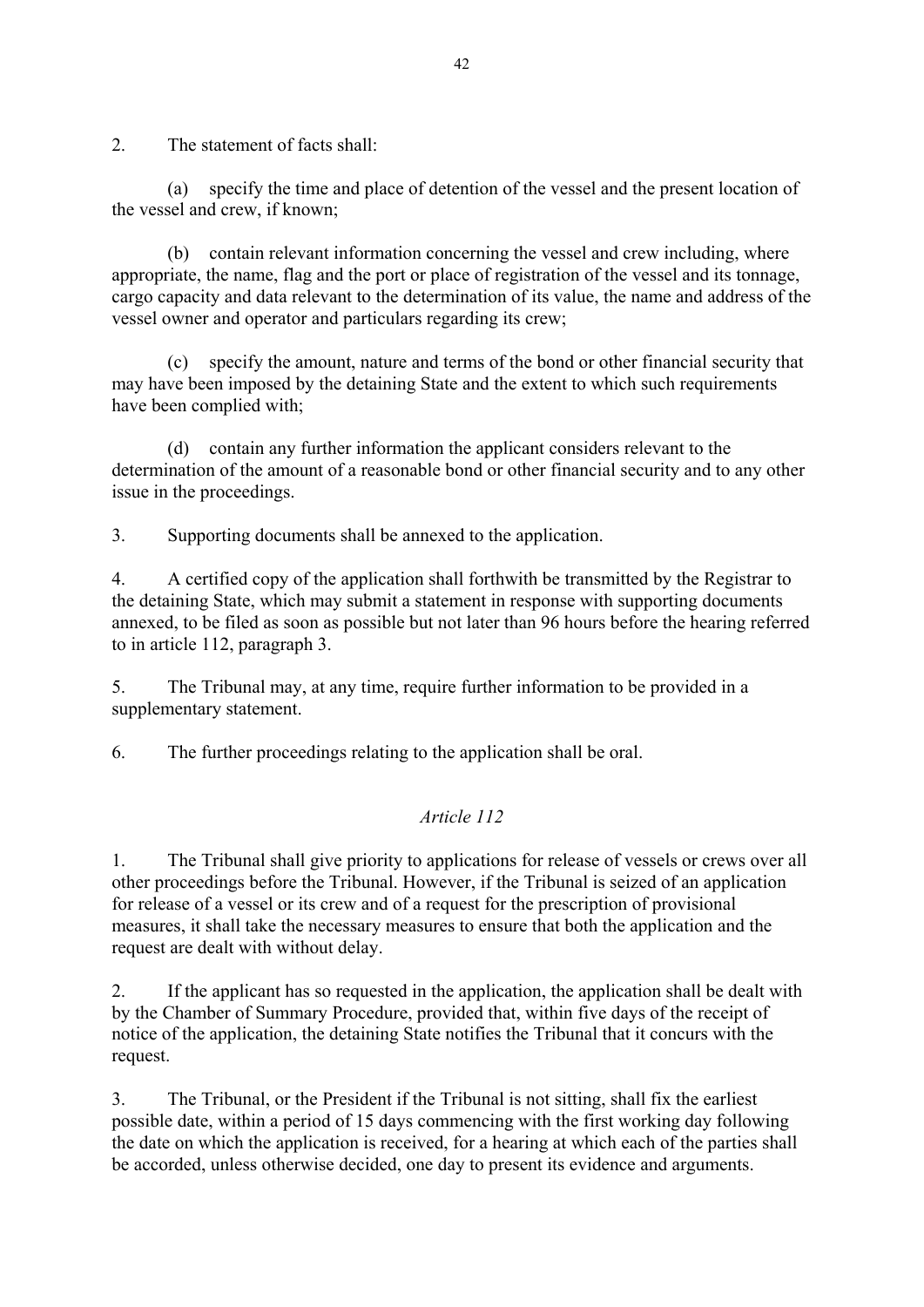4. The decision of the Tribunal shall be in the form of a judgment. The judgment shall be adopted as soon as possible and shall be read at a public sitting of the Tribunal to be held not later than 14 days after the closure of the hearing. The parties shall be notified of the date of the sitting.

5. The Tribunal may decide, as an exceptional measure, for public health, security or other compelling reasons, that the judgment shall be read at a sitting of the Tribunal accessible to the parties and the public by video link.

### *Article 113*

1. The Tribunal shall in its judgment determine in each case in accordance with article 292 of the Convention whether or not the allegation made by the applicant that the detaining State has not complied with a provision of the Convention for the prompt release of the vessel or the crew upon the posting of a reasonable bond or other financial security is well-founded.

2. If the Tribunal decides that the allegation is well-founded, it shall determine the amount, nature and form of the bond or financial security to be posted for the release of the vessel or the crew.

3. Unless the parties agree otherwise, the Tribunal shall determine whether the bond or other financial security shall be posted with the Registrar or with the detaining State.

### *Article 114*

1. If the bond or other financial security has been posted with the Registrar, the detaining State shall be promptly notified thereof.

2. The Registrar shall endorse or transmit the bond or other financial security to the detaining State to the extent that it is required to satisfy the final judgment, award or decision of the competent authority of the detaining State.

3. The bond or other financial security shall be endorsed or transmitted, to the extent that it is not required to satisfy the final judgment, award or decision, to the party at whose request the bond or other financial security is issued.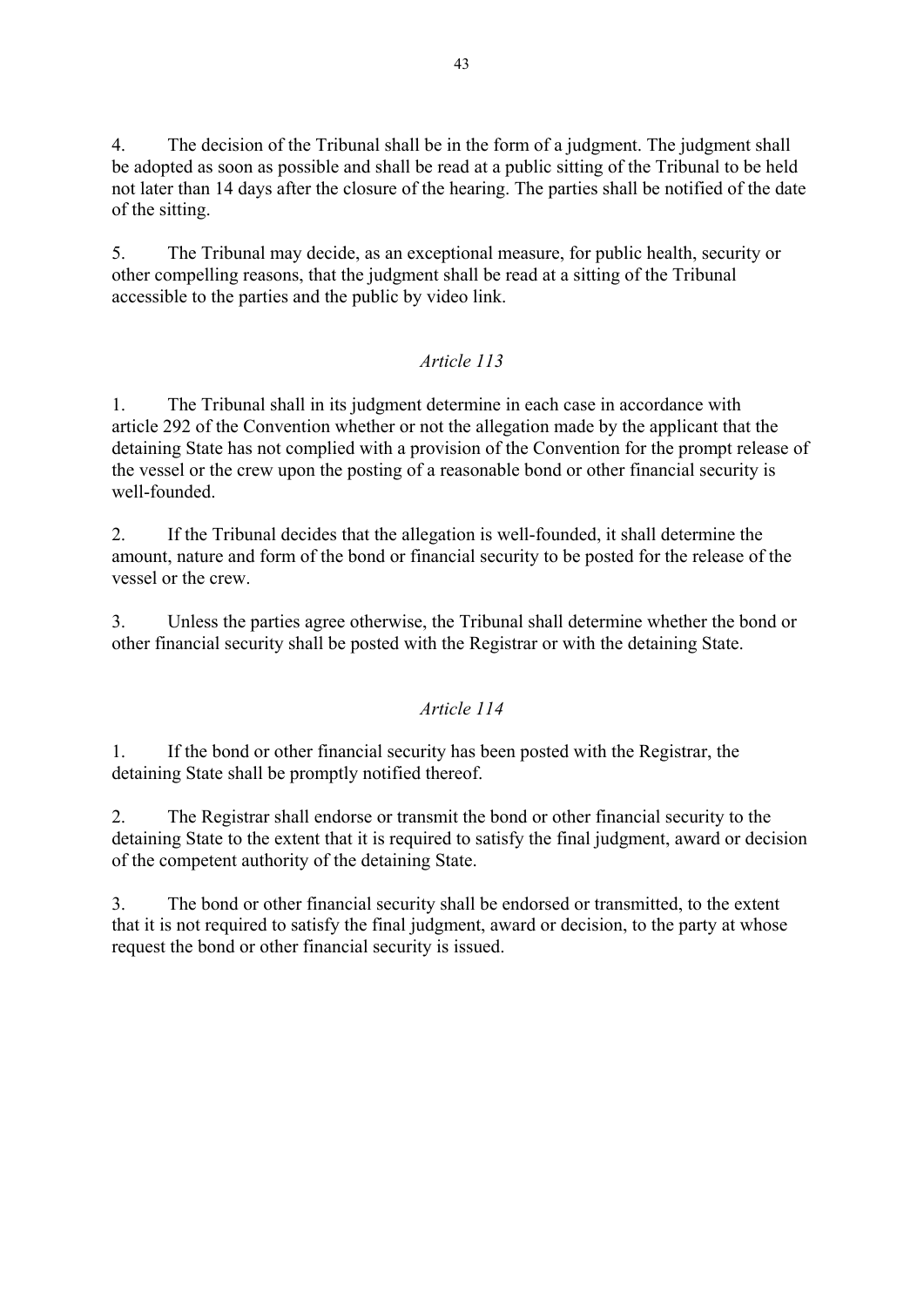#### Section F. Proceedings in contentious cases before the Seabed Disputes Chamber

#### *Article 115*

 Proceedings in contentious cases before the Seabed Disputes Chamber and its *ad hoc* chambers shall, subject to the provisions of the Convention, the Statute and these Rules relating specifically to the Seabed Disputes Chamber and its *ad hoc* chambers, be governed by the Rules applicable in contentious cases before the Tribunal.

#### *Article 116*

 Articles 117 to 121 apply to proceedings in all disputes before the Chamber with the exception of disputes exclusively between States Parties and between States Parties and the Authority.

#### *Article 117*

 When proceedings before the Chamber are instituted by means of an application, the application shall indicate:

 (a) the name of the applicant and, where the applicant is a natural or juridical person, the permanent residence or address or registered office address thereof;

 (b) the name of the respondent and, where the respondent is a natural or juridical person, the permanent residence or address or registered office address thereof;

 (c) the sponsoring State, in any case where the applicant is a natural or juridical person or a state enterprise;

 (d) the sponsoring State of the respondent, in any case where the party against which the claim is brought is a natural or juridical person or state enterprise;

(e) an address for service at the seat of the Tribunal;

 (f) the subject of the dispute and the legal grounds on which jurisdiction is said to be based; the precise nature of the claim, together with a statement of the facts and legal grounds on which the claim is based;

(g) the decision or measure sought by the applicant;

(h) the evidence on which the application is founded.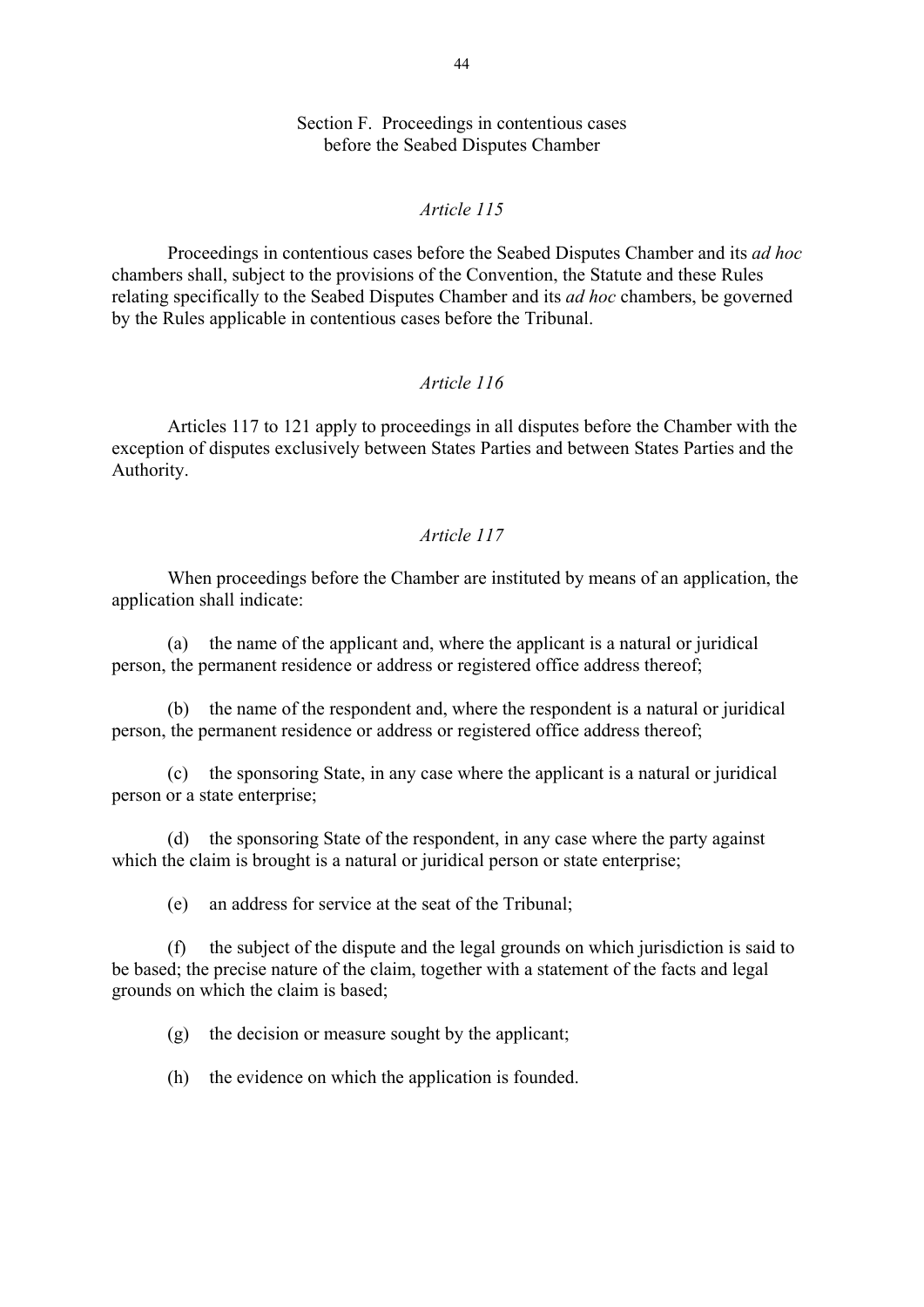### *Article 118*

1. The application shall be served on the respondent. The application shall also be served on the sponsoring State in any case where the applicant or respondent is a natural or juridical person or a state enterprise.

2. Within two months after service of the application, the respondent shall lodge a defence, stating:

 (a) the name of the respondent and, where the respondent is a natural or juridical person, the permanent residence or address or registered office address thereof;

(b) an address for service at the seat of the Tribunal;

 (c) the matters in issue between the parties and the facts and legal grounds on which the defence is based;

(d) the decision or measure sought by the respondent;

(e) the evidence on which the defence is founded.

3. At the request of the respondent, the President of the Chamber may extend the timelimit referred to in paragraph 2, if satisfied that there is adequate justification for the request.

# *Article 119*

1. Within two months after service of the application in accordance with article 118, paragraph 1, where the respondent is a State Party in a case brought by a natural or juridical person sponsored by another State Party in a dispute referred to in article 187, subparagraph (c), of the Convention, the respondent State may make an application in accordance with article 190, paragraph 2, of the Convention for the sponsoring State of the applicant to appear in the proceedings on behalf of the applicant.

2. Notice of an application under paragraph 1 shall be communicated to the applicant and its sponsoring State. If, within a time-limit fixed by the President of the Chamber, the sponsoring State does not indicate it will appear in the proceedings on behalf of the applicant, the respondent State may designate a juridical person of its nationality to represent it.

3. Within two months after service of the application in accordance with article 118, paragraph 1, on the sponsoring State of a party, such State may give written notice of its intention to submit written or oral statements in accordance with article 190, paragraph 1, of the Convention.

4. Upon receipt of such a notice, the President of the Chamber shall fix the time-limit within which the sponsoring State may submit its written statements. The sponsoring State shall be notified of such time-limit. It shall also be notified of the date of the hearing. The written statements shall be communicated to the parties and to any other sponsoring State of a party.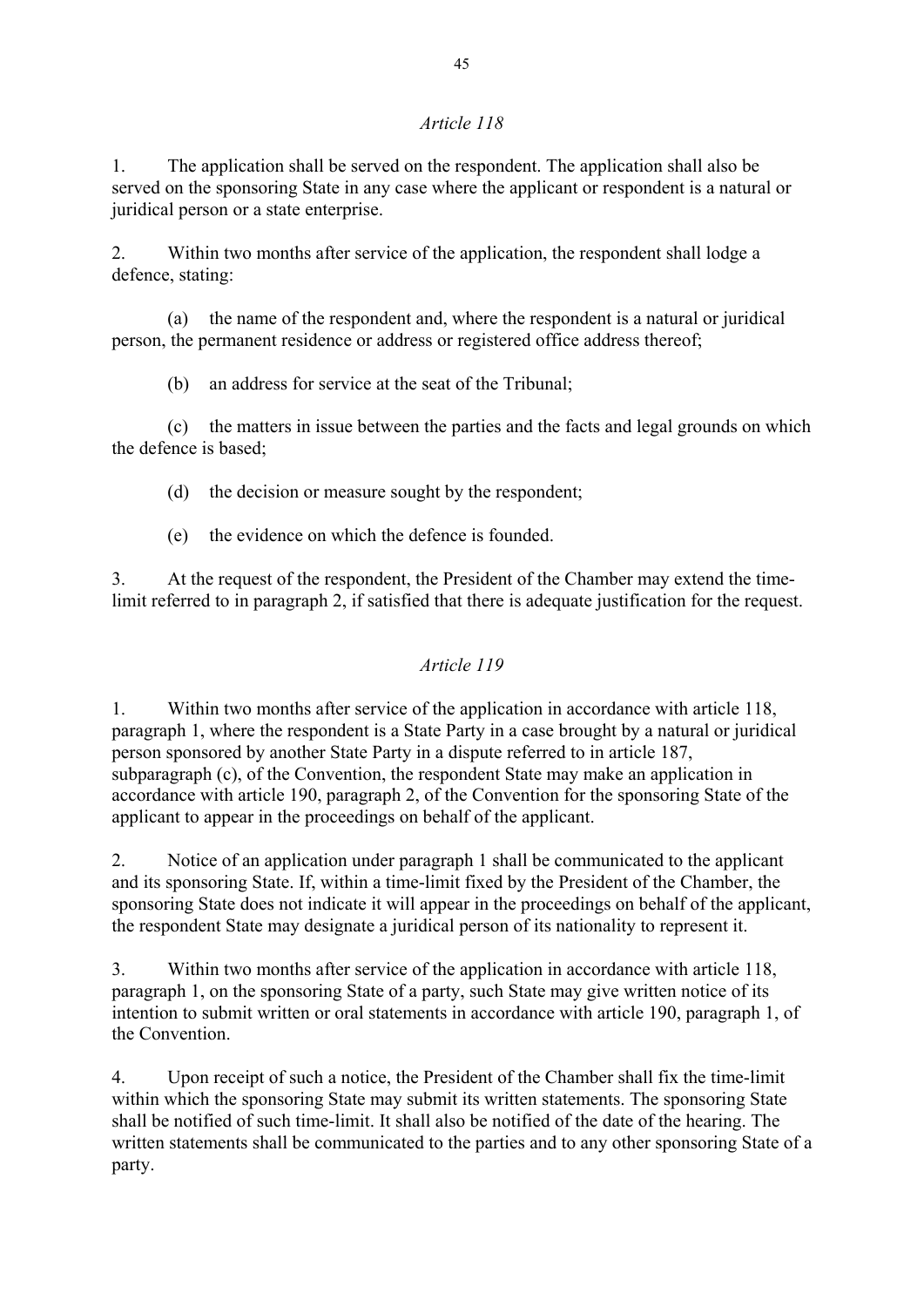5. At the request of the respondent or a sponsoring State, the President of the Chamber may extend a time-limit referred to in this article, if satisfied that there is adequate justification for the request.

#### *Article 120*

1. When proceedings are brought before the Chamber by the notification of a special agreement, the notification shall indicate:

(a) the parties to the case and any sponsoring States of the parties;

 (b) the subject of the dispute and the precise nature of the claims of the parties, together with a statement of the facts and legal grounds on which the claims are based;

(c) the decisions or measures sought by the parties;

(d) the evidence on which the claims are founded.

2. The notification shall also provide information regarding participation and appearance in the proceedings by sponsoring States Parties in accordance with article 190 of the Convention.

#### *Article 121*

1. The Chamber may authorize or direct the filing of further pleadings if the parties are so agreed or the Chamber decides, *proprio motu* or at the request of a party, that these pleadings are necessary.

2. The President of the Chamber shall fix the time-limits within which these pleadings are to be filed.

### *Article 122*

 Proceedings by the Council on behalf of the Authority under article 185, paragraph 2, of the Convention shall be instituted by means of an application in accordance with article 162, paragraph 2 (u), of the Convention. The application shall be accompanied by a certified copy of the decision or resolution of the Council upon which it is based and the full records of all discussions within the Authority on the matter.

### *Article 123*

1. When a commercial arbitral tribunal, pursuant to article 188, paragraph 2, of the Convention, refers to the Chamber a question of interpretation of Part XI of the Convention and the annexes relating thereto upon which its decision depends, the document submitting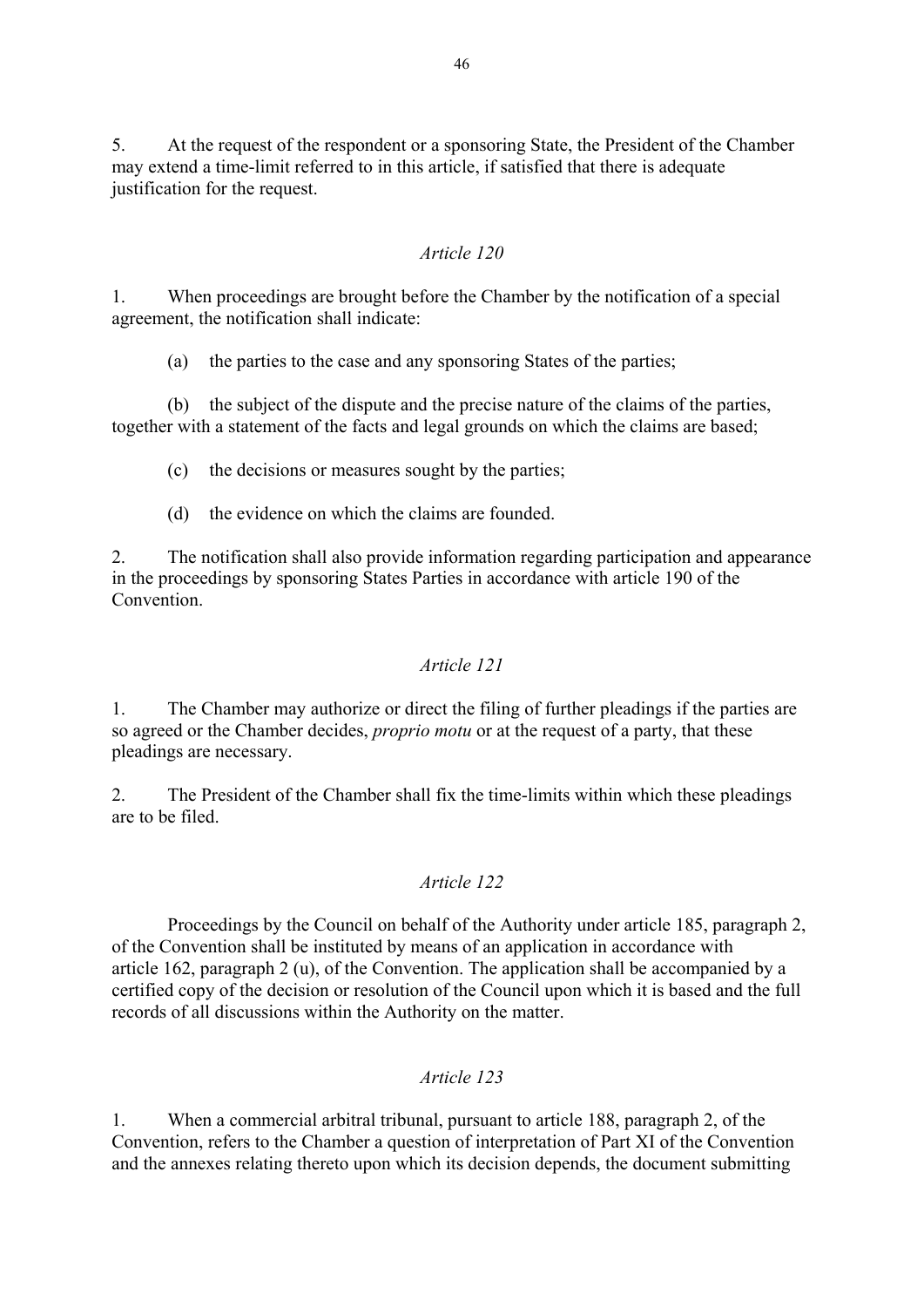the question to the Chamber shall contain a precise statement of the question and be accompanied by all relevant information and documents.

2. Upon receipt of the document, the President of the Chamber shall fix a time-limit not exceeding three months within which the parties to the proceedings before the arbitral tribunal and the States Parties may submit their written observations on the question. The parties to the proceedings and the States Parties shall be notified of the time-limit. The States Parties shall be informed of the contents of the submission.

3. The President of the Chamber shall fix a date for a hearing if, within one month from the expiration of the time-limit for submitting written observations, a party to the proceedings before the arbitral tribunal or a State Party gives written notice of its intention to submit oral observations.

4. The Chamber shall give its ruling in the form of a judgment.

Section G. Judgments, interpretation and revision

Subsection 1. Judgments

# *Article 124*

1. When the Tribunal has completed its deliberations and adopted its judgment, the parties shall be notified of the date on which it will be read.

2. The judgment shall be read at a public sitting of the Tribunal and shall become binding on the parties on the day of the reading.

3. The Tribunal may decide, as an exceptional measure, for public health, security or other compelling reasons, that the judgment shall be read at a sitting of the Tribunal accessible to the parties and the public by video link.

# *Article 125*

1. The judgment, which shall state whether it is given by the Tribunal or by a chamber, shall contain:

- (a) the date on which it is read;
- (b) the names of the judges participating in it;
- (c) the names of the parties;
- (d) the names of the agents, counsel and advocates of the parties;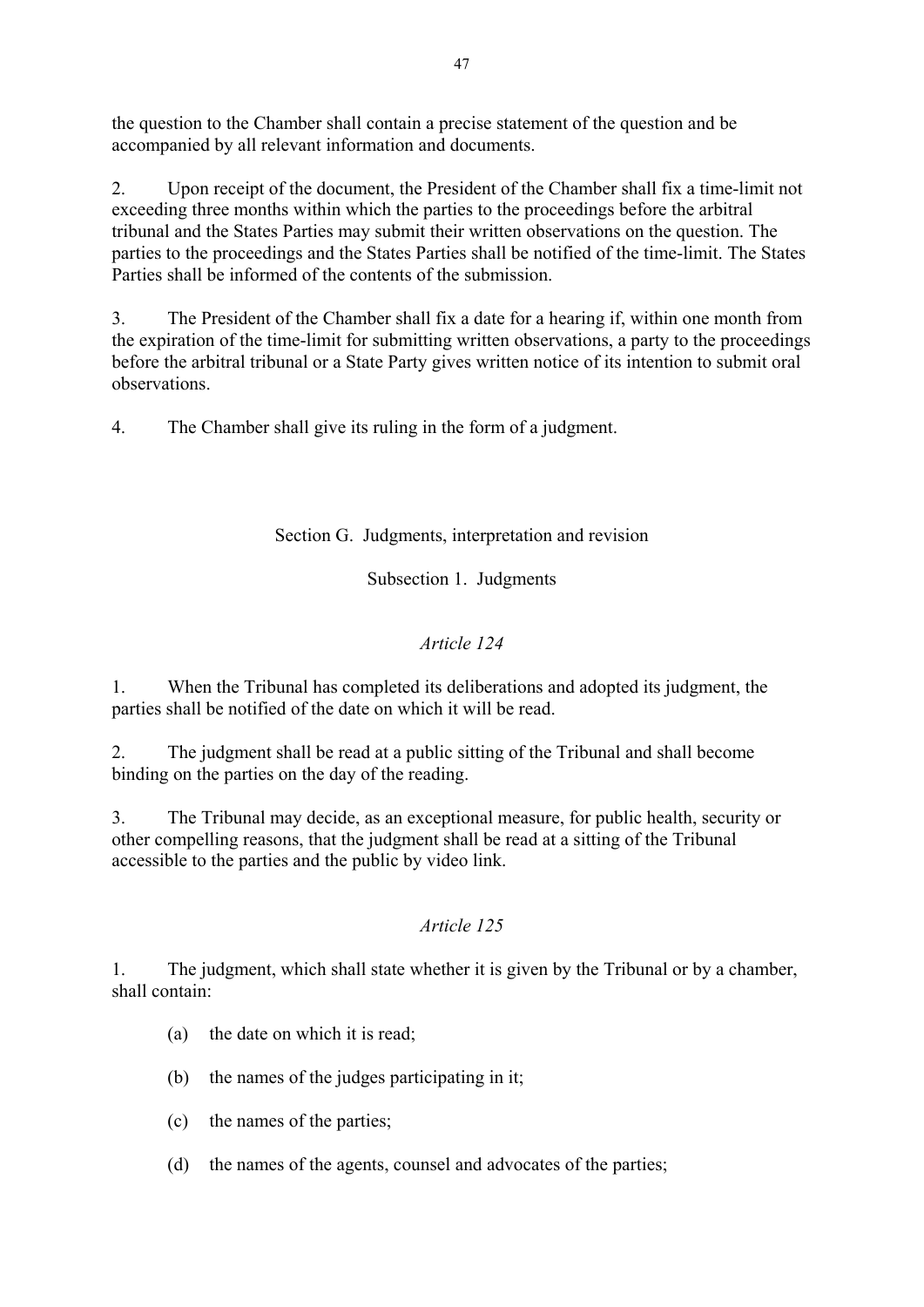- (e) the names of the experts, if any, appointed under article 289 of the Convention;
- (f) a summary of the proceedings;
- (g) the submissions of the parties;
- (h) a statement of the facts;
- (i) the reasons of law on which it is based;
- (j) the operative provisions of the judgment;
- (k) the decision, if any, in regard to costs;

 (l) the number and names of the judges constituting the majority and those constituting the minority, on each operative provision;

(m) a statement as to the text of the judgment which is authoritative.

2. Any judge may attach a separate or dissenting opinion to the judgment; a judge may record concurrence or dissent without stating reasons in the form of a declaration. The same applies to orders.

3. One copy of the judgment, signed by the President and by the Registrar and sealed, shall be placed in the archives of the Tribunal and other copies shall be transmitted to each party. Copies shall be sent to: (a) States Parties; (b) the Secretary-General of the United Nations; (c) the Secretary-General of the Authority; (d) in a case submitted under an agreement other than the Convention, the parties to such agreement.

Subsection 2. Requests for the interpretation or revision of a judgment

### *Article 126*

1. In the event of dispute as to the meaning or scope of a judgment, any party may make a request for its interpretation.

2. A request for the interpretation of a judgment may be made either by an application or by the notification of a special agreement to that effect between the parties; the precise point or points in dispute as to the meaning or scope of the judgment shall be indicated.

3. If the request for interpretation is made by an application, the requesting party's contentions shall be set out therein, and the other party shall be entitled to file written observations thereon within a time-limit fixed by the Tribunal or by the President if the Tribunal is not sitting.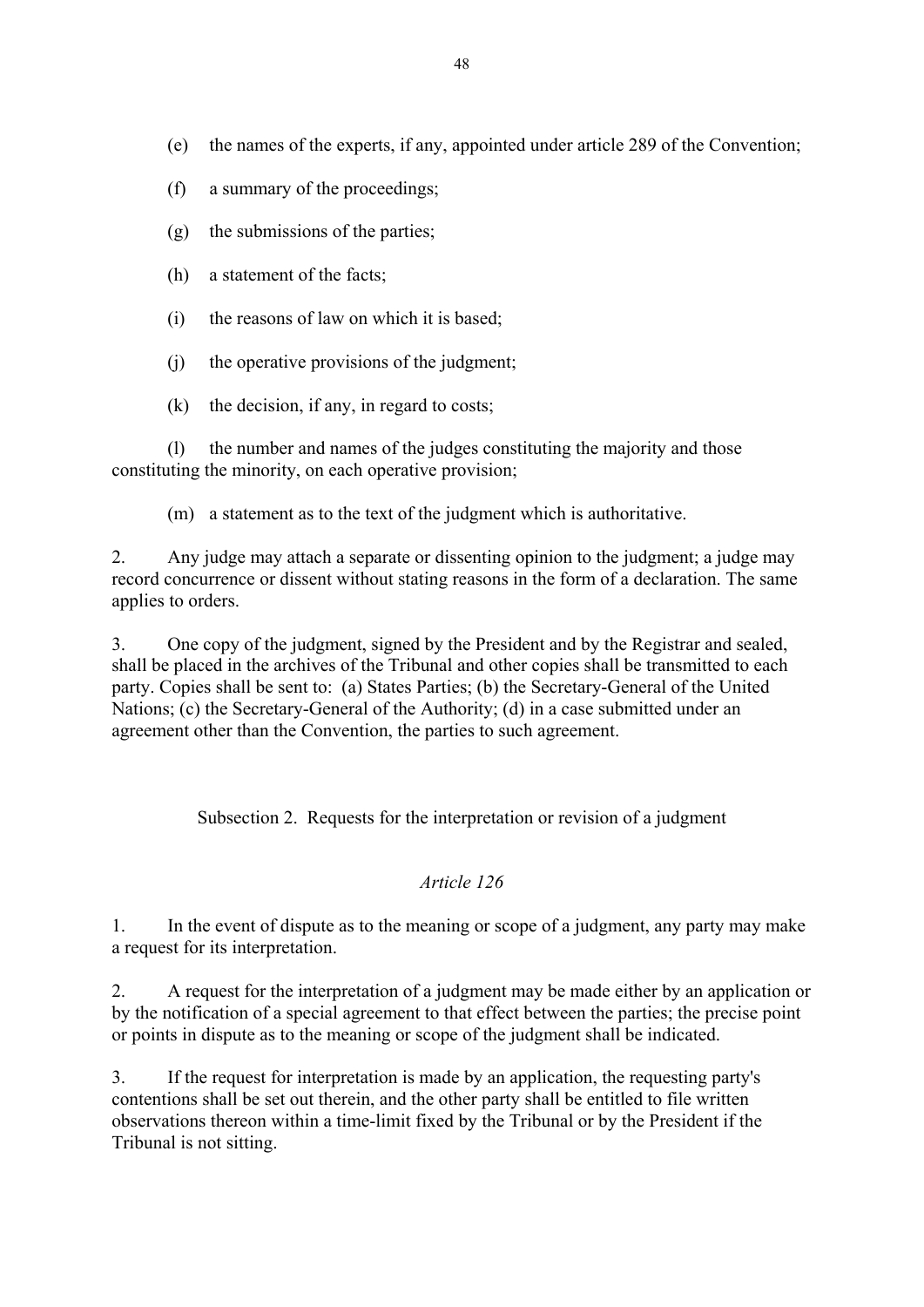4. Whether the request is made by an application or by notification of a special agreement, the Tribunal may, if necessary, afford the parties the opportunity of furnishing further written or oral explanations.

# *Article 127*

1. A request for revision of a judgment may be made only when it is based upon the discovery of some fact of such a nature as to be a decisive factor, which fact was, when the judgment was given, unknown to the Tribunal and also to the party requesting revision, always provided that such ignorance was not due to negligence. Such request must be made at the latest within six months of the discovery of the new fact and before the lapse of ten years from the date of the judgment.

2. The proceedings for revision shall be opened by a decision of the Tribunal in the form of a judgment expressly recording the existence of the new fact, recognizing that it has such a character as to lay the case open to revision, and declaring the application admissible on this ground.

# *Article 128*

1. A request for the revision of a judgment shall be made by an application containing the particulars necessary to show that the conditions specified in article 127, paragraph 1, are fulfilled. Any document in support of the application shall be annexed to it.

2. The other party shall be entitled to file written observations on the admissibility of the application within a time-limit fixed by the Tribunal or by the President if the Tribunal is not sitting. These observations shall be communicated to the party making the application.

3. The Tribunal, before giving its judgment on the admissibility of the application, may afford the parties a further opportunity of presenting their views thereon.

4. If the Tribunal decides to make the admission of the proceedings in revision conditional on previous compliance with the judgment, it shall make an order accordingly.

5. If the Tribunal finds that the application is admissible it shall fix time-limits for such further proceedings on the merits of the application as, after ascertaining the views of the parties, it considers necessary.

### *Article 129*

1. If the judgment to be revised or to be interpreted was given by the Tribunal, the request for its revision or interpretation shall be dealt with by the Tribunal.

2. If the judgment was given by a chamber, the request for its revision or interpretation shall, if possible, be dealt with by that chamber. If that is not possible, the request shall be dealt with by a chamber composed in conformity with the relevant provisions of the Statute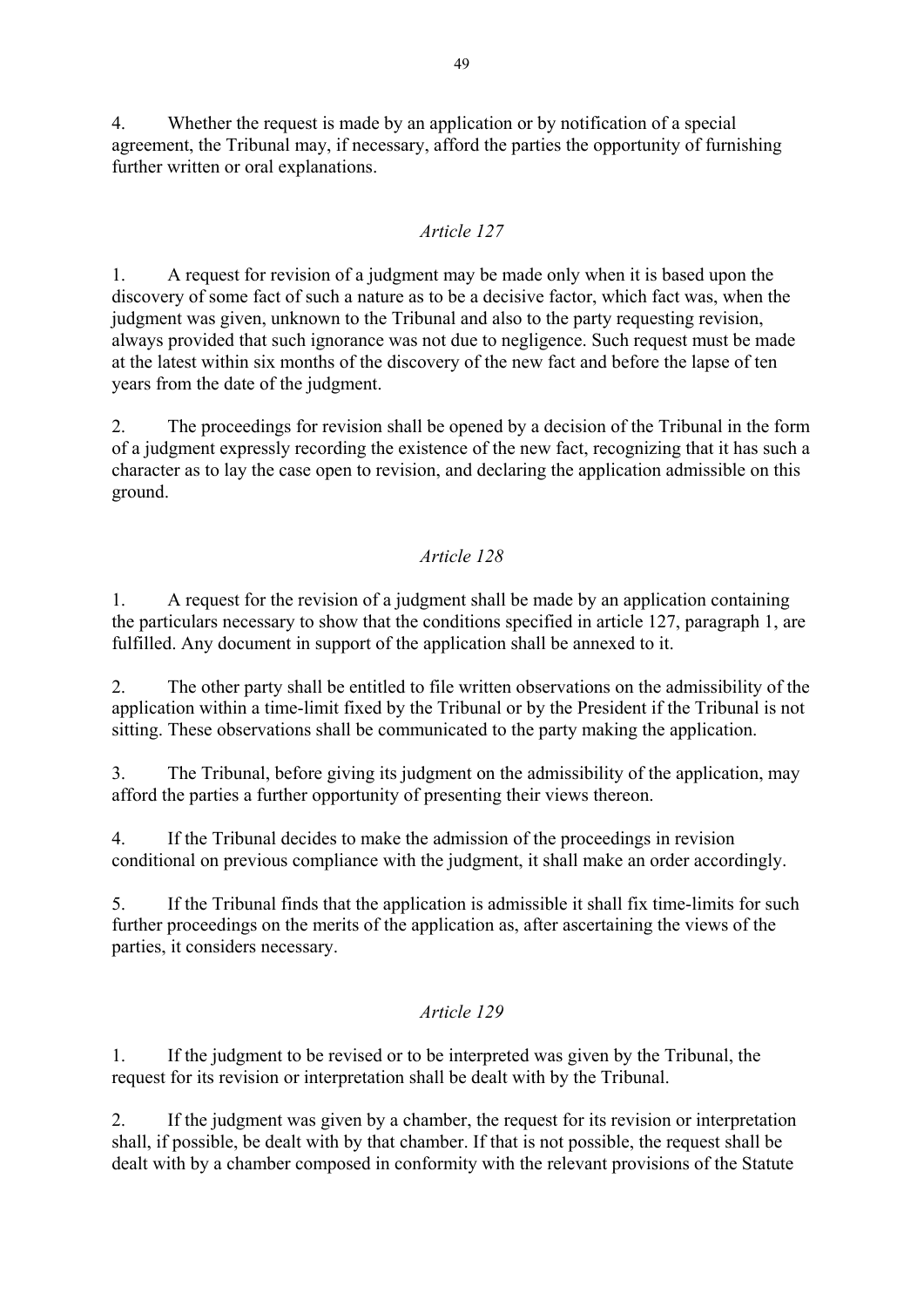and these Rules. If, according to the Statute and these Rules, the composition of the chamber requires the approval of the parties which cannot be obtained within time-limits fixed by the Tribunal, the request shall be dealt with by the Tribunal.

3. The decision on a request for interpretation or revision of a judgment shall be given in the form of a judgment.

# Section H. Advisory proceedings

### *Article 130*

1. In the exercise of its functions relating to advisory opinions, the Seabed Disputes Chamber shall apply this section and be guided, to the extent to which it recognizes them to be applicable, by the provisions of the Statute and of these Rules applicable in contentious cases.

2. The Chamber shall consider whether the request for an advisory opinion relates to a legal question pending between two or more parties. When the Chamber so determines, article 17 of the Statute applies, as well as the provisions of these Rules concerning the application of that article.

#### *Article 131*

1. A request for an advisory opinion on a legal question arising within the scope of the activities of the Assembly or the Council of the Authority shall contain a precise statement of the question. It shall be accompanied by all documents likely to throw light upon the question.

2. The documents shall be transmitted to the Chamber at the same time as the request or as soon as possible thereafter in the number of copies required by the Registry.

### *Article 132*

 If the request for an advisory opinion states that the question necessitates an urgent answer the Chamber shall take all appropriate steps to accelerate the procedure.

### *Article 133*

1. The Registrar shall forthwith give notice of the request for an advisory opinion to all States Parties.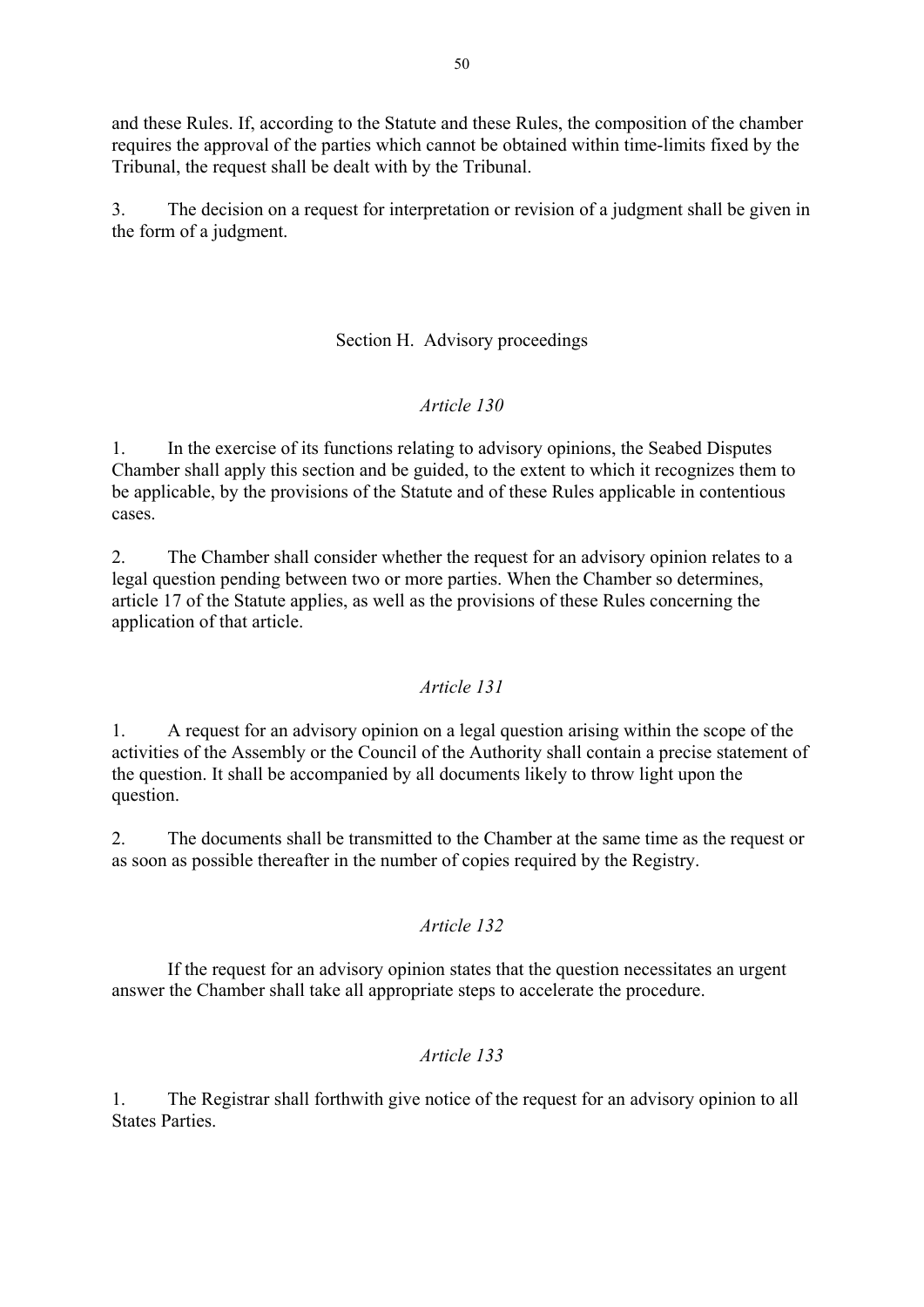2. The Chamber, or its President if the Chamber is not sitting, shall identify the intergovernmental organizations which are likely to be able to furnish information on the question. The Registrar shall give notice of the request to such organizations.

3. States Parties and the organizations referred to in paragraph 2 shall be invited to present written statements on the question within a time-limit fixed by the Chamber or its President if the Chamber is not sitting. Such statements shall be communicated to States Parties and organizations which have made written statements. The Chamber, or its President if the Chamber is not sitting, may fix a further time-limit within which such States Parties and organizations may present written statements on the statements made.

4. The Chamber, or its President if the Chamber is not sitting, shall decide whether oral proceedings shall be held and, if so, fix the date for the opening of such proceedings. States Parties and the organizations referred to in paragraph 2 shall be invited to make oral statements at the proceedings.

### *Article 134*

 The written statements and documents annexed shall be made accessible to the public as soon as possible after they have been presented to the Chamber.

# *Article 135*

1. When the Chamber has completed its deliberations and adopted its advisory opinion, the opinion shall be read at a public sitting of the Chamber.

1 *bis*. The Chamber may decide, as an exceptional measure, for public health, security or other compelling reasons, that the advisory opinion shall be read at a sitting of the Chamber accessible to the parties and the public by video link.

2. The advisory opinion shall contain:

- (a) the date on which it is delivered;
- (b) the names of the judges participating in it;

 (c) the question or questions on which the advisory opinion of the Chamber is requested;

- (d) a summary of the proceedings;
- (e) a statement of the facts;
- (f) the reasons of law on which it is based;
- (g) the reply to the question or questions put to the Chamber;